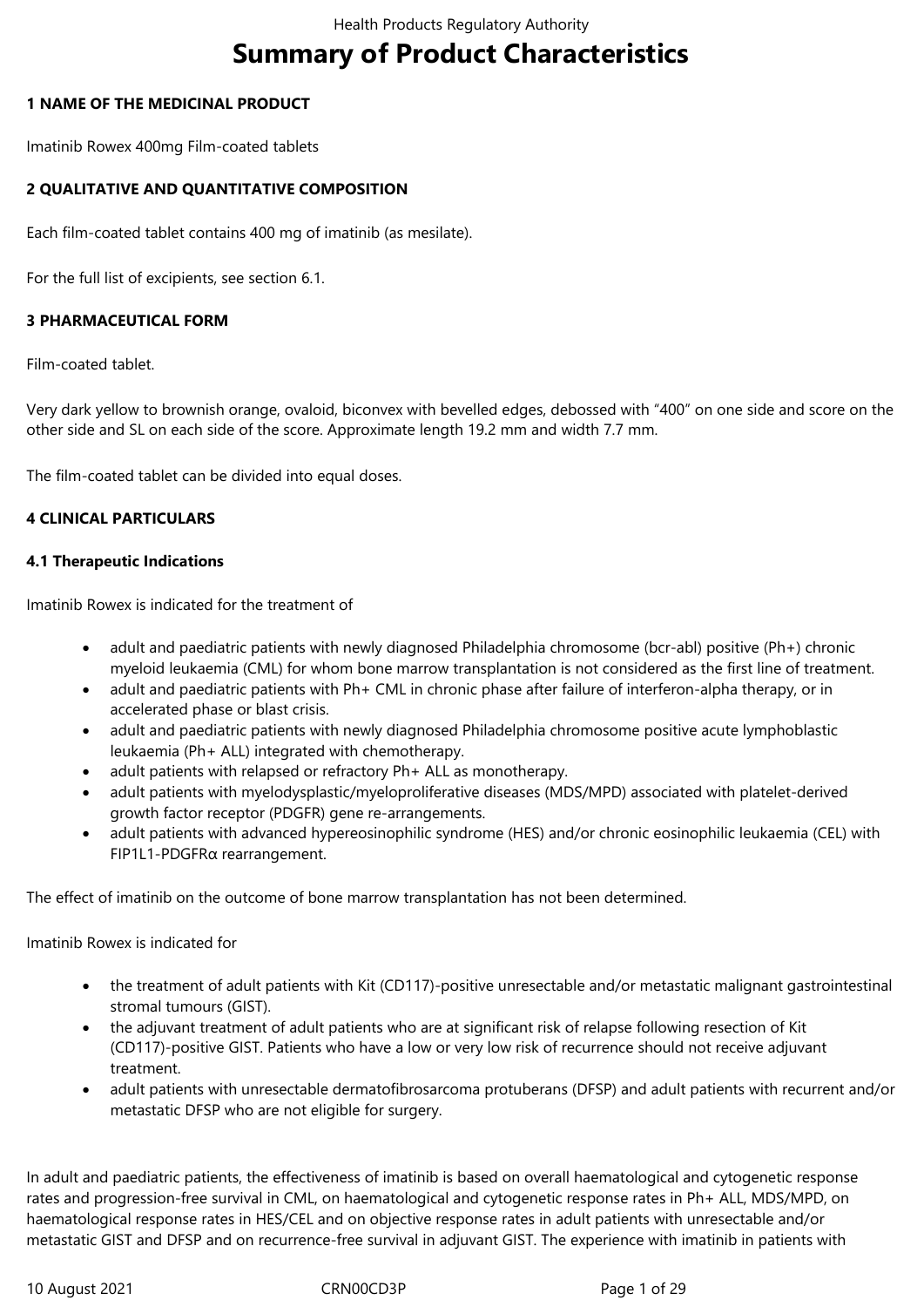MDS/MPD associated with PDGFR gene re-arrangements is very limited (see section 5.1). Except in newly diagnosed chronic phase CML, there are no controlled trials demonstrating a clinical benefit or increased survival for these diseases.

## **4.2 Posology and method of administration**

Therapy should be initiated by a physician experienced in the treatment of patients with haematological malignancies and malignant sarcomas, as appropriate.

For doses other than 400 mg, 600 and 800 mg (see dosage recommendation below) a 100 mg divisible tablet is available.

The prescribed dose should be administered orally with a meal and a large glass of water to minimise the risk of gastrointestinal irritations. Doses of 400 mg or 600 mg should be administered once daily, whereas a daily dose of 800 mg should be administered as 400 mg twice a day, in the morning and in the evening.

For patients unable to swallow the film-coated tablets, the tablets may be dispersed in a glass of still water or apple juice. The required number of tablets should be placed in the appropriate volume of beverage (approximately 50 ml for a 100 mg tablet, and 200 ml for a 400 mg tablet) and stirred with a spoon. The suspension should be administered immediately after complete disintegration of the tablet(s).

## Posology for CML in adult patients

The recommended dosage of imatinib is 400 mg/day for adult patients in chronic phase CML. Chronic phase CML is defined when all of the following criteria are met: blasts < 15% in blood and bone marrow, peripheral blood basophils < 20%, platelets> 100 x 109/l.

The recommended dosage of imatinib is 600 mg/day for adult patients in accelerated phase. Accelerated phase is defined by the presence of any of the following: blasts ≥ 15% but < 30% in blood or bone marrow, blasts plus promyelocytes ≥ 30% in blood or bone marrow (providing < 30% blasts), peripheral blood basophils ≥ 20%, platelets < 100 x 109/l unrelated to therapy.

The recommended dose of imatinib is 600 mg/day for adult patients in blast crisis. Blast crisis is defined as blasts ≥30% in blood or bone marrow or extramedullary disease other than hepatosplenomegaly.

Treatment duration: In clinical trials, treatment with imatinib was continued until disease progression. The effect of stopping treatment after the achievement of a complete cytogenetic response has not been investigated.

Dose increases from 400 mg to 600 mg or 800 mg in patients with chronic phase disease, or from 600 mg to a maximum of 800 mg (given as 400 mg twice daily) in patients with accelerated phase or blast crisis may be considered in the absence of severe adverse drug reaction and severe non-leukaemia-related neutropenia or thrombocytopenia in the following circumstances: disease progression (at any time); failure to achieve a satisfactory haematological response after at least 3 months of treatment; failure to achieve a cytogenetic response after 12 months of treatment; or loss of a previously achieved haematological and/or cytogenetic response. Patients should be monitored closely following dose escalation given the potential for an increased incidence of adverse reactions at higher dosages.

#### Posology for CML in children

Dosing for children should be on the basis of body surface area (mg/m<sup>2</sup>). The dose of 340 mg/m<sup>2</sup> daily is recommended for children with chronic phase CML and advanced phase CML (not to exceed the total dose of 800 mg). Treatment can be given as a once daily dose or alternatively the daily dose may be split into two administrations - one in the morning and one in the evening. The dose recommendation is currently based on a small number of paediatric patients (see sections 5.1 and 5.2). There is no experience with the treatment of children below 2 years of age.

Dose increases from 340 mg/m<sup>2</sup> daily to 570 mg/m<sup>2</sup> daily (not to exceed the total dose of 800 mg) may be considered in children in the absence of severe adverse drug reaction and severe non-leukaemia-related neutropenia or thrombocytopenia in the following circumstances: disease progression (at any time); failure to achieve a satisfactory haematological response after at least 3 months of treatment; failure to achieve a cytogenetic response after 12 months of treatment; or loss of a previously achieved haematological and/or cytogenetic response. Patients should be monitored closely following dose escalation given the potential for an increased incidence of adverse reactions at higher dosages.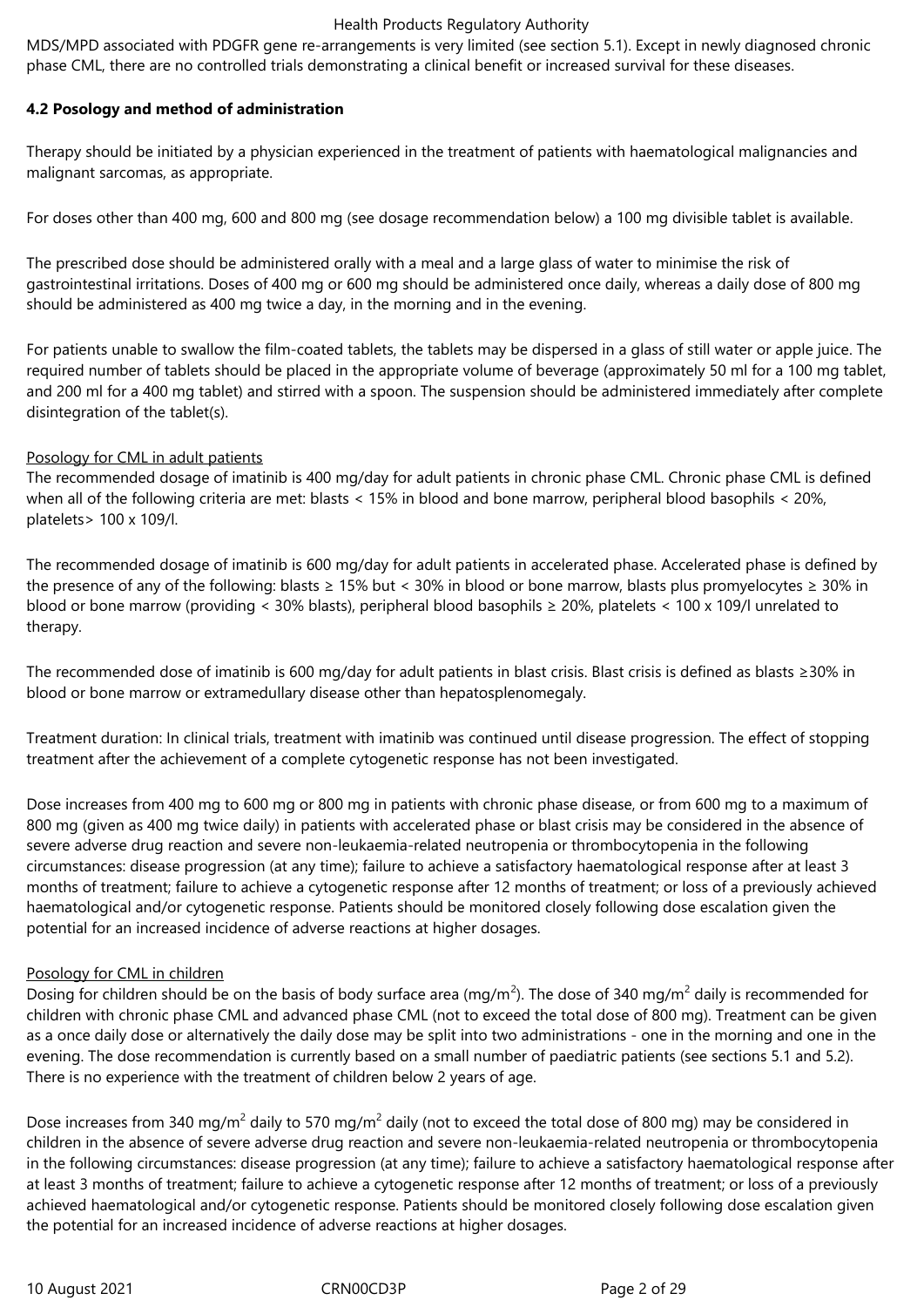#### Posology for Ph+ ALL in adult patients

The recommended dose of imatinib is 600 mg/day for adult patients with Ph+ ALL. Haematological experts in the management of this disease should supervise the therapy throughout all phases of care.

Treatment schedule: On the basis of the existing data, imatinib has been shown to be effective and safe when administered at 600 mg/day in combination with chemotherapy in the induction phase, the consolidation and maintenance phases of chemotherapy (see section 5.1) for adult patients with newly diagnosed Ph+ ALL. The duration of imatinib therapy can vary with the treatment programme selected, but generally longer exposures to imatinib have yielded better results.

For adult patients with relapsed or refractory Ph+ ALL imatinib monotherapy at 600 mg/day is safe, effective and can be given until disease progression occurs.

## Posology for Ph+ ALL in children

Dosing for children should be on the basis of body surface area (mg/m<sup>2</sup>). The dose of 340 mg/m<sup>2</sup> daily is recommended for children with Ph+ ALL (not to exceed the total dose of 600 mg).

## Posology for MDS/MPD

The recommended dose of imatinib is 400 mg/day for adult patients with MDS/MPD.

Treatment duration: In the only clinical trial performed up to now, treatment with imatinib was continued until disease progression (see section 5.1). At the time of analysis, the treatment duration was a median of 47 months (24 days-60 months).

## Posology for HES/CEL

The recommended dose of imatinib is 100 mg/day for adult patients with HES/CEL.

Dose increase from 100 mg to 400 mg may be considered in the absence of adverse drug reactions if assessments demonstrate an insufficient response to therapy.

Treatment should be continued as long as the patient continues to benefit.

#### Posology for GIST

The recommended dose of imatinib is 400 mg/day for adult patients with unresectable and/or metastatic malignant GIST.

Limited data exist on the effect of dose increases from 400 mg to 600 mg or 800 mg in patients progressing at the lower dose (see section 5.1).

Treatment duration: In clinical trials in GIST patients, treatment with imatinib was continued until disease progression. At the time of analysis, the treatment duration was a median of 7 months (7 days to 13 months). The effect of stopping treatment after achieving a response has not been investigated.

The recommended dose of imatinib is 400 mg/day for the adjuvant treatment of adult patients following resection of GIST. Optimal treatment duration is not yet established. Length of treatment in the clinical trial supporting this indication was 36 months (see section 5.1).

## Posology for DFSP

The recommended dose of imatinib is 800 mg/day for adult patients with DFSP.

#### Dose adjustment for adverse reactions

#### *Non-haematological adverse reactions*

If a severe non-haematological adverse reaction develops with imatinib use, treatment must be withheld until the event has resolved. Thereafter, treatment can be resumed as appropriate depending on the initial severity of the event.

If elevations in bilirubin >3x institutional upper limit of normal (IULN) or in liver transaminases >5x IULN occur, imatinib should be withheld until bilirubin levels have returned to <1.5x IULN and transaminase levels to <2.5x IULN. Treatment with imatinib may then be continued at a reduced daily dose. In adults the dose should be reduced from 400 to 300 mg or from 600 to 400 mg, or from 800 mg to 600 mg, and in children from 340 to 260 mg/m $^2$ /day.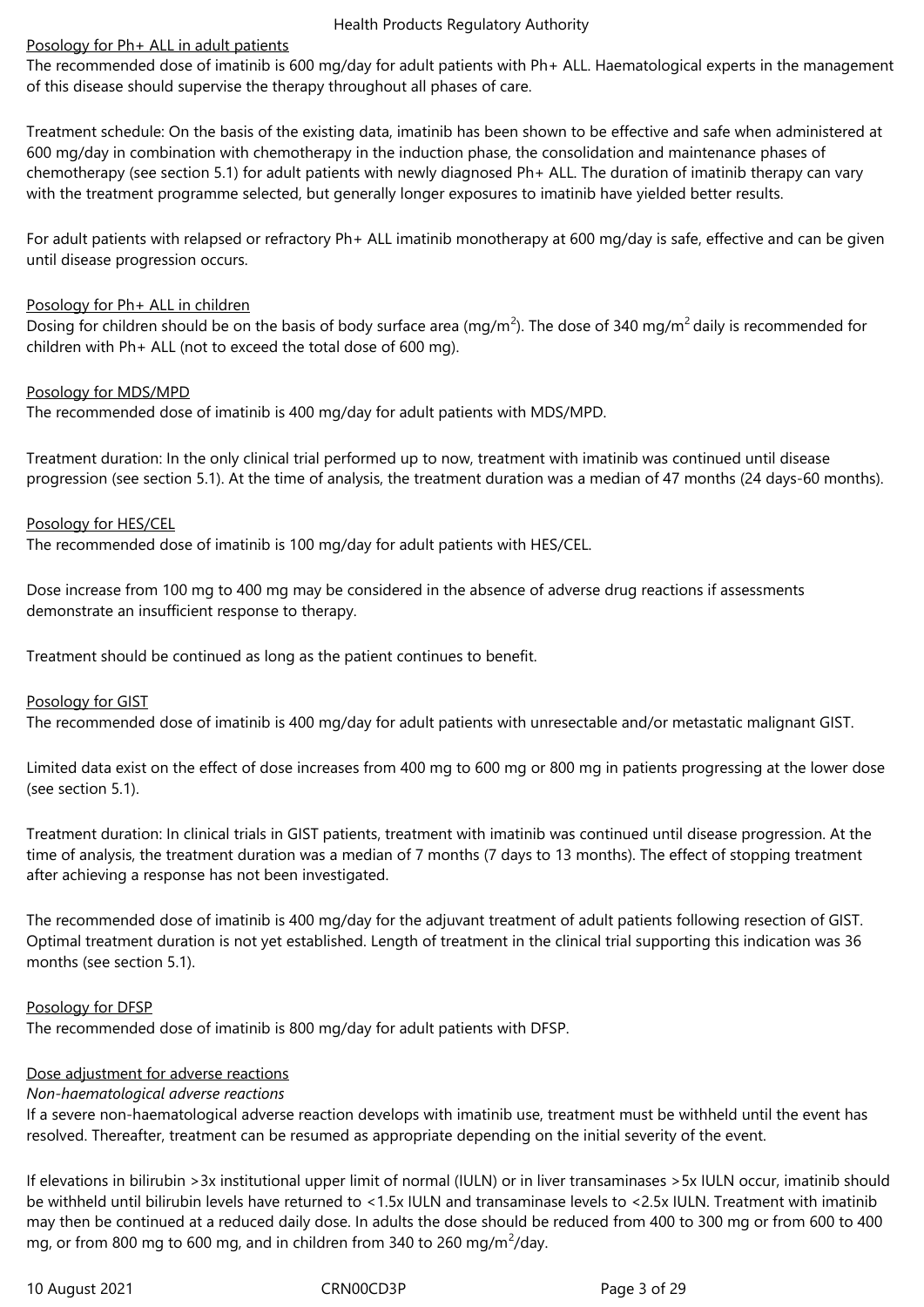## *Haematological adverse reactions*

Dose reduction or treatment interruption for severe neutropenia and thrombocytopenia are recommended as indicated in the table below.

Dose adjustments for neutropenia and thrombocytopenia:

| HES/CEL (starting dose 100 mg)                                                              | ANC < 1.0 x $10^9$ /l<br>and/or<br>platelets <50 x $10^9$ /l                          | 1. Stop imatinib until ANC $\geq$ 1.5 x 10 <sup>9</sup> /l and<br>platelets $\geq$ 75 x 10 <sup>9</sup> /l.<br>2. Resume treatment with imatinib at previous<br>dose (i.e. before severe adverse reaction).                                                                                                                                                                                                                                                                                                             |
|---------------------------------------------------------------------------------------------|---------------------------------------------------------------------------------------|-------------------------------------------------------------------------------------------------------------------------------------------------------------------------------------------------------------------------------------------------------------------------------------------------------------------------------------------------------------------------------------------------------------------------------------------------------------------------------------------------------------------------|
| Chronic Phase CML, MDS/MPD and GIST (starting<br>dose 400 mg) HES/CEL (at dose 400 mg)      | ANC < 1.0 x $10^9$ /l<br>and/or<br>platelets <50 x $10^9$ /l                          | 1. Stop imatinib until ANC $\geq$ 1.5 x 10 <sup>9</sup> /l and<br>platelets $\geq$ 75 x 10 <sup>9</sup> /l.<br>2. Resume treatment with imatinib at previous<br>dose (i.e. before severe adverse reaction).<br>3. In the event of recurrence of ANC < 1.0 x $10^9$ /l<br>and/or platelets <50 x $10^9$ /l, repeat step 1 and<br>resume imatinib at reduced dose of 300 mg.                                                                                                                                              |
| Paediatric chronic phase CML (at dose 340 mg/m <sup>2</sup> )                               | ANC < 1.0 x $10^{9}$ /l<br>and/or<br>platelets <50 x $10^9$ /l                        | 1. Stop imatinib until ANC $\geq$ 1.5 x 10 <sup>9</sup> /l and<br>platelets $\geq$ 75 x 10 <sup>9</sup> /l.<br>2. Resume treatment with imatinib at previous<br>dose (i.e. before severe adverse reaction).<br>3. In the event of recurrence of ANC<br>< 1.0 x 10 <sup>9</sup> /l and/or platelets < 50 x 10 <sup>9</sup> /l, repeat<br>step 1 and resume imatinib at reduced dose of<br>260 mg/m <sup>2</sup> .                                                                                                        |
| Accelerated phase CML and blast crisis and Ph+ ALL<br>(starting dose 600 mg)                | $^{\circ}$ ANC <0.5 x 10 <sup>9</sup> /l<br>and/or<br>platelets < $10 \times 10^9$ /l | 1. Check whether cytopenia is related to<br>leukaemia (marrow aspirate or biopsy).<br>2. If cytopenia is unrelated to leukaemia, reduce<br>dose of imatinib to 400 mg.<br>3. If cytopenia persists for 2 weeks, reduce<br>further to 300 mg.<br>4. If cytopenia persists for 4 weeks and is still<br>unrelated to leukaemia, stop imatinib until ANC<br>$\geq$ 1 x 10 <sup>9</sup> /l and platelets $\geq$ 20 x 10 <sup>9</sup> /l, then<br>resume treatment at 300 mg.                                                 |
| Paediatric accelerated phase CML and blast crisis<br>(starting dose 340 mg/m <sup>2</sup> ) | $^{\circ}$ ANC <0.5 x 10 <sup>9</sup> /l<br>and/or<br>platelets < $10 \times 10^9$ /l | 1. Check whether cytopenia is related to<br>leukaemia (marrow aspirate or biopsy).<br>2. If cytopenia is unrelated to leukaemia, reduce<br>dose of imatinib to 260 mg/m <sup>2</sup> .<br>3. If cytopenia persists for 2 weeks, reduce<br>further to 200 mg/m <sup>2</sup> .<br>4. If cytopenia persists for 4 weeks and is still<br>unrelated to leukaemia, stop imatinib until ANC<br>$\geq$ 1 x 10 <sup>9</sup> /l and platelets $\geq$ 20 x 10 <sup>9</sup> /l, then<br>resume treatment at 200 mg/m <sup>2</sup> . |
| <b>DFSP</b><br>(at dose 800 mg)                                                             | ANC < 1.0 x $10^9$ /l<br>and/or<br>platelets <50 x $10^9$ /l                          | 1. Stop imatinib until ANC $\geq$ 1.5 x 10 <sup>9</sup> /l and<br>platelets $\geq$ 75 x 10 <sup>9</sup> /l.<br>2. Resume treatment with imatinib at 600 mg.<br>3. In the event of recurrence of ANC < 1.0 x $10^9$ /l<br>and/or platelets <50 x 10 $^9$ /l, repeat step 1 and<br>resume imatinib at reduced dose of 400 mg.                                                                                                                                                                                             |
| ANC=absolute neutrophil count<br><sup>a</sup> occurring after at least 1 month of treatment |                                                                                       |                                                                                                                                                                                                                                                                                                                                                                                                                                                                                                                         |
|                                                                                             |                                                                                       |                                                                                                                                                                                                                                                                                                                                                                                                                                                                                                                         |

## Special populations

*Paediatric use*: There is no experience in children with CML below 2 years of age and with Ph+ ALL below 1 year of age (see section 5.1). There is very limited experience in children with MDS/MPD, DFSP, GIST and HES/CEL.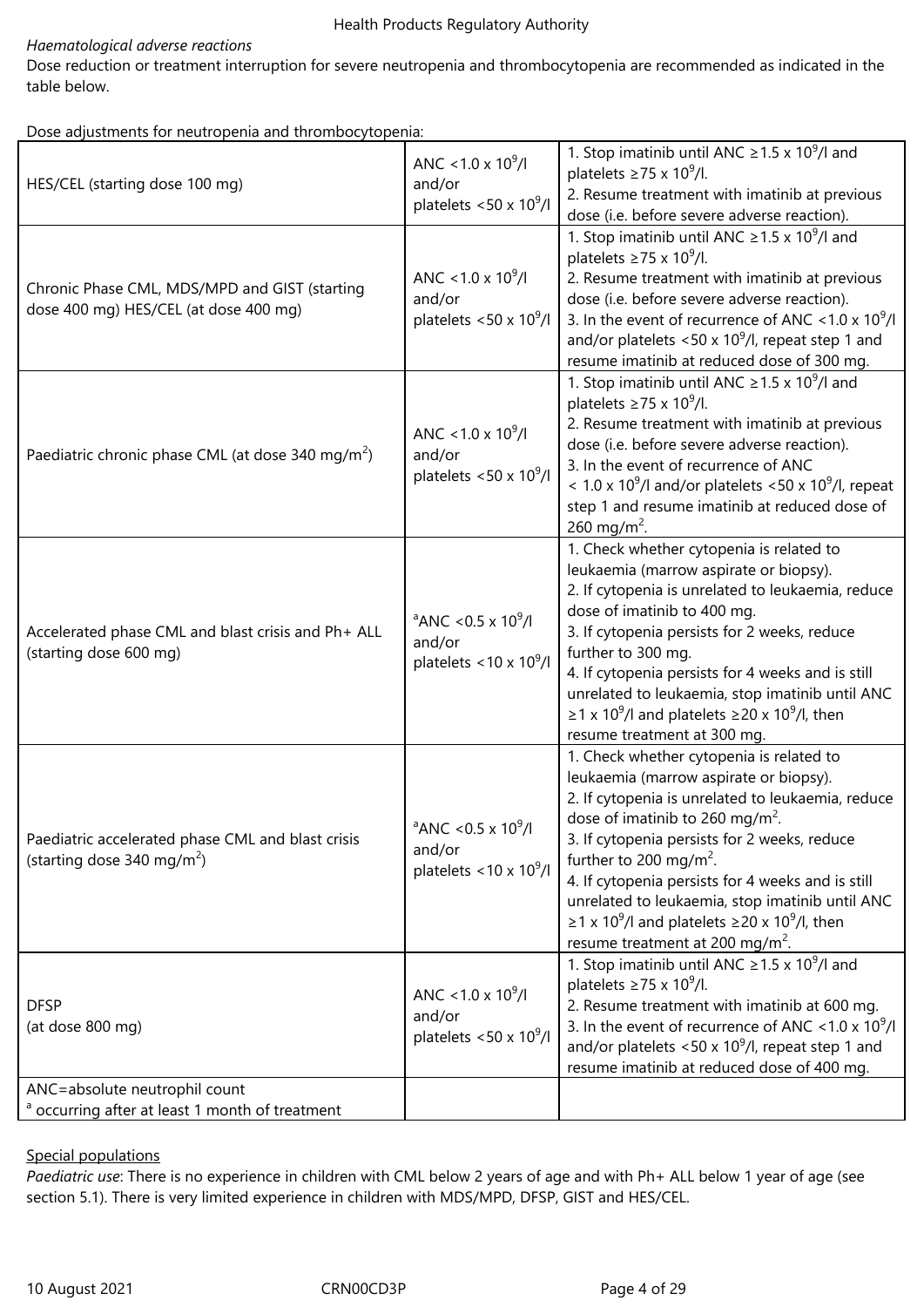The safety and efficacy of imatinib in children with MDS/MPD, DFSP, GIST and HES/CEL aged less than 18 years of age have not been established in clinical trials. Currently available published data are summarised in section 5.1 but no recommendation on a posology can be made.

*Hepatic impairment*: Imatinib is mainly metabolised through the liver. Patients with mild, moderate or severe liver dysfunction should be given the minimum recommended dose of 400 mg daily. The dose can be reduced if not tolerated (see sections 4.4, 4.8 and 5.2).

| Liver dysfunction classification: |                                                                                               |
|-----------------------------------|-----------------------------------------------------------------------------------------------|
|                                   | Liver dysfunction   Liver function tests                                                      |
| Mild                              | Total bilirubin: = 1.5 ULN<br>AST: > ULN (can be normal or < ULN if total bilirubin is > ULN) |
| Moderate                          | Total bilirubin: >1.5-3.0 ULN AST: any                                                        |
| Severe                            | Total bilirubin: > 3-10 ULN AST: any                                                          |

ULN=upper limit of normal for the institution

AST=aspartate aminotransferase

*Renal impairment*: Patients with renal dysfunction or on dialysis should be given the minimum recommended dose of 400 mg daily as starting dose. However, in these patients caution is recommended. The dose can be reduced if not tolerated. If tolerated, the dose can be increased for lack of efficacy (see sections 4.4 and 5.2).

*Elderly*: Imatinib pharmacokinetics have not been specifically studied in elderly. No significant age-related pharmacokinetic differences have been observed in adult patients in clinical trials which included over 20% of patients age 65 and older. No specific dose recommendation is necessary in elderly.

## **4.3 Contraindications**

Hypersensitivity to the active substance or to any of the excipients listed in section 6.1.

## **4.4 Special warnings and precautions for use**

When imatinib is co-administered with other medicinal products, there is a potential for medicinal product interactions. Caution should be used when taking imatinib with protease inhibitors, azole antifungals, certain macrolides (see section 4.5), CYP3A4 substrates with a narrow therapeutic window (e.g. cyclosporine, pimozide, tacrolimus, sirolimus, ergotamine, diergotamine, fentanyl, alfentanil, terfenadine, bortezomib, docetaxel, quinidine) or warfarin and other coumarin derivatives (see section 4.5).

Concomitant use of imatinib and medicinal products that induce CYP3A4 (e.g. dexamethasone, phenytoin, carbamazepine, rifampicin, phenobarbital or *Hypericum perforatum*, also known as St. John's Wort) may significantly reduce exposure to imatinib, potentially increasing the risk of therapeutic failure. Therefore, concomitant use of strong CYP3A4 inducers and imatinib should be avoided (see section 4.5).

#### **Hypothyroidism**

Clinical cases of hypothyroidism have been reported in thyroidectomy patients undergoing levothyroxine replacement during treatment with imatinib (see section 4.5). Thyroid-stimulating hormone (TSH) levels should be closely monitored in such patients.

#### **Hepatotoxicity**

Metabolism of imatinib is mainly hepatic, and only 13% of excretion is through the kidneys. In patients with hepatic dysfunction (mild, moderate or severe), peripheral blood counts and liver enzymes should be carefully monitored (see sections 4.2, 4.8 and 5.2). It should be noted that GIST patients may have hepatic metastases which could lead to hepatic impairment.

Cases of liver injury, including hepatic failure and hepatic necrosis, have been observed with imatinib. When imatinib is combined with high dose chemotherapy regimens, an increase in serious hepatic reactions has been detected. Hepatic function should be carefully monitored in circumstances where imatinib is combined with chemotherapy regimens also known to be associated with hepatic dysfunction (see section 4.5 and 4.8).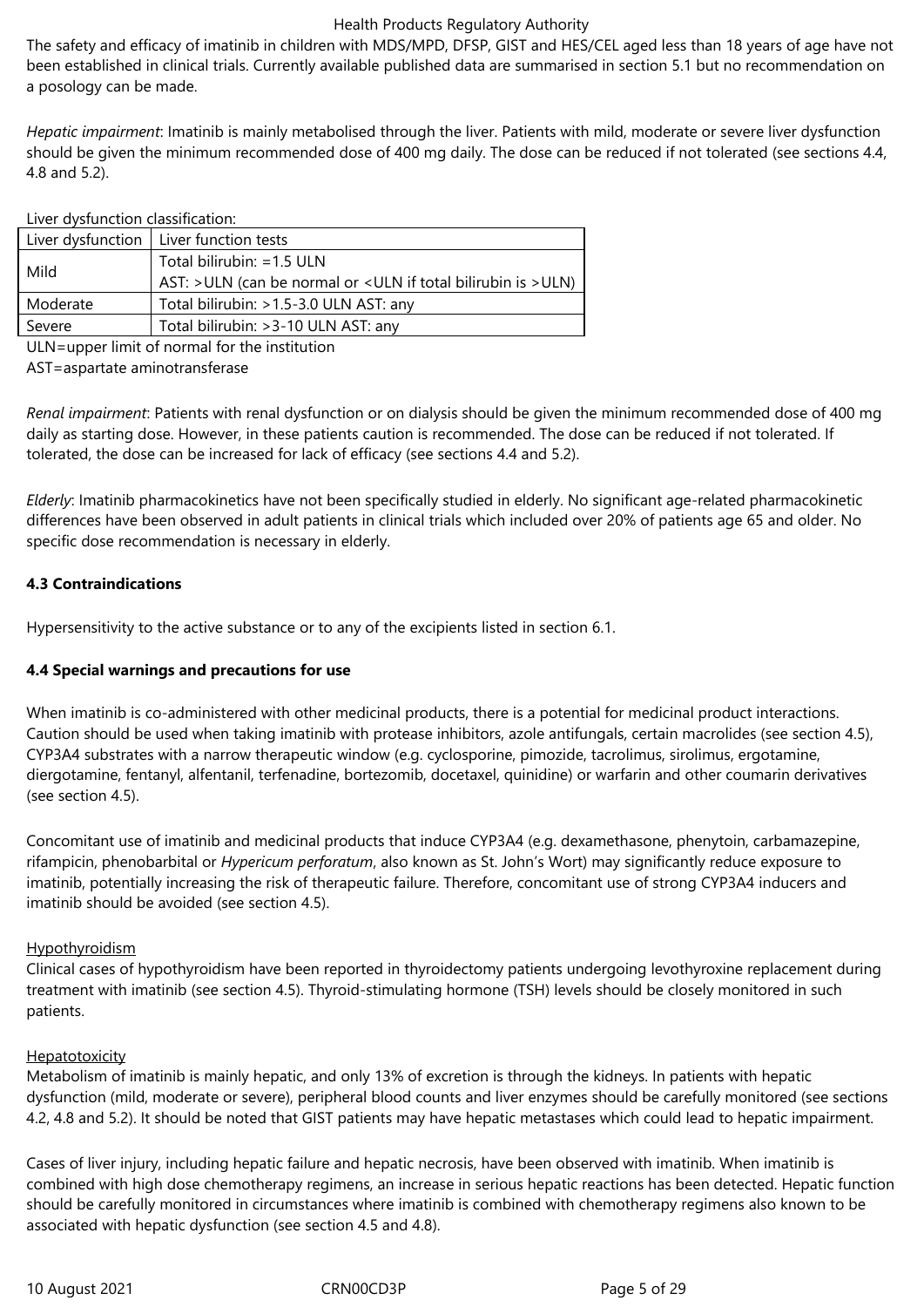## Fluid retention

Occurrences of severe fluid retention (pleural effusion, oedema, pulmonary oedema, ascites, superficial oedema) have been reported in approximately 2.5% of newly diagnosed CML patients taking imatinib. Therefore, it is highly recommended that patients be weighed regularly. An unexpected rapid weight gain should be carefully investigated and if necessary appropriate supportive care and therapeutic measures should be undertaken. In clinical trials, there was an increased incidence of these events in elderly and those with a prior history of cardiac disease. Therefore, caution should be exercised in patients with cardiac dysfunction.

#### Patients with cardiac disease

Patients with cardiac disease, risk factors for cardiac failure or history of renal failure should be monitored carefully, and any patient with signs or symptoms consistent with cardiac or renal failure should be evaluated and treated.

In patients with hyper eosinophilic syndrome (HES) with occult infiltration of HES cells within the myocardium, isolated cases of cardiogenic shock/left ventricular dysfunction have been associated with HES cell degranulation upon the initiation of imatinib therapy. The condition was reported to be reversible with the administration of systemic steroids, circulatory support measures and temporarily withholding imatinib. As cardiac adverse events have been reported uncommonly with imatinib, a careful assessment of the benefit/risk of imatinib therapy should be considered in the HES/CEL population before treatment initiation.

Myelodysplastic/myeloproliferative diseases with PDGFR gene re-arrangements could be associated with high eosinophil levels. Evaluation by a cardiology specialist, performance of an echocardiogram and determination of serum troponin should therefore be considered in patients with HES/CEL, and in patients with MDS/MPD associated with high eosinophil levels before imatinib is administered. If either is abnormal, follow-up with a cardiology specialist and the prophylactic use of systemic steroids (1-2 mg/kg) for one to two weeks concomitantly with imatinib should be considered at the initiation of therapy.

#### Gastrointestinal haemorrhage

In the study in patients with unresectable and/or metastatic GIST, both gastrointestinal and intra-tumoural haemorrhages were reported (see section 4.8). Based on the available data, no predisposing factors (e.g. tumour size, tumour location, coagulation disorders) have been identified that place patients with GIST at a higher risk of either type of haemorrhage. Since increased vascularity and propensity for bleeding is a part of the nature and clinical course of GIST, standard practices and procedures for the monitoring and management of haemorrhage in all patients should be applied.

In addition, gastric antral vascular ectasia (GAVE), a rare cause of gastrointestinal haemorrhage, has been reported in post-marketing experience in patients with CML, ALL and other diseases (see section 4.8). When needed, discontinuation of Imatinib Rowex treatment may be considered.

#### Tumour lysis syndrome

Due to the possible occurrence of tumour lysis syndrome (TLS), correction of clinically significant dehydration and treatment of high uric acid levels are recommended prior to initiation of imatinib (see section 4.8).

#### Hepatitis B reactivation

Reactivation of hepatitis B in patients who are chronic carriers of this virus has occurred after these patients received BCR-ABL tyrosine kinase inhibitors. Some cases resulted in acute hepatic failure or fulminant hepatitis leading to liver transplantation or a fatal outcome.

Patients should be tested for HBV infection before initiating treatment with Imatinib Rowex. Experts in liver disease and in the treatment of hepatitis B should be consulted before treatment is initiated in patients with positive hepatitis B serology (including those with active disease) and for patients who test positive for HBV infection during treatment. Carriers of HBV who require treatment with Imatinib Rowex should be closely monitored for signs and symptoms of active HBV infection throughout therapy and for several months following termination of therapy (see section 4.8).

#### **Phototoxicity**

Exposure to direct sunlight should be avoided or minimised due to the risk of phototoxicity associated with imatinib treatment. Patients should be instructed to use measures such as protective clothing and sunscreen with high sun protection factor (SPF).

#### Thrombotic microangiopathy

BCR-ABL tyrosine kinase inhibitors (TKIs) have been associated with thrombotic microangiopathy (TMA), including individual case reports for Imatinib Rowex (see section 4.8). If laboratory or clinical findings associated with TMA occur in a patient receiving Imatinib Rowex, treatment should be discontinued and thorough evaluation for TMA, including ADAMTS13 activity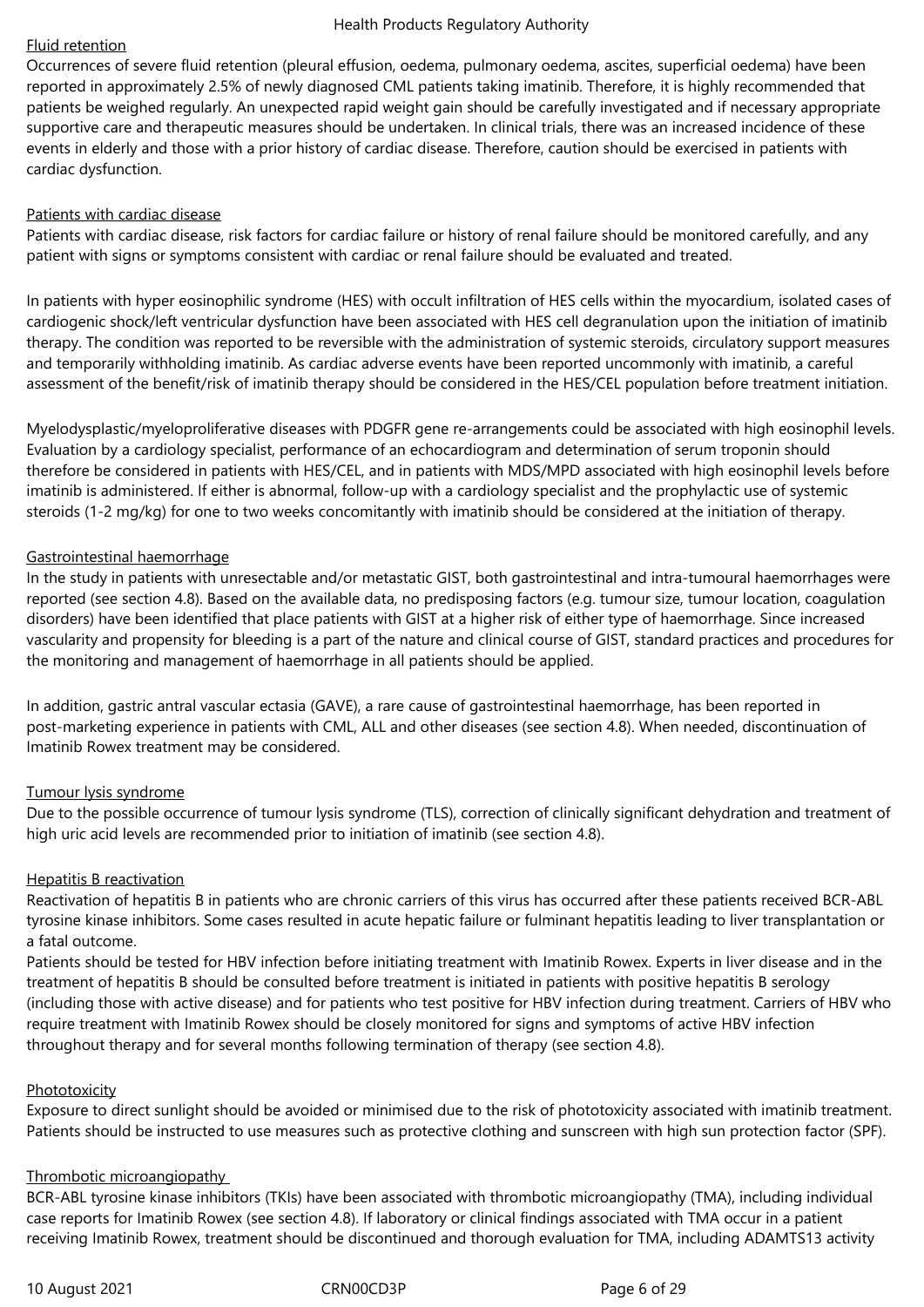and anti-ADAMTS13-antibody determination, should be completed. If anti-ADAMTS13-antibody is elevated in conjunction with low ADAMTS13 activity, treatment with Imatinib Rowex should not be resumed.

## Laboratory tests

Complete blood counts must be performed regularly during therapy with imatinib. Treatment of CML patients with imatinib has been associated with neutropenia or thrombocytopenia. However, the occurrence of these cytopenias is likely to be related to the stage of the disease being treated and they were more frequent in patients with accelerated phase CML or blast crisis as compared to patients with chronic phase CML. Treatment with imatinib may be interrupted or the dose may be reduced, as recommended in section 4.2.

Liver function (transaminases, bilirubin, alkaline phosphatase) should be monitored regularly in patients receiving imatinib.

In patients with impaired renal function, imatinib plasma exposure seems to be higher than that in patients with normal renal function, probably due to an elevated plasma level of alpha-acid glycoprotein (AGP), an imatinib-binding protein, in these patients. Patients with renal impairment should be given the minimum starting dose. Patients with severe renal impairment should be treated with caution. The dose can be reduced if not tolerated (see section 4.2 and 5.2).

Long-term treatment with imatinib may be associated with a clinically significant decline in renal function. Renal function should therefore be evaluated prior to the start of imatinib therapy and closely monitored during therapy, with particular attention to those patients exhibiting risk factors for renal dysfunction. If renal dysfunction is observed, appropriate management and treatment should be prescribed in accordance with standard treatment guidelines.

## Paediatric population

There have been case reports of growth retardation occurring in children and pre-adolescents receiving imatinib. In an observational study in the CML paediatric population, a statistically significant decrease (but of uncertain clinical relevance) in median height standard deviation scores after 12 and 24 months of treatment was reported in two small subsets irrespective of pubertal status or gender. Close monitoring of growth in children under imatinib treatment is recommended (see section 4.8).

#### **4.5 Interaction with other medicinal products and other forms of interactions**

## Active substances that may **increase** imatinib plasma concentrations:

Substances that inhibit the cytochrome P450 isoenzyme CYP3A4 activity (e.g. protease inhibitors such as indinavir, lopinavir/ritonavir, ritonavir, saquinavir, telaprevir, nelfinavir, boceprevir; azole antifungals including ketoconazole, itraconazole, posaconazole, voriconazole; certain macrolides such as erythromycin, clarithromycin and telithromycin) could decrease metabolism and increase imatinib concentrations. There was a significant increase in exposure to imatinib (the mean  $C_{\text{max}}$  and AUC of imatinib rose by 26% and 40%, respectively) in healthy subjects when it was co-administered with a single dose of ketoconazole (a CYP3A4 inhibitor). Caution should be taken when administering imatinib with inhibitors of the CYP3A4 family.

## Active substances that may **decrease** imatinib plasma concentrations:

Substances that are inducers of CYP3A4 activity (e.g. dexamethasone, phenytoin, carbamazepine, rifampicin, phenobarbital, fosphenytoin, primidone or *Hypericum perforatum*, also known as St. John's Wort) may significantly reduce exposure to imatinib, potentially increasing the risk of therapeutic failure. Pretreatment with multiple doses of rifampicin 600 mg followed by a single 400 mg dose of imatinib resulted in decrease in C<sub>max</sub> and AUC<sub>(0-∞)</sub> by at least 54% and 74%, of the respective values without rifampicin treatment. Similar results were observed in patients with malignant gliomas treated with imatinib while taking enzyme-inducing anti-epileptic medicinal products (EIAEDs) such as carbamazepine, oxcarbazepine and phenytoin. The plasma AUC for imatinib decreased by 73% compared to patients not on EIAEDs. Concomitant use of rifampicin or other strong CYP3A4 inducers and imatinib should be avoided.

## Active substances that may have their plasma concentration altered by imatinib

Imatinib increases the mean C<sub>max</sub> and AUC of simvastatin (CYP3A4 substrate) 2- and 3.5-fold, respectively, indicating an inhibition of the CYP3A4 by imatinib. Therefore, caution is recommended when administering imatinib with CYP3A4 substrates with a narrow therapeutic window (e.g. cyclosporine, pimozide, tacrolimus, sirolimus, ergotamine, diergotamine, fentanyl, alfentanil, terfenadine, bortezomib, docetaxel and quinidine). Imatinib may increase plasma concentration of other CYP3A4 metabolised medicinal products (e.g. triazolo-benzodiazepines, dihydropyridine calcium channel blockers, certain HMG-CoA reductase inhibitors, i.e. statins, etc.).

Because of known increased risks of bleeding in conjunction with the use of imatinib (e.g. haemorrhage), patients who require anticoagulation should receive low-molecular-weight or standard heparin, instead of coumarin derivatives such as warfarin.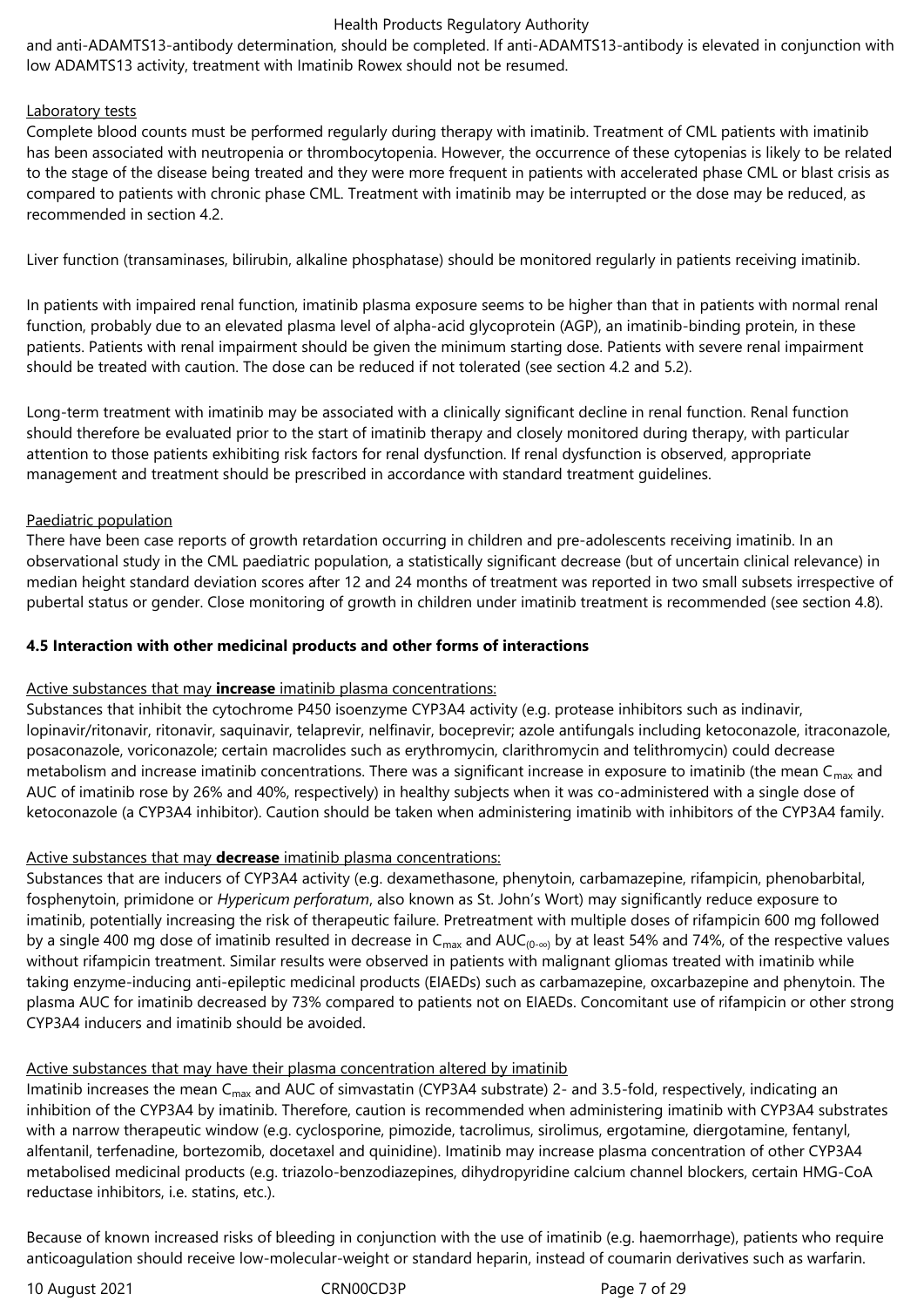*In vitro* imatinib inhibits the cytochrome P450 isoenzyme CYP2D6 activity at concentrations similar to those that affect CYP3A4 activity. Imatinib at 400 mg twice daily had an inhibitory effect on CYP2D6-mediated metoprolol metabolism, with metoprolol C<sub>max</sub> and AUC being increased by approximately 23% (90% CI [1.16-1.30]). Dose adjustments do not seem to be necessary when imatinib is co-administrated with CYP2D6 substrates, however caution is advised for CYP2D6 substrates with a narrow therapeutic window such as metoprolol. In patients treated with metoprolol clinical monitoring should be considered.

In vitro, imatinib inhibits paracetamol O-glucuronidation with K<sub>i</sub> value of 58.5 micromol/l. This inhibition has not been observed *in vivo* after the administration of imatinib 400 mg and paracetamol 1000 mg. Higher doses of imatinib and paracetamol have not been studied.

Caution should therefore be exercised when using high doses of imatinib and paracetamol concomitantly.

In thyroidectomy patients receiving levothyroxine, the plasma exposure to levothyroxine may be decreased when imatinib is co-administered (see section 4.4). Caution is therefore recommended. However, the mechanism of the observed interaction is presently unknown.

In Ph+ ALL patients, there is clinical experience of co-administering imatinib with chemotherapy (see section 5.1), but drug-drug interactions between imatinib and chemotherapy regimens are not well characterised. Imatinib adverse events, i.e. hepatotoxicity, myelosuppression or others, may increase and it has been reported that concomitant use with L-asparaginase could be associated with increased hepatotoxicity (see section 4.8). Therefore, the use of imatinib in combination requires special precaution.

## **4.6 Fertility, pregnancy and lactation**

#### Women of childbearing potential

Women of childbearing potential must be advised to use effective contraception during treatment and for at least 15 days after stopping treatment with imatinib.

## **Pregnancy**

There are limited data on the use of imatinib in pregnant women. There have been post-marketing reports of spontaneous abortions and infant congenital anomalies from women who have taken imatinib. Studies in animals have however shown reproductive toxicity (see section 5.3) and the potential risk for the foetus is unknown. Imatinib should not be used during pregnancy unless clearly necessary. If it is used during pregnancy, the patient must be informed of the potential risk to the foetus.

#### Breast-feeding

There is limited information on imatinib distribution on human milk. Studies in two breast-feeding women revealed that both imatinib and its active metabolite can be distributed into human milk. The milk plasma ratio studied in a single patient was determined to be 0.5 for imatinib and 0.9 for the metabolite, suggesting greater distribution of the metabolite into the milk. Considering the combined concentration of imatinib and the metabolite and the maximum daily milk intake by infants, the total exposure would be expected to be low (~10% of a therapeutic dose). However, since the effects of low-dose exposure of the infant to imatinib are unknown, women should not breast-feed during treatment and for at least 15 days after stopping treatment with imatinib.

#### **Fertility**

In non-clinical studies, the fertility of male and female rats was not affected, although effects on reproductive parameters were observed (see section 5.3). Studies on patients receiving imatinib and its effect on fertility and gametogenesis have not been performed. Patients concerned about their fertility on imatinib treatment should consult with their physician.

#### **4.7 Effects on ability to drive and use machines**

Patients should be advised that they may experience undesirable effects such as dizziness, blurred vision or somnolence during treatment with imatinib. Therefore, caution should be recommended when driving a car or operating machinery.

## **4.8 Undesirable effects**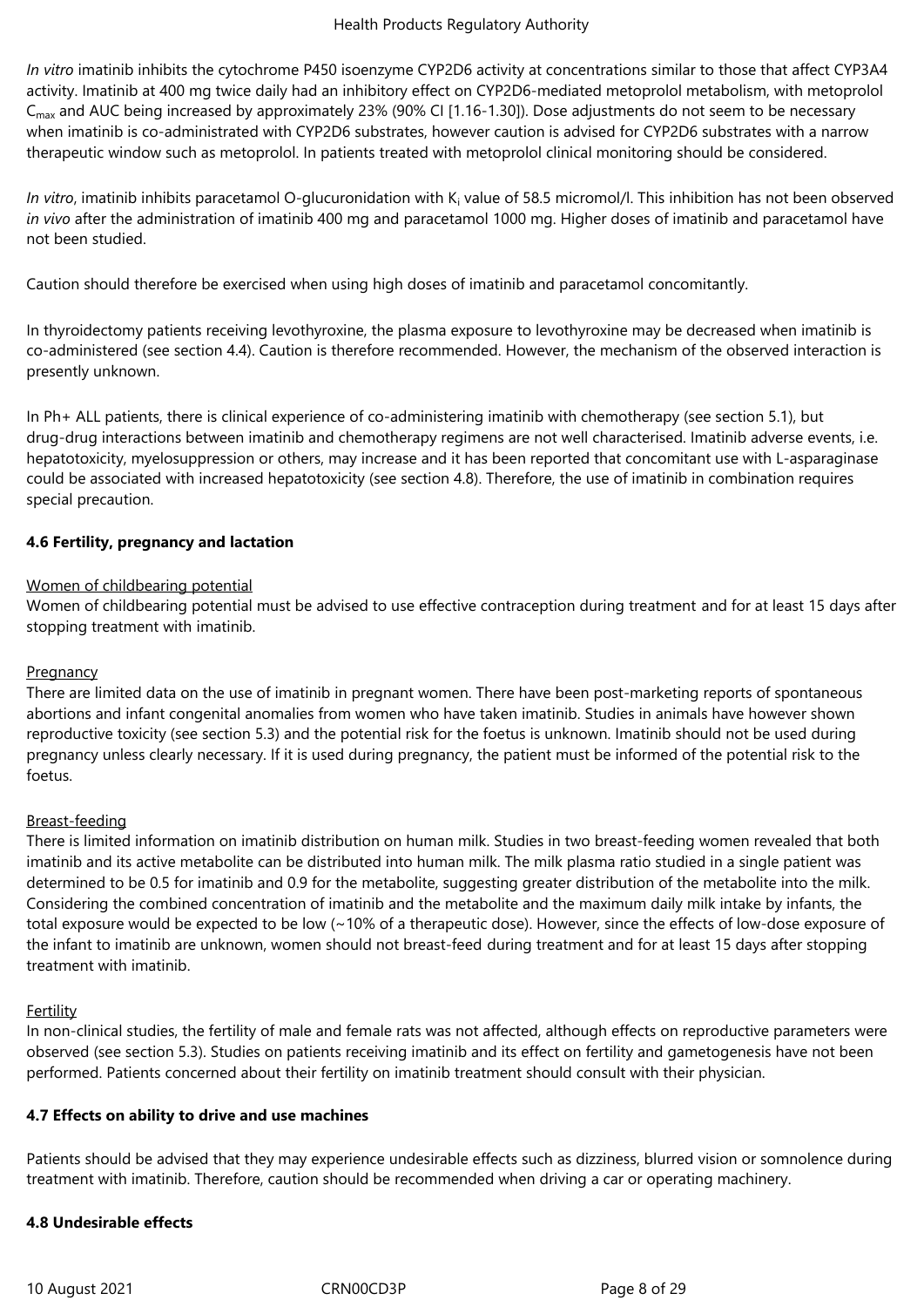Patients with advanced stages of malignancies may have numerous confounding medical conditions that make causality of adverse reactions difficult to assess due to the variety of symptoms related to the underlying disease, its progression, and the co-administration of numerous medicinal products.

In clinical trials in CML, medicinal product discontinuation for medicinal product-related adverse reactions was observed in 2.4% of newly diagnosed patients, 4% of patients in late chronic phase after failure of interferon therapy, 4% of patients in accelerated phase after failure of interferon therapy and 5% of blast crisis patients after failure of interferon therapy. In GIST the investigational medicinal product was discontinued for drug-related adverse reactions in 4% of patients.

The adverse reactions were similar in all indications, with two exceptions. There was more myelosuppression seen in CML patients than in GIST, which is probably due to the underlying disease. In the study in patients with unresectable and/or metastatic GIST, 7 (5%) patients experienced CTC grade 3/4 GI bleeds (3 patients), intra-tumoural bleeds (3 patients) or both (1 patient). GI tumour sites may have been the source of the GI bleeds (see section 4.4). GI and tumoural bleeding may be serious and sometimes fatal. The most commonly reported ( $\geq$  10%) drug-related adverse reactions in both settings were mild nausea, vomiting, diarrhoea, abdominal pain, fatigue, myalgia, muscle cramps and rash. Superficial oedemas were a common finding in all studies and were described primarily as periorbital or lower limb oedemas. However, these oedemas were rarely severe and may be managed with diuretics, other supportive measures, or by reducing the dose of imatinib.

When imatinib was combined with high dose chemotherapy in Ph+ ALL patients, transient liver toxicity in the form of transaminase elevation and hyperbilirubinaemia were observed. Considering the limited safety database, the adverse events thus far reported in children are consistent with the known safety profile in adult patients with Ph+ ALL. The safety database for children with Ph+ ALL is very limited though no new safety concerns have been identified.

Miscellaneous adverse reactions such as pleural effusion, ascites, pulmonary oedema and rapid weight gain with or without superficial oedema may be collectively described as "fluid retention". These reactions can usually be managed by withholding imatinib temporarily and with diuretics and other appropriate supportive care measures. However, some of these reactions may be serious or life-threatening and several patients with blast crisis died with a complex clinical history of pleural effusion, congestive heart failure and renal failure. There were no special safety findings in paediatric clinical trials.

#### **Adverse reactions**

Adverse reactions reported as more than an isolated case are listed below, by system organ class and by frequency. Frequency categories are defined using the following convention: very common ( $\geq 1/10$ ), common ( $\geq 1/100$  to <1/10), uncommon ( $\geq$ 1/1,000 to <1/100), rare ( $\geq 1/10,000$  to <1/1,000), very rare (< 1/10,000), not known (cannot be estimated from the available data).

Within each frequency grouping, undesirable effects are presented in order of frequency, the most frequent first.

Adverse reactions and their frequencies are reported in Table 1.

| Herpes zoster, herpes simplex,<br>nasopharyngitis, pneumonia <sup>1</sup> , sinusitis,<br>cellulitis, upper respiratory tract infection,<br>influenza, urinary tract infection,<br>gastroenteritis, sepsis |
|------------------------------------------------------------------------------------------------------------------------------------------------------------------------------------------------------------|
| Fungal infection                                                                                                                                                                                           |
| Hepatitis B reactivation <sup>11</sup>                                                                                                                                                                     |
|                                                                                                                                                                                                            |
| Tumour lysis syndrome                                                                                                                                                                                      |
| Tumour haemorrhage/tumour necrosis*                                                                                                                                                                        |
|                                                                                                                                                                                                            |
| Anaphylactic shock*                                                                                                                                                                                        |
|                                                                                                                                                                                                            |
| Neutropenia, thrombocytopenia, anaemia                                                                                                                                                                     |
| Pancytopenia, febrile neutropenia                                                                                                                                                                          |
| Thrombocythaemia, lymphopenia, bone                                                                                                                                                                        |
|                                                                                                                                                                                                            |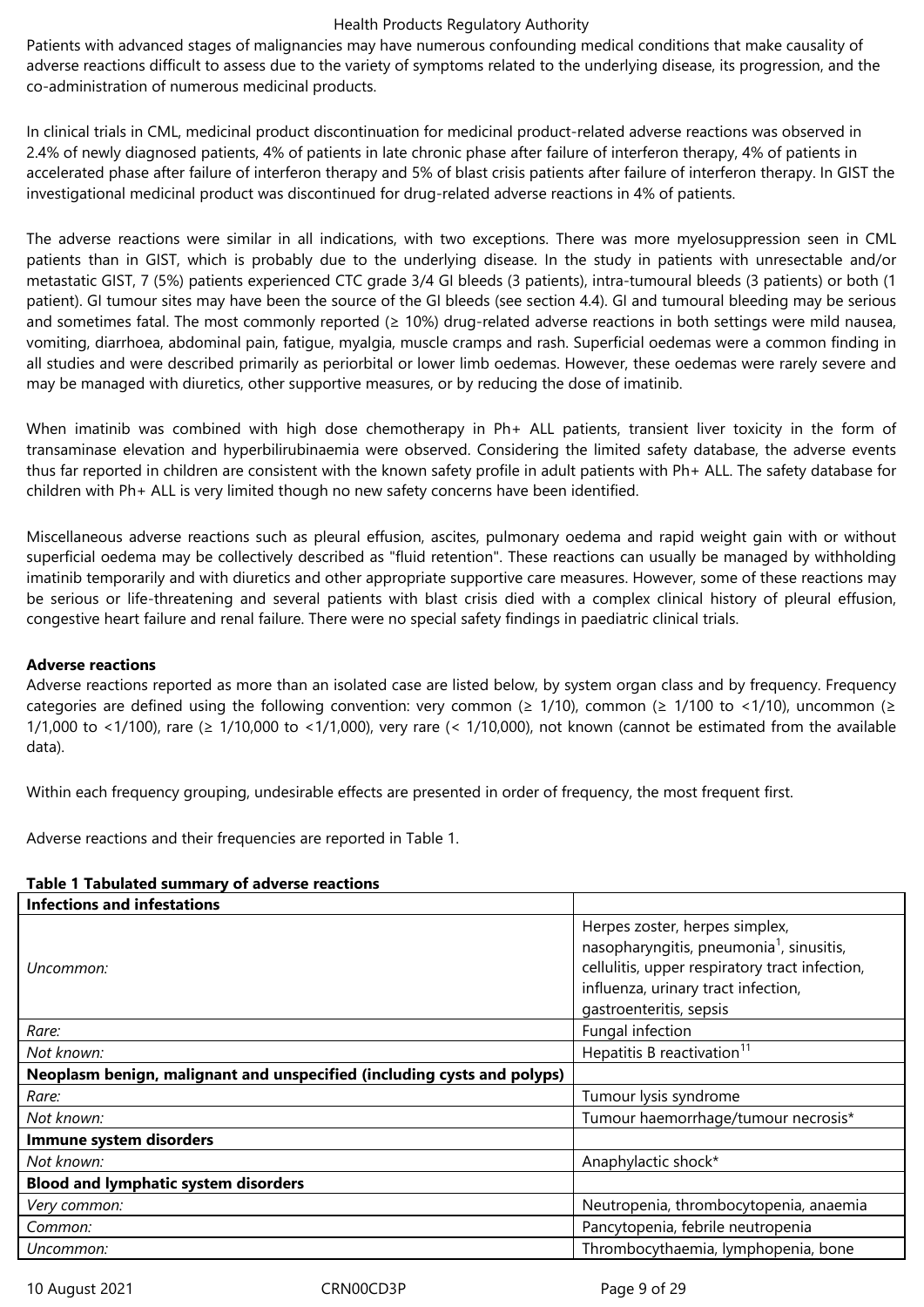|                                                 |           | marrow depression, eosinophilia,<br>lymphadenopathy                  |
|-------------------------------------------------|-----------|----------------------------------------------------------------------|
|                                                 |           | Haemolytic anaemia, thrombotic                                       |
| Rare:                                           |           | microangiopathy                                                      |
| <b>Metabolism and nutrition disorders</b>       |           |                                                                      |
| Common:                                         |           | Anorexia                                                             |
|                                                 |           | Hypokalaemia, increased appetite,                                    |
|                                                 |           | hypophosphataemia, decreased appetite,                               |
| Uncommon:                                       |           | dehydration, gout, hyperuricaemia,                                   |
|                                                 |           | hypercalcaemia, hyperglycaemia,                                      |
|                                                 |           | hyponatraemia                                                        |
| Rare:                                           |           | Hyperkalaemia, hypomagnesaemia                                       |
| <b>Psychiatric disorders</b>                    |           |                                                                      |
| Common:                                         |           | Insomnia                                                             |
| Uncommon:<br>Rare:                              |           | Depression, libido decreased, anxiety<br>Confusional state           |
| <b>Nervous system disorders</b>                 |           |                                                                      |
| Verycommon:                                     |           | Headache <sup>2</sup>                                                |
|                                                 |           | Dizziness, paraesthesia, taste disturbance,                          |
| Common:                                         |           | hypoaesthesia                                                        |
|                                                 |           | Migraine, somnolence, syncope, peripheral                            |
|                                                 |           | neuropathy, memory impairment, sciatica,                             |
| Uncommon:                                       |           | restless leg syndrome, tremor, cerebral                              |
|                                                 |           | haemorrhage                                                          |
| Rare:                                           |           | Increased intracranial pressure, convulsions,                        |
|                                                 |           | optic neuritis                                                       |
| Not known:                                      |           | Cerebral oedema*                                                     |
| <b>Eye disorders</b>                            |           |                                                                      |
|                                                 |           | Eyelid oedema, lacrimation increased,                                |
| Common:                                         |           | conjunctival haemorrhage, conjunctivitis, dry<br>eye, blurred vision |
|                                                 |           | Eye irritation, eye pain, orbital oedema, scleral                    |
| Uncommon:                                       |           | haemorrhage, retinal haemorrhage,                                    |
|                                                 |           | blepharitis, macular oedema                                          |
| Rare:                                           |           | Cataract, glaucoma, papilloedema                                     |
| Not known:                                      |           | Vitreous haemorrhage*                                                |
| <b>Ear and labyrinth disorders</b>              |           |                                                                      |
| Uncommon:                                       |           | Vertigo, tinnitus, hearing loss                                      |
| <b>Cardiac disorders</b>                        |           |                                                                      |
| Uncommon:                                       |           | Palpitations, tachycardia, cardiac failure                           |
|                                                 |           | congestive <sup>3</sup> , pulmonary oedema                           |
|                                                 |           | Arrhythmia, atrial fibrillation, cardiac arrest,                     |
| Rare:                                           |           | myocardial infarction, angina pectoris,                              |
| Not known:                                      |           | pericardial effusion                                                 |
| Vascular disorders <sup>4</sup>                 |           | Pericarditis*, cardiac tamponade*                                    |
| Common:                                         |           | Flushing, haemorrhage                                                |
|                                                 |           | Hypertension, haematoma, subdural                                    |
| Uncommon:                                       |           | haematoma, peripheral coldness,                                      |
|                                                 |           | hypotension, Raynaud's phenomenon                                    |
| Not known:                                      |           | Thrombosis/embolism*                                                 |
| Respiratory, thoracic and mediastinal disorders |           |                                                                      |
| Common:                                         |           | Dyspnoea, epistaxis, cough                                           |
|                                                 |           | Pleural effusion <sup>5</sup> , pharyngolaryngeal pain,              |
| Uncommon:                                       |           | pharyngitis                                                          |
| Rare:                                           |           | Pleuritic pain, pulmonary fibrosis, pulmonary                        |
|                                                 |           | hypertension, pulmonary haemorrhage                                  |
| Not known:                                      |           | Acute respiratory failure <sup>10*</sup> , interstitial lung         |
| 10 August 2021                                  | CRN00CD3P | Page 10 of 29                                                        |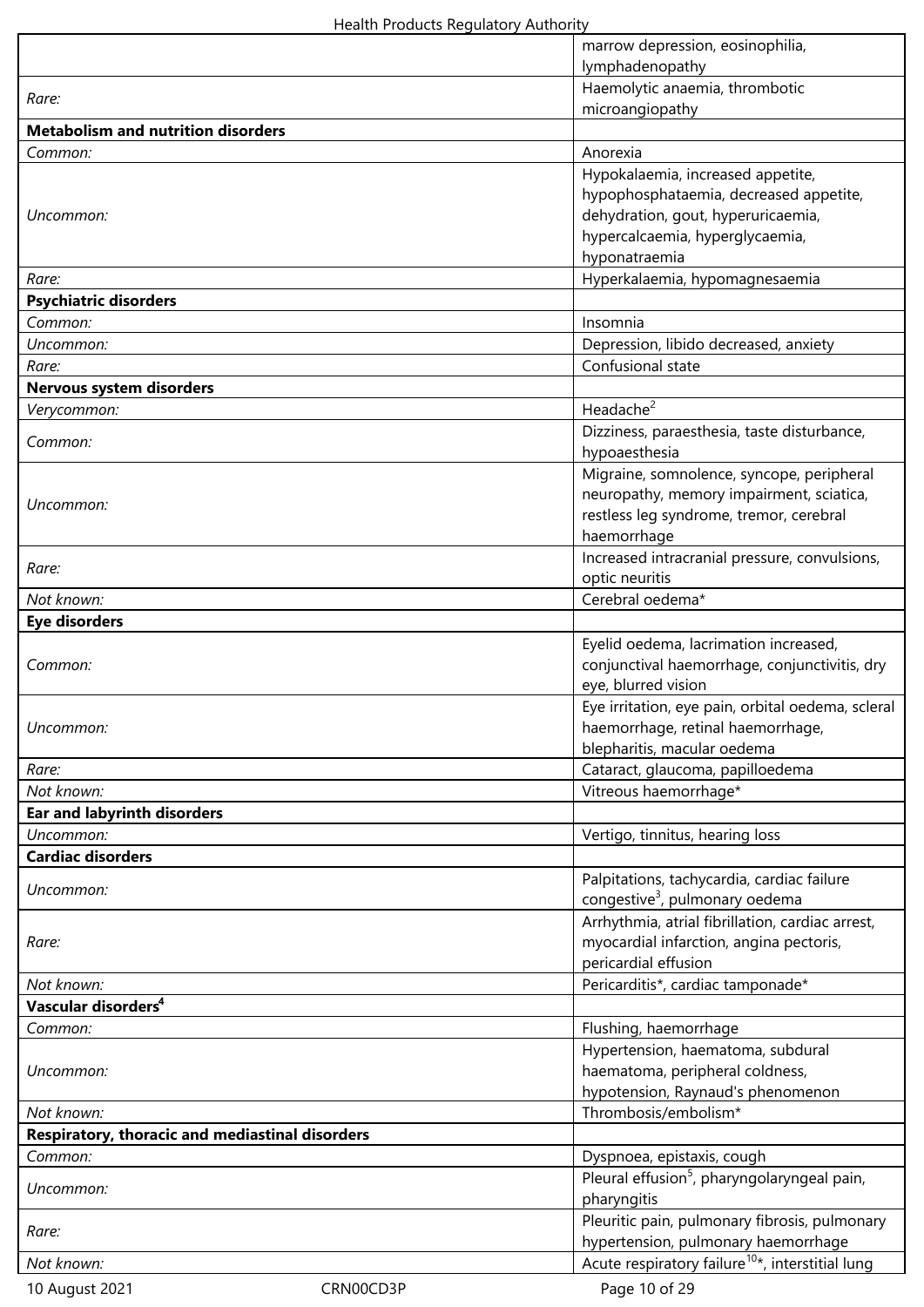|                                                | disease*                                                |
|------------------------------------------------|---------------------------------------------------------|
| <b>Gastrointestinal disorders</b>              |                                                         |
|                                                | Nausea, diarrhoea, vomiting, dyspepsia,                 |
| Verycommon:                                    | abdominal pain <sup>6</sup>                             |
|                                                | Flatulence, abdominal distension,                       |
| Common:                                        |                                                         |
|                                                | gastro-oesophageal reflux, constipation, dry            |
|                                                | mouth, gastritis                                        |
|                                                | Stomatitis, mouth ulceration, gastrointestinal          |
|                                                | haemorrhage <sup>7</sup> , eructation, melaena,         |
| Uncommon:                                      | oesophagitis, ascites, gastric ulcer,                   |
|                                                | haematemesis, cheilitis, dysphagia,                     |
|                                                | pancreatitis                                            |
| Rare:                                          | Colitis, ileus, inflammatory bowel disease              |
|                                                | lleus/intestinal obstruction*, gastrointestinal         |
| Not known:                                     | perforation*, diverticulitis*, gastric antral           |
|                                                |                                                         |
|                                                | vascular ectasia (GAVE)*                                |
| <b>Hepatobiliary disorders</b>                 |                                                         |
| Common:                                        | Increased hepatic enzymes                               |
| Uncommon:                                      | Hyperbilirubinaemia, hepatitis, jaundice                |
| Rare:                                          | Hepatic failure <sup>8</sup> , hepatic necrosis         |
| Skin and subcutaneous tissue disorders         |                                                         |
| Verycommon:                                    | Periorbital oedema, dermatitis/eczema/rash              |
|                                                |                                                         |
|                                                | Pruritus, face oedema, dry skin, erythema,              |
| Common:                                        | alopecia, night sweats, photosensitivity                |
|                                                | reaction                                                |
|                                                | Rash pustular, contusion, sweating increased,           |
|                                                | urticaria, ecchymosis, increased tendency to            |
|                                                | bruise, hypotrichosis, skin hypopigmentation,           |
| Uncommon:                                      | dermatitis exfoliative, onychoclasis, folliculitis,     |
|                                                | petechiae, psoriasis, purpura, skin                     |
|                                                | hyperpigmentation, bullous eruptions                    |
|                                                |                                                         |
|                                                | Acute febrile neutrophilic dermatosis (Sweet's          |
|                                                | syndrome), nail discolouration, angioneurotic           |
| Rare:                                          | oedema, rash vesicular, erythema multiforme,            |
|                                                | leucocytoclastic vasculitis, Stevens-Johnson            |
|                                                | syndrome, acute generalised exanthematous               |
|                                                | pustulosis (AGEP)                                       |
|                                                | Palmoplantar erythrodysesthesia syndrome*,              |
|                                                | lichenoid keratosis*, lichen planus*, toxic             |
| Not known:                                     | epidermal necrolysis*, drug rash with                   |
|                                                | eosinophilia and systemic symptoms                      |
|                                                |                                                         |
|                                                | (DRESS)*, pseudoporphyria*                              |
| Musculoskeletaland connective tissue disorders |                                                         |
|                                                | Muscle spasm and cramps, musculoskeletal                |
| Verycommon:                                    | pain including myalgia <sup>12</sup> , arthralgia, bone |
|                                                | pain <sup>9</sup>                                       |
| Common:                                        | Joint swelling                                          |
| Uncommon:                                      | Joint and muscle stiffness                              |
|                                                | Muscular weakness, arthritis,                           |
| Rare:                                          |                                                         |
|                                                | rhabdomyolysis/myopathy                                 |
| Not known:                                     | Avascular necrosis/hip necrosis*, growth                |
|                                                | retardation in children*                                |
| <b>Renaland urinary disorders</b>              |                                                         |
|                                                | Renal pain, haematuria, renal failure acute,            |
| Uncommon:                                      | urinary frequency increased                             |
| Not known:                                     | Renal failure chronic                                   |
| <b>Reproductive systemand breastdisorders</b>  |                                                         |
| Uncommon:                                      |                                                         |
|                                                | Gynaecomastia, erectile dysfunction,                    |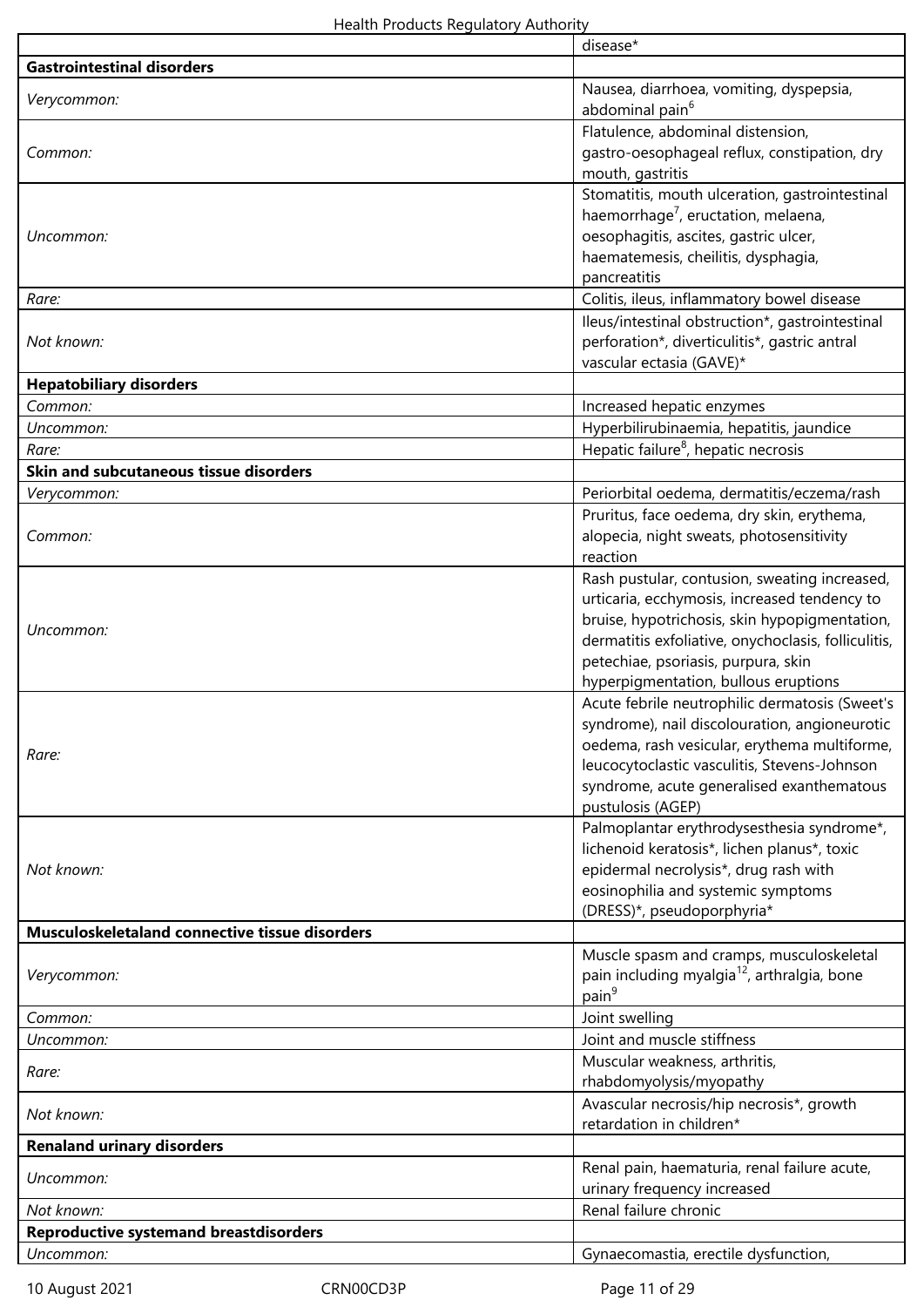|                                                            | menorrhagia, menstruation irregular, sexual   |
|------------------------------------------------------------|-----------------------------------------------|
|                                                            | dysfunction, nipple pain, breast enlargement, |
|                                                            | scrotal oedema                                |
|                                                            | Haemorrhagic corpus luteum/haemorrhagic       |
| Rare:                                                      | ovarian cyst                                  |
| <b>Generaldisorders and administration site conditions</b> |                                               |
| Verycommon:                                                | Fluid retention and oedema, fatigue           |
| Common:                                                    | Weakness, pyrexia, anasarca, chills, rigors   |
| Uncommon:                                                  | Chest pain, malaise                           |
| <b>Investigations</b>                                      |                                               |
| Verycommon:                                                | Weight increased                              |
| Common:                                                    | Weight decreased                              |
|                                                            | Blood creatinine increased, blood creatine    |
|                                                            | phosphokinase increased, blood lactate        |
| Uncommon:                                                  | dehydrogenase increased, blood alkaline       |
|                                                            | phosphatase increased                         |
| Rare:                                                      | Blood amylase increased                       |

These types of reactions have been reported mainly from post-marketing experience with imatinib. This includes spontaneous case reports as well as serious adverse events from ongoing studies, the expanded access programmes, clinical pharmacology studies and exploratory studies in unapproved indications. Because these reactions are reported from a population of uncertain size, it is not always possible to reliably estimate their frequency or establish a causal relationship to imatinib exposure.

1 Pneumonia was reported most commonly in patients with transformed CML and in patients with GIST.

2 Headache was the most common in GIST patients.

3 On a patient-year basis, cardiac events including congestive heart failure were more commonly observed in patients with transformed CML than in patients with chronic CML.

4 Flushing was most common in GIST patients and bleeding (haematoma, haemorrhage) was most common in patients with GIST and with transformed CML (CML-AP and CML-BC).

5 Pleural effusion was reported more commonly in patients with GIST and in patients with transformed CML (CML-AP and CML-BC) than in patients with chronic CML.

6+7 Abdominal pain and gastrointestinal haemorrhage were most commonly observed in GIST patients.

8 Some fatal cases of hepatic failure and of hepatic necrosis have been reported.

9 Musculoskeletal pain and related events were more commonly observed in patients with CML than in GIST patients.

10 Fatal cases have been reported in patients with advanced disease, severe infections, severe neutropenia and other serious concomitant conditions.

11 Hepatitis B reactivation has been reported in association with BCR-ABL TKIs. Some cases resulted in acute hepatic failure or fulminant hepatitis leading to liver transplantation or a fatal outcome (see section 4.4).

12 Musculoskeletal pain during treatment with imatinib or after discontinuation has been observed in post-marketing

## Laboratorytestabnormalities

#### *Haematology*

In CML, cytopenias, particularly neutropenia and thrombocytopenia, have been a consistent finding in all studies, with the suggestion of a higher frequency at high doses ≥750 mg (phase I study). However, the occurrence of cytopenias was also clearly dependent on the stage of the disease, the frequency of grade 3 or 4 neutropenias (ANC <1.0 x 10<sup>9</sup>/l) and thrombocytopenias (platelet count <50 x 10<sup>9</sup>/l) being between 4 and 6 times higher in blast crisis and accelerated phase (59-64% and 44-63% for neutropenia and thrombocytopenia, respectively) as compared to newly diagnosed patients in chronic phase CML (16.7% neutropenia and 8.9% thrombocytopenia). In newly diagnosed chronic phase CML grade 4 neutropenia (ANC <0.5 x 10<sup>9</sup>/l) and thrombocytopenia (platelet count <10 x 10<sup>9</sup>/l) were observed in 3.6% and <1% of patients, respectively. The median duration of the neutropenic and thrombocytopenic episodes usually ranged from 2 to 3 weeks, and from 3 to 4 weeks, respectively. These events can usually be managed with either a reduction of the dose or an interruption of treatment with imatinib, but can in rare cases lead to permanent discontinuation of treatment. In paediatric CML patients the most frequent toxicities observed were grade 3 or 4 cytopenias involving neutropenia, thrombocytopenia and anaemia. These generally occur within the first several months of therapy.

In the study in patients with unresectable and/or metastatic GIST, grade 3 and 4 anaemia was reported in 5.4% and 0.7% of patients, respectively, and may have been related to gastrointestinal or intra-tumoural bleeding in at least some of these patients. Grade 3 and 4 neutropenia was seen in 7.5% and 2.7% of patients, respectively, and grade 3 thrombocytopenia in 0.7% of patients. No patient developed grade 4 thrombocytopenia. The decreases in white blood cell (WBC) and neutrophil counts occurred mainly during the first six weeks of therapy, with values remaining relatively stable thereafter.

10 August 2021 **CRNOOCD3P** CRNOOCD3P Page 12 of 29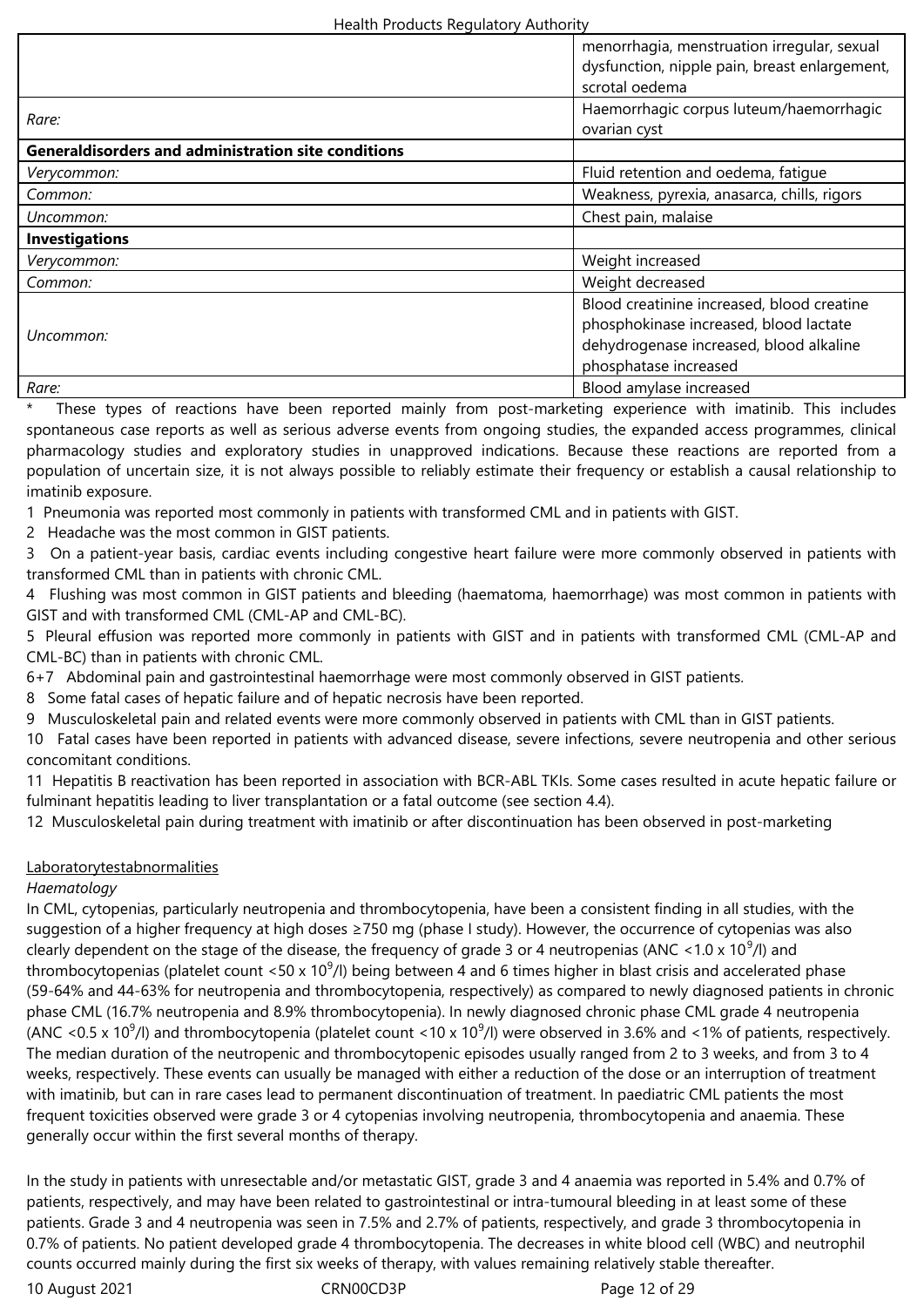*Biochemistry* Severe elevation of transaminases (< 5%) or bilirubin (< 1%) was seen in CML patients and was usually managed with dose reduction or interruption (the median duration of these episodes was approximately one week). Treatment was discontinued permanently because of liver laboratory abnormalities in less than 1% of CML patients. In GIST patients (study B2222), 6.8% of grade 3 or 4 ALT (alanine aminotransferase) elevations and 4.8% of grade 3 or 4 AST (aspartate aminotransferase) elevations were observed. Bilirubin elevation was below 3%.

There have been cases of cytolytic and cholestatic hepatitis and hepatic failure; in some of them outcome was fatal, including one patient on high dose paracetamol.

#### Reporting of suspected adverse reactions

Reporting suspected adverse reactions after authorisation of the medicinal product is important. It allows continued monitoring of the benefit/risk balance of the medicinal product. Healthcare professionals are asked to report any suspected adverse reactions via the national reporting system:

HPRA Pharmacovigilance; website: www.hpra.ie.

## **4.9 Overdose**

Experience with doses higher than [the recomme](http://www.hpra.ie/)nded therapeutic dose is limited. Isolated cases of imatinib over dose have been reported spontaneously and in the literature. In the event of overdose the patient should be observed and appropriate symptomatic treatment given. Generally the reported outcome in these cases was "improved" or "recovered". Events that have been reported at different dose ranges are as follows:

## *Adult population*

1200 to 1600 mg (duration varying between 1 to 10 days): Nausea, vomiting, diarrhoea, rash, erythema, oedema, swelling, fatigue, muscle spasms, thrombocytopenia, pancytopenia, abdominal pain, headache, decreased appetite.

1800 to 3200 mg (as high as 3200 mg daily for 6 days): Weakness, myalgia, increased creatine phosphokinase, increased bilirubin, gastrointestinal pain.

6400 mg(single dose): One case reported in the literature of one patient who experienced nausea, vomiting, abdominal pain, pyrexia, facial swelling, decreased neutrophilcount, increased transaminases.

8 to 10 g (single dose): Vomiting and gastrointestinal pain have been reported.

#### *Paediatric population*

One 3-year-old male exposed to a single dose of 400 mg experienced vomiting, diarrhoea and anorexia and another 3-year-old male exposed to a single dose of 980 mg experienced decreased white blood cell count and diarrhoea.

In the event of overdose, the patient should be observed and appropriate supportive treatment given.

## **5 PHARMACOLOGICAL PROPERTIES**

## **5.1 Pharmacodynamic properties**

Pharmacotherapeutic group: protein-tyrosine kinase inhibitor, ATC code: L01XE01

#### Mechanismofaction

Imatinib is a small molecule protein-tyrosine kinase inhibitor that potently inhibits the activity of the Bcr-Abl tyrosine kinase (TK), as well as several receptor TKs: Kit, the receptor for stem cell factor (SCF) coded for by the c-Kit proto-oncogene, the discoidin domain receptors (DDR1 and DDR2), the colony stimulating factor receptor (CSF-1R) and the platelet-derived growth factor receptors alpha and beta (PDGFR-alpha and PDGFR-beta). Imatinib can also inhibit cellular events mediated by activation of these receptor kinases.

#### Pharmacodynamic effects

Imatinib is a protein-tyrosine kinase inhibitor which potently inhibits the Bcr-Abl tyrosine kinase at the *in vitro*, cellular and *in vivo*levels. The compound selectively inhibits proliferation and induces apoptosis in Bcr-Abl positive cell lines as well as fresh leukaemic cells from Philadelphia chromosome positive CML and acute lymphoblastic leukaemia (ALL) patients.

10 August 2021 **CRNOOCD3P** CRNOOCD3P Page 13 of 29 *In vivo*the compound shows anti-tumour activity as a single agent in animal models using Bcr-Abl positive tumour cells.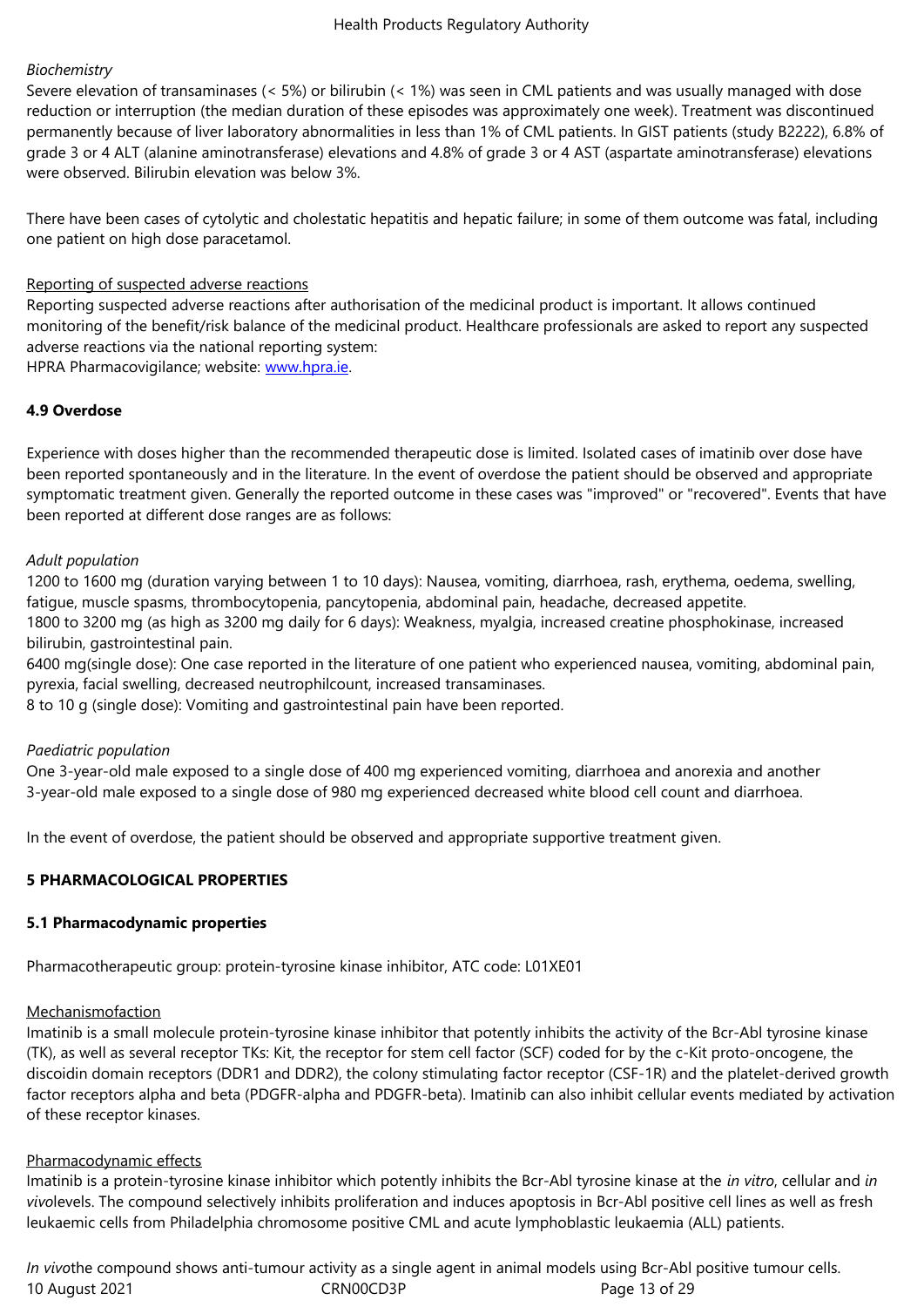Imatinib is also an inhibitor of the receptor tyrosine kinases for platelet-derived growth factor (PDGF), PDGF-R, and stem cell factor (SCF), c-Kit, and inhibits PDGF- and SCF-mediated cellular events. *In vitro*, imatinib inhibits proliferation and induces apoptosis in gastrointestinal stromal tumour (GIST) cells, which express an activating *kit* mutation. Constitutive activation of the PDGF receptor or the Abl protein tyrosine kinases as a consequence of fusion to diverse partner proteins or constitutive production of PDGF have been implicated in the pathogenesis of MDS/MPD, HES/CEL and DFSP. Imatinib inhibits signaling and proliferation of cells driven by dysregulated PDGFR and Abl kinase activity.

## Clinicalstudies in chronic myeloid leukaemia

The effectiveness of imatinib is based on overall haematological and cytogenetic response rates and progression-free survival. Except in newly diagnosed chronic phase CML, there are no controlled trials demonstrating a clinical benefit, such as improvement in disease-related symptoms or increased survival.

Three large, international, open-label, non-controlled phase II studies were conducted in patients with Philadelphia chromosome positive (Ph+) CML in advanced, blast or accelerated phase disease, other Ph+ leukaemias or with CML in the chronic phase but failing prior interferon-alpha (IFN) therapy. One large, open-label, multicentre, international randomised phase III study has been conducted in patients with newly diagnosed Ph+ CML. In addition, children have been treated in two phase I studies and one phase II study.

In all clinical studies 38-40% of patients were ≥ 60 years of age and 10-12% of patients were ≥ 70 years of age.

*Chronic phase, newly diagnosed:* This phase III study in adult patients compared treatment with either single-agent imatinib or a combination of interferon-alpha (IFN) plus cytarabine (Ara-C). Patients showing lack of response (lack of complete haematological response (CHR) at 6 months, increasing WBC, no major cytogenetic response (MCyR) at 24 months), loss of response (loss of CHR or MCyR) or severe intolerance to treatment were allowed to cross over to the alternative treatment arm. In the imatinib arm, patients were treated with 400 mg daily. In the IFN arm, patients were treated with a target dose of IFN of 5 MIU/m<sup>2</sup>/day subcutaneously in combination with subcutaneous Ara-C 20 mg/m<sup>2</sup>/day for 10 days/month.

A total of 1,106 patients were randomised, 553 to each arm. Baseline characteristics were well balanced between the two arms. Median age was 51 years (range 18–70 years), with 21.9% of patients

≥ 60 years of age. There were 59% males and 41% females; 89.9% Caucasian and 4.7% black patients. Seven years after the last patient had been recruited, the median duration of first-line treatment was 82 and 8 months in the imatinib and IFN arms, respectively. The median duration of second-line treatment with imatinib was 64 months. Overall, in patients receiving first-line imatinib, the average daily dose delivered was  $406 \pm 76$  mg. The primary efficacy endpoint of the study is progression-free survival. Progression was defined as any of the following events: progression to accelerated phase or blast crisis, death, loss of CHR or MCyR, or in patients not achieving a CHR an increasing WBC despite appropriate therapeutic management. Major cytogenetic response, haematological response, molecular response (evaluation of minimal residual disease), time to accelerated phase or blast crisis and survival are main secondary endpoints. Response data are shown in Table 2.

## **Table 2Response in newly diagnosed CML Study (84-month data)**

| (Best response rates)                                                                                                         | <b>Imatinib</b><br>$n = 553$                                    | IFN+Ara-C<br>$n = 553$                                          |
|-------------------------------------------------------------------------------------------------------------------------------|-----------------------------------------------------------------|-----------------------------------------------------------------|
| <b>Haematological response</b><br>CHR rate $n$ (%)<br>[95% CI]                                                                | 534 (96.6%)*<br>$[94.7\%, 97.9\%]$                              | 313 (56.6%)*<br>$[52.4\%, 60.8\%]$                              |
| <b>Cytogenetic response</b><br>Major response n (%)<br>$[95%$ CI]<br>Complete CyR n (%)<br>Partial CyR n (%)                  | 490 (88.6%)*<br>$[85.7\%, 91.1\%]$<br>456 (82.5%)*<br>34 (6.1%) | 129 (23.3%)*<br>$[19.9\%, 27.1\%]$<br>64 (11.6%)*<br>65 (11.8%) |
| Molecular response**<br>Major response at 12 months (%)<br>Major response at 24 months (%)<br>Major response at 84 months (%) | 153/305=50.2%<br>73/104=70.2%<br>102/116=87.9%                  | $8/83 = 9.6%$<br>$3/12 = 25%$<br>$3/4 = 75%$                    |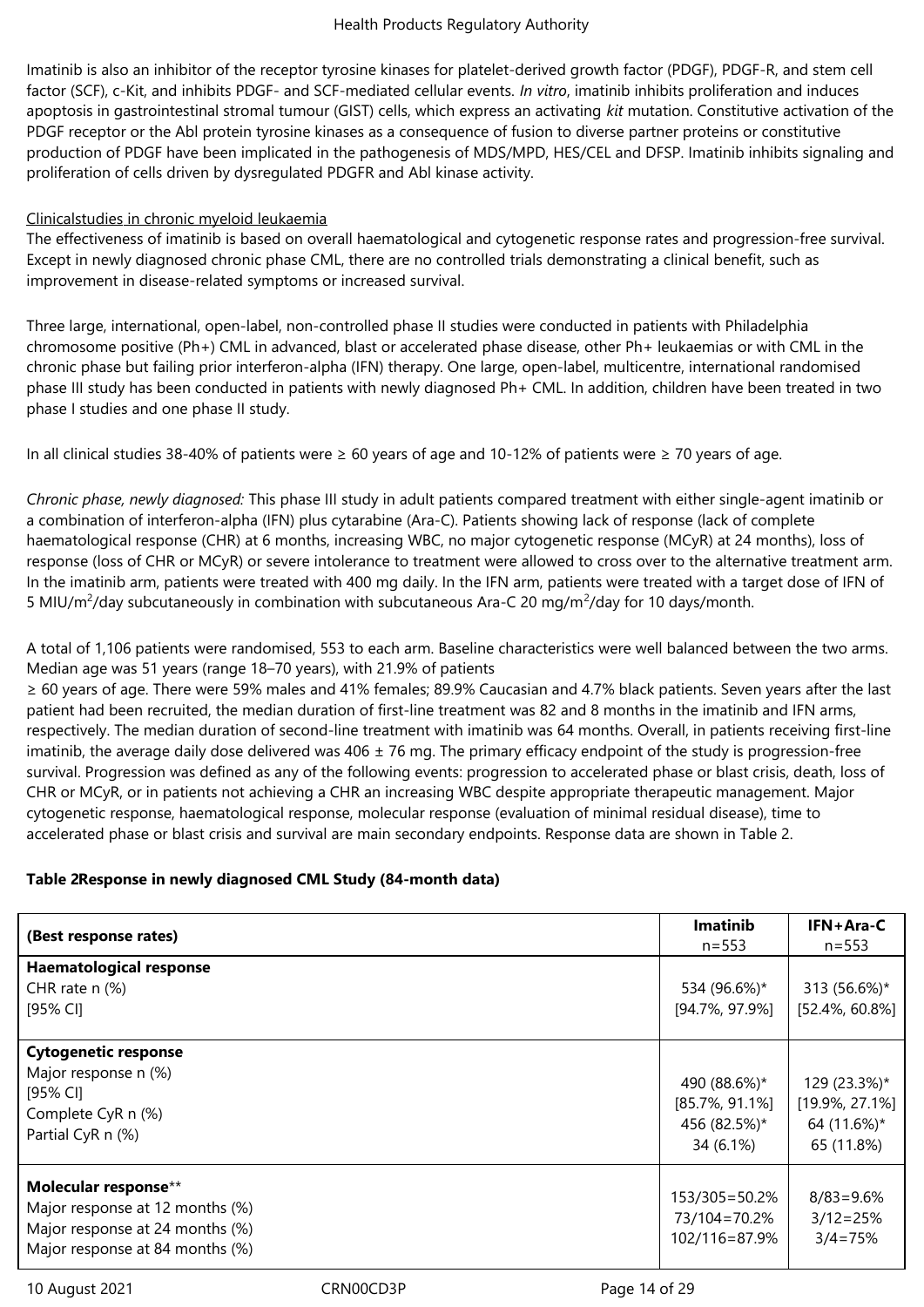| * p<0.001, Fischer's exact test                                                                               |  |
|---------------------------------------------------------------------------------------------------------------|--|
| ** molecular response percentages are based on available samples                                              |  |
| Haematological response criteria (all responses to be confirmed after $\geq 4$ weeks):                        |  |
| WBC < 10 x 10 <sup>9</sup> /l, platelet < 450 x 10 <sup>9</sup> /l, myelocyte+metamyelocyte < 5% in blood, no |  |
| blasts and promyelocytes in blood, basophils < 20%, no extramedullary involvement                             |  |
| Cytogenetic response criteria: complete (0% Ph+ metaphases), partial (1-35%), minor                           |  |
| (36–65%) or minimal (66–95%). A major response (0–35%) combines both complete and                             |  |
| partial responses.                                                                                            |  |
| <b>Major molecular response criteria:</b> in the peripheral blood reduction of $\geq 3$ logarithms in         |  |
| the amount of Bcr-Abl transcripts (measured by real-time quantitative reverse transcriptase                   |  |
| PCR assay) over a standardised baseline.                                                                      |  |

Rates of complete haematological response, major cytogenetic response and complete cytogenetic response on first-line treatment were estimated using the Kaplan-Meier approach, for which non- responses were censored at the date of last examination. Using this approach, the estimated cumulative response rates for first-line treatment with imatinib improved from 12 months of therapy to 84 months of therapy as follows: CHR from 96.4% to 98.4% and CCyR from 69.5% to 87.2%, respectively.

With 7 years follow-up, there were 93 (16.8%) progression events in the imatinib arm: 37 (6.7%) involving progression to accelerated phase/blast crisis, 31 (5.6%) loss of MCyR, 15 (2.7%) loss of CHR or increase in WBC, and 10 (1.8%) CML unrelated deaths. In contrast, there were 165 (29.8%) events in the IFN+Ara-C arm, of which 130 occurred during first-line treatment with IFN+Ara-C.

The estimated rate of patients free of progression to accelerated phase or blast crisis at 84 months was significantly higher in the imatinib arm compared to the IFN arm (92.5% versus 85.1%, p<0.001). The annual rate of progression to accelerated phase or blast crisis decreased with time on therapy and was less than 1% annually in the fourth and fifth years. The estimated rate of progression-free survival at 84 months was 81.2% in the imatinib arm and 60.6% in the control arm (p<0.001). The yearly rates of progression of any type for imatinib also decreased over time.

A total of 71 (12.8%) and 85 (15.4%) patients died in the imatinib and IFN+Ara-C groups, respectively. At 84 months the estimated overall survival is 86.4% (83, 90) vs. 83.3% (80, 87) in the randomised imatinib and the IFN+Ara-C groups, respectively (p=0.073, log-rank test). This time-to-event endpoint is strongly affected by the high crossover rate from IFN+Ara-C to imatinib. The effect of imatinib treatment on survival in chronic phase, newly diagnosed CML has been further examined in a retrospective analysis of the above reported imatinib data with the primary data from another Phase III study using IFN+Ara-C (n=325) in an identical regimen. In this retrospective analysis, the superiority of imatinib over IFN+Ara-C in overall survival was demonstrated (p<0.001); within 42 months, 47 (8.5%) imatinib patients and 63 (19.4%) IFN+Ara-C patients had died.

The degree of cytogenetic response and molecular response had a clear effect on long-term outcomes in patients on imatinib. Whereas an estimated 96% (93%) of patients with CCyR (PCyR) at 12 months were free of progression to accelerated phase/blast crisis at 84 months, only 81% of patients without MCyR at 12 months were free of progression to advanced CML at 84 months (p<0.001 overall, p=0.25 between CCyR and PCyR). For patients with reduction in Bcr-Abl transcripts of at least 3 logarithms at 12 months, the probability of remaining free from progression to accelerated phase/blast crisis was 99% at 84 months. Similar findings were found based on a 18-months landmark analysis.

In this study, dose escalations were allowed from 400 mg daily to 600 mg daily, then from 600 mg daily to 800 mg daily. After 42 months of follow-up, 11 patients experienced a confirmed loss (within 4 weeks) of their cytogenetic response. Of these 11 patients, 4 patients escalated up to 800 mg daily, 2 of whom regained a cytogenetic response (1 partial and 1 complete, the latter also achieving a molecular response), while of the 7 patients who did not escalate the dose, only one regained a complete cytogenetic response. The percentage of some adverse reactions was higher in the 40 patients in whom the dose was increased to 800 mg daily compared to the population of patients before dose increase (n=551). The more frequent adverse reactions included gastrointestinal haemorrhages, conjunctivitis and elevation of transaminases or bilirubin. Other adverse reactions were reported with lower or equal frequency.

*Chronic phase, Interferon failure*: 532 adult patients were treated at a starting dose of 400 mg. The patients were distributed in three main categories: haematological failure (29%), cytogenetic failure (35%), or intolerance to interferon (36%). Patients had received a median of 14 months of prior IFN therapy at doses  $\geq 25$  x 10<sup>6</sup> IU/week and were all in late chronic phase, with a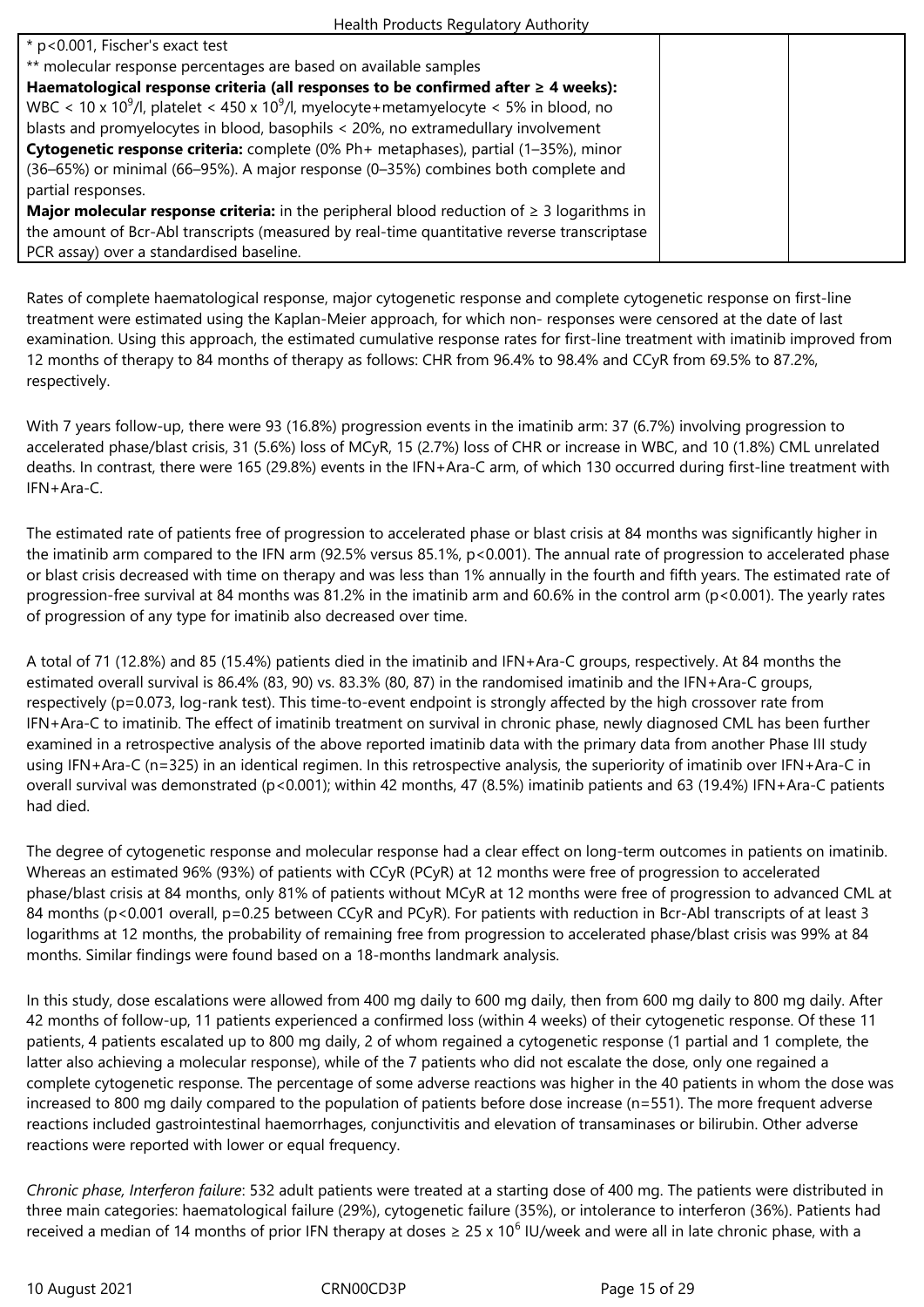median time from diagnosis of 32 months. The primary efficacy variable of the study was the rate of major cytogenetic response (complete plus partial response, 0 to 35% Ph+ metaphases in the bone marrow).

In this study 65% of the patients achieved a major cytogenetic response that was complete in 53% (confirmed 43%) of patients (Table 3). A complete haematological response was achieved in 95% of patients.

*Accelerated phase*: 235 adult patients with accelerated phase disease were enrolled. The first 77 patients were started at 400 mg, the protocol was subsequently amended to allow higher dosing and the remaining 158 patients were started at 600 mg.

The primary efficacy variable was the rate of haematological response, reported as either complete haematological response, no evidence of leukaemia (i.e. clearance of blasts from the marrow and the blood, but without a full peripheral blood recovery as for complete responses), or return to chronic phase CML. A confirmed haematological response was achieved in 71.5% of patients (Table 3). Importantly, 27.7% of patients also achieved a major cytogenetic response, which was complete in 20.4% (confirmed 16%) of patients. For the patients treated at 600 mg, the current estimates for median progression-free-survival and overall survival were 22.9 and 42.5 months, respectively.

*Myeloid blastcrisis:*260 patients with myeloid blast crisis were enrolled. 95 (37%) had received prior chemotherapy for treatment of either accelerated phase or blast crisis ("pretreated patients") whereas 165 (63%) had not ("untreated patients"). The first 37 patients were started at 400 mg, the protocol was subsequently amended to allow higher dosing and the remaining 223 patients were started at 600 mg.

The primary efficacy variable was the rate of haematological response, reported as either complete haematological response, no evidence of leukaemia or return to chronic phase CML using the same criteria as for the study in accelerated phase. In this study, 31% of patients achieved a haematological response (36% in previously untreated patients and 22% in previously treated patients). The rate of response was also higher in the patients treated at 600 mg (33%) as compared to the patients treated at 400 mg (16%, p=0.0220). The current estimate of the median survival of the previously untreated and treated patients was 7.7 and 4.7 months, respectively.

*Lymphoid blastcrisis*: a limited number of patients were enrolled in phase I studies (n=10). The rate of haematological response was 70% with a duration of 2-3 months.

## **Table 3 Response in adult CML studies**

|                                                                                                                                                   | Study<br>0110<br>37-month<br>data<br>Chronic<br>phase,<br><b>IFN</b><br>failure<br>$(n=532)$ | Study 0109<br>40.5-month<br>data<br>Accelerated<br>phase<br>$(n=235)$ | Study<br>0102<br>38-month<br>data<br>Myeloid<br>blast<br>crisis<br>$(n=260)$ |
|---------------------------------------------------------------------------------------------------------------------------------------------------|----------------------------------------------------------------------------------------------|-----------------------------------------------------------------------|------------------------------------------------------------------------------|
|                                                                                                                                                   | % of<br>patients<br>$(Cl_{95\%})$                                                            |                                                                       |                                                                              |
| Haematological response <sup>1</sup><br>Complete haematological response (CHR)<br>No evidence of leukaemia (NEL)<br>Return to chronic phase (RTC) | 95%<br>(92.3)<br>$-96.3$<br>95%<br>Not<br>applicable                                         | 71%<br>$(65.3 - 77.2)$<br>42%<br>12%                                  | 31%<br>$(25.2 - 36.$<br>8)<br>8%<br>5%                                       |
|                                                                                                                                                   | Not<br>applicable                                                                            | 17%                                                                   | 18%                                                                          |
| Major cytogenetic response <sup>2</sup><br>Complete                                                                                               | 65%<br>(61.2)                                                                                | 28%<br>$(22.0 - 33.9)$                                                | 15%<br>$(11.2 - 20.$                                                         |

10 August 2021 **CRNOOCD3P** CRNOOCD3P Page 16 of 29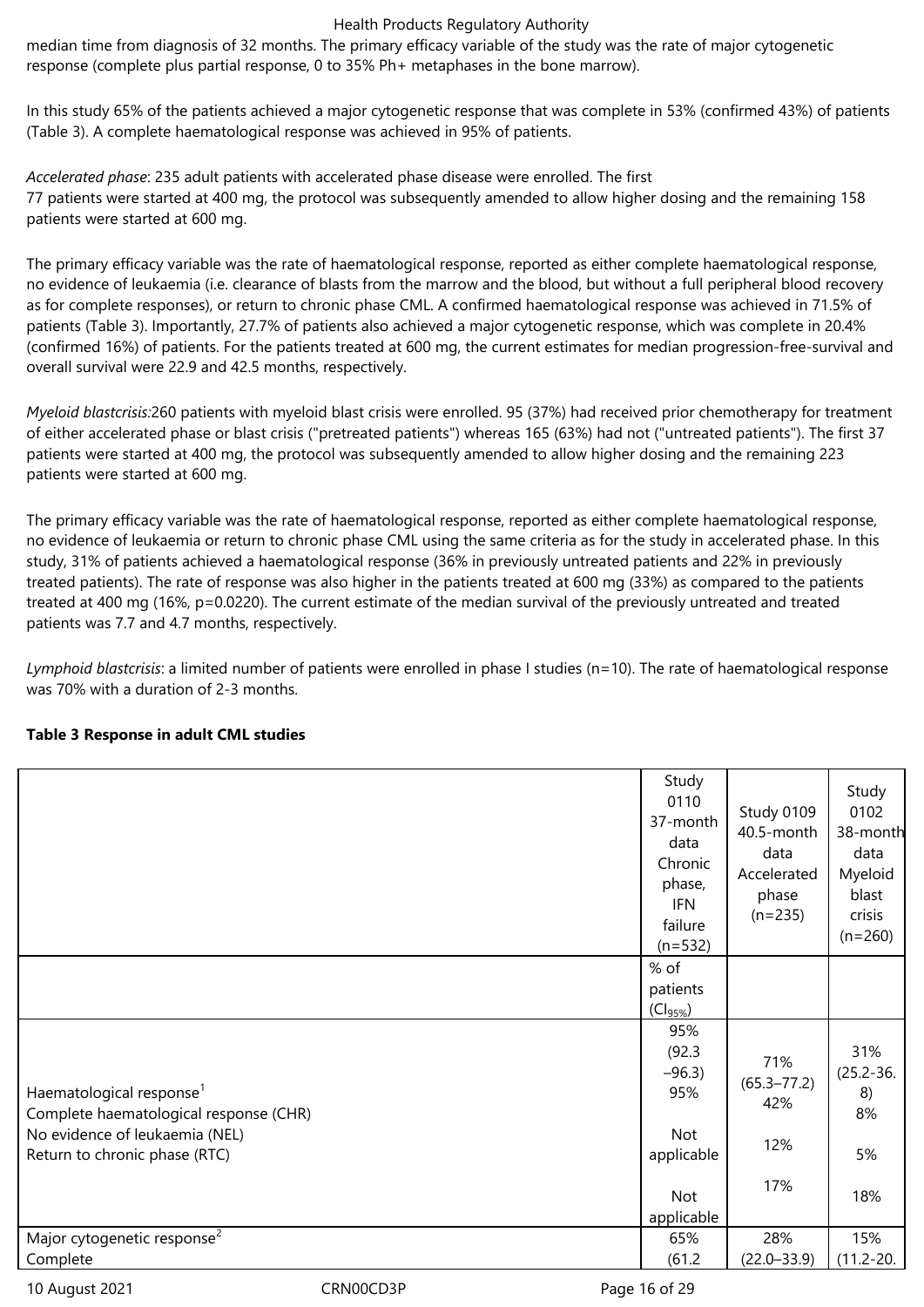| (Confirmed <sup>3</sup> ) [95% CI]<br>Partial                                                                              | $-69.5$<br>53%<br>(43%)<br>[38.6]<br>$-47.2$ ]<br>12% | 20%<br>(16%)<br>$[11.3 - 21.0]$<br>7% | 4)<br>7%<br>(2%)<br>$[0.6 - 4.4]$<br>8% |
|----------------------------------------------------------------------------------------------------------------------------|-------------------------------------------------------|---------------------------------------|-----------------------------------------|
| $^{\rm l}$ Haematologicalresponse criteria (allresponses to be confirmed after $\geq$ 4 weeks):                            |                                                       |                                       |                                         |
| CHR: Study 0110 [WBC < 10 x 109/l, platelets < 450 x 109/l, myelocyte+metamyelocyte                                        |                                                       |                                       |                                         |
| < 5% in blood, no blasts and promyelocytes in blood, basophils < 20%, no                                                   |                                                       |                                       |                                         |
| extramedullary involvement] and in studies 0102 and 0109 [ANC $\geq$ 1.5 x 10 <sup>9</sup> /l, platelets                   |                                                       |                                       |                                         |
| $\geq$ 100 x 10 <sup>9</sup> /l, no blood blasts, BM blasts <5% and no extramedullary disease                              |                                                       |                                       |                                         |
| NEL: Same criteria as for CHR but ANC $\geq$ 1 x 10 <sup>9</sup> /l and platelets $\geq$ 20 x 10 <sup>9</sup> /l (0102 and |                                                       |                                       |                                         |
| 0109 only)                                                                                                                 |                                                       |                                       |                                         |
| RTC: <15% blasts BM and PB, <30% blasts+promyelocytes in BM and PB, <20%                                                   |                                                       |                                       |                                         |
| basophils in PB, no extramedullary disease other than spleen and liver (only for 0102 and                                  |                                                       |                                       |                                         |
| 0109)                                                                                                                      |                                                       |                                       |                                         |
| BM=bone marrow, PB=peripheral blood                                                                                        |                                                       |                                       |                                         |
| <sup>2</sup> Cytogenetic responsecriteria:                                                                                 |                                                       |                                       |                                         |
| A major response combines both complete and partial responses: complete (0% Ph+                                            |                                                       |                                       |                                         |
| metaphases), partial (1-35%)                                                                                               |                                                       |                                       |                                         |
| <sup>3</sup> Complete cytogenetic response confirmed by a second bone marrow cytogenetic                                   |                                                       |                                       |                                         |
| evaluation performed at least one month after the initial bone marrow study.                                               |                                                       |                                       |                                         |

*Paediatric patients*: A total of 26 paediatric patients of age <18 years with either chronic phase CML (n=11) or CML in blast crisis or Ph+ acute leukaemias (n=15) were enrolled in a dose-escalation phase I trial. This was a population of heavily pretreated patients, as 46% had received prior BMT and 73% a prior multi-agent chemotherapy. Patients were treated at doses of imatinib of 260 mg/m<sup>2</sup>/day (n=5), 340 mg/m<sup>2</sup>/day (n=9), 440 mg/m<sup>2</sup>/day (n=7) and 570 mg/m<sup>2</sup>/day (n=5). Out of 9 patients with chronic phase CML and cytogenetic data available, 4 (44%) and 3 (33%) achieved a complete and partial cytogenetic response, respectively, for a rate of MCyR of 77%.

A total of 51 paediatric patients with newly diagnosed and untreated CML in chronic phase have been enrolled in an open-label, multicentre, single-arm phase II trial. Patients were treated with imatinib 340 mg/m<sup>2</sup>/day, with no interruptions in the absence of dose limiting toxicity. Imatinib treatment induces a rapid response in newly diagnosed paediatric CML patients with a CHR of 78% after 8 weeks of therapy. The high rate of CHR is accompanied by the development of a complete cytogenetic response (CCyR) of 65% which is comparable to the results observed in adults. Additionally, partial cytogenetic response (PCyR) was observed in 16% for a MCyR of 81%. The majority of patients who achieved a CCyR developed the CCyR between months 3 and 10 with a median time to response based on the Kaplan-Meier estimate of 5.6 months.

The European Medicines Agency has waived the obligation to submit the results of studies with the reference medicinal product containing imatinib in all subsets of the paediatric population in Philadelphia chromosome (bcr-abl translocation)-positive chronic myeloid leukaemia (see section 4.2 for information on paediatric use).

## Clinical studies in Ph+ ALL

*Newly diagnosed Ph+ ALL*: In a controlled study (ADE10) of imatinib versus chemotherapy induction in 55 newly diagnosed patients aged 55 years and over, imatinib used as single agent induced a significantly higher rate of complete haematological response than chemotherapy (96.3% vs. 50%; p=0.0001). When salvage therapy with imatinib was administered in patients who did not respond or who responded poorly to chemotherapy, it resulted in 9 patients (81.8%) out of 11 achieving a complete haematological response. This clinical effect was associated with a higher reduction in bcr-abl transcripts in the imatinib-treated patients than in the chemotherapy arm after 2 weeks of therapy (p=0.02). All patients received imatinib and consolidation chemotherapy (see Table 4) after induction and the levels of bcr-abl transcripts were identical in the two arms at 8 weeks. As expected on the basis of the study design, no difference was observed in remission duration, disease-free survival or overall survival, although patients with complete molecular response and remaining in minimal residual disease had a better outcome in terms of both remission duration ( $p=0.01$ ) and disease-free survival ( $p=0.02$ ).

The results observed in a population of 211 newly diagnosed Ph+ ALL patients in four uncontrolled clinical studies (AAU02, ADE04, AJP01 and AUS01) are consistent with the results described above. Imatinib in combination with chemotherapy induction (see Table 4) resulted in a complete haematological response rate of 93% (147 out of 158 evaluable patients) and in a major cytogenetic response rate of 90% (19 out of 21 evaluable patients). The complete molecular response rate was 48% (49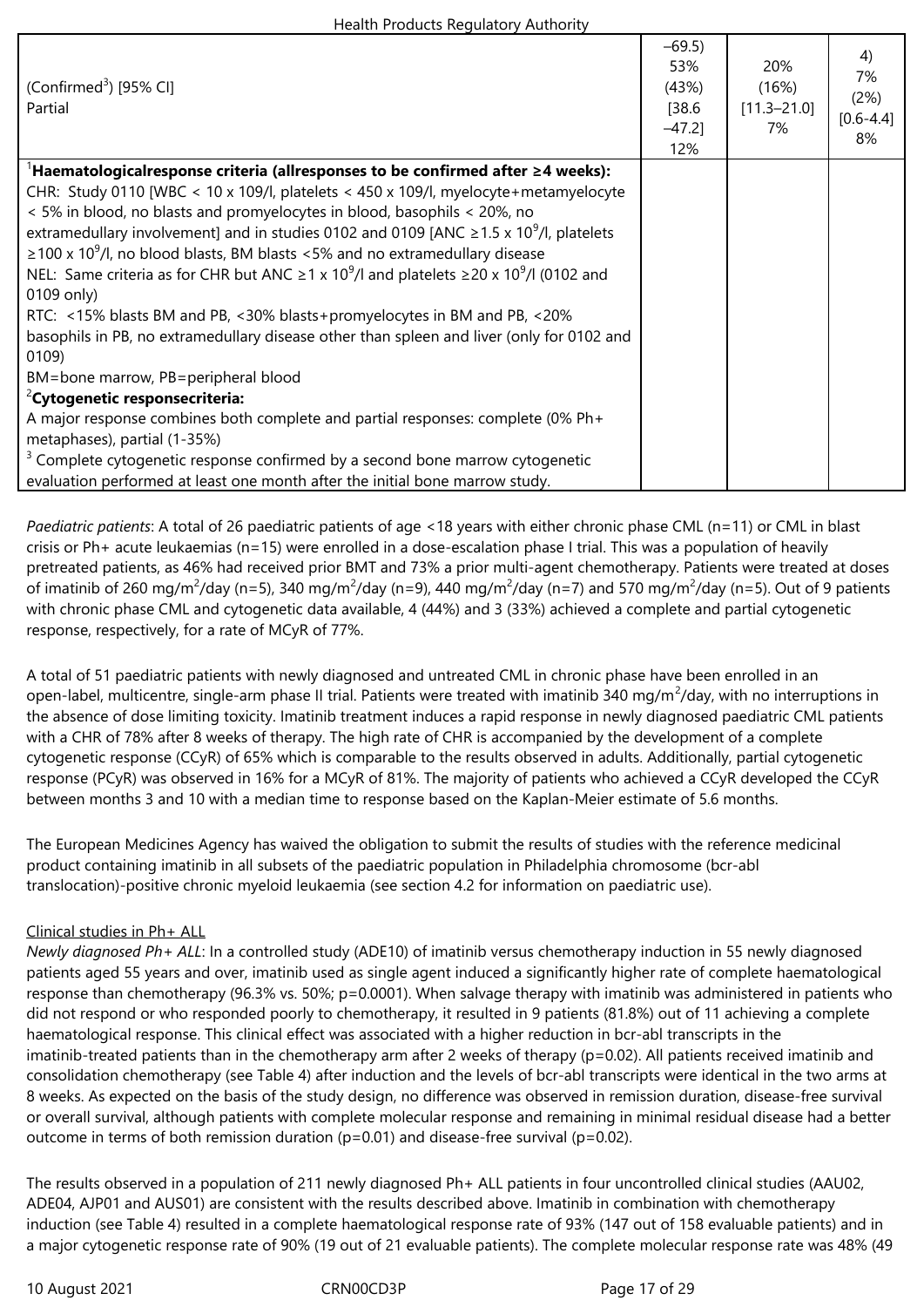out of 102 evaluable patients). Disease-free survival (DFS) and overall survival (OS) constantly exceeded 1 year and were superior to historical control (DFS p<0.001; OS p<0.0001) in two studies (AJP01 and AUS01).

## **Table 4 Chemotherapy regimen used in combination with imatinib**

| <b>Study ADE10</b>  |                                                                                                               |
|---------------------|---------------------------------------------------------------------------------------------------------------|
|                     | DEX 10 mg/m <sup>2</sup> oral, days 1-5;                                                                      |
| Prephase            | CP 200 mg/m <sup>2</sup> i.v., days 3, 4, 5;                                                                  |
|                     | MTX 12 mg intrathecal, day 1                                                                                  |
|                     | DEX 10 mg/m <sup>2</sup> oral, days 6-7, 13-16;                                                               |
|                     | VCR 1 mg i.v., days 7, 14;                                                                                    |
| Remission           | IDA 8 mg/m <sup>2</sup> i.v. (0.5 h), days 7, 8, 14, 15;                                                      |
| induction           | CP 500 mg/m <sup>2</sup> i.v.(1 h) day 1;                                                                     |
|                     | Ara-C 60 mg/m <sup>2</sup> i.v., days 22-25, 29-32                                                            |
| Consolidation       | MTX 500 mg/m <sup>2</sup> i.v. (24 h), days 1, 15;                                                            |
| therapy I, III, V   | 6-MP 25 mg/m <sup>2</sup> oral, days 1-20                                                                     |
| Consolidation       | Ara-C 75 mg/m <sup>2</sup> i.v. (1 h), days 1-5;                                                              |
| therapy II, IV      | VM26 60 mg/m <sup>2</sup> i.v. (1 h), days 1-5                                                                |
| <b>Study AAU02</b>  |                                                                                                               |
|                     | Daunorubicin 30 mg/m <sup>2</sup> i.v., days 1-3, 15-16;                                                      |
|                     | VCR 2 mg total dose i.v., days 1, 8, 15, 22;                                                                  |
|                     | CP 750 mg/m <sup>2</sup> i.v., days 1, 8;                                                                     |
| Induction therapy   | Prednisone 60 mg/m <sup>2</sup> oral, days 1-7, 15-21;                                                        |
| (de novo Ph+ ALL)   | IDA 9 mg/m <sup>2</sup> oral, days 1-28;                                                                      |
|                     | MTX 15 mg intrathecal, days 1, 8, 15, 22;                                                                     |
|                     | Ara-C 40 mg intrathecal, days 1, 8, 15, 22;                                                                   |
|                     | Methylprednisolone 40 mg intrathecal, days 1, 8, 15, 22                                                       |
|                     | Ara-C 1,000 mg/m <sup>2</sup> /12 h i.v. (3 h), days 1-4;                                                     |
| Consolidation (de   | Mitoxantrone 10 mg/m <sup>2</sup> i.v. days 3-5;                                                              |
| novo Ph+ ALL)       | MTX 15 mg intrathecal, day 1;                                                                                 |
|                     | Methylprednisolone 40 mg intrathecal, day 1                                                                   |
| <b>Study ADE04</b>  |                                                                                                               |
|                     | DEX 10 mg/m <sup>2</sup> oral, days 1-5;                                                                      |
| Prephase            | CP 200 mg/m <sup>2</sup> i.v., days 3-5;                                                                      |
|                     | MTX 15 mg intrathecal, day 1                                                                                  |
|                     | DEX 10 mg/m <sup>2</sup> oral, days 1-5;                                                                      |
| Induction therapy I | VCR 2 mg i.v., days 6, 13, 20;                                                                                |
|                     | Daunorubicin 45 mg/m <sup>2</sup> i.v., days 6-7, 13-14                                                       |
| Induction therapy   | CP 1 g/m <sup>2</sup> i.v. (1 h), days 26, 46;                                                                |
| Ш                   | Ara-C 75 mg/m <sup>2</sup> i.v. (1 h), days 28-31, 35-38, 42-45;                                              |
|                     | 6-MP 60 mg/m <sup>2</sup> oral, days 26-46<br>DEX 10 mg/m <sup>2</sup> oral, days 1-5;                        |
|                     | Vindesine 3 mg/m <sup>2</sup> i.v., day 1;                                                                    |
| Consolidation       | MTX 1.5 g/m <sup>2</sup> i.v. (24 h), day 1;                                                                  |
| therapy             | Etoposide 250 mg/m <sup>2</sup> i.v. (1 h) days 4-5;                                                          |
|                     | Ara-C 2x 2 g/m <sup>2</sup> i.v. (3 h, q 12 h), day 5                                                         |
| <b>Study AJP01</b>  |                                                                                                               |
|                     | CP 1.2 $q/m^2$ i.v. (3 h), day 1;                                                                             |
|                     | Daunorubicin 60 mg/m <sup>2</sup> i.v. (1 h), days 1-3;                                                       |
| Induction therapy   | Vincristine 1.3 mg/m <sup>2</sup> i.v., days 1, 8, 15, 21;                                                    |
|                     | Prednisolone 60 mg/m <sup>2</sup> /day oral                                                                   |
| Consolidation       | Alternating chemotherapy course: high dose chemotherapy with MTX 1 $g/m^2$ i.v. (24 h), day 1, and Ara-C      |
| therapy             | 2 g/m <sup>2</sup> i.v. (q 12 h), days 2-3, for 4 cycles                                                      |
|                     | VCR 1.3 $q/m^2$ i.v., day 1;                                                                                  |
| Maintenance         | Prednisolone 60 mg/m <sup>2</sup> oral, days 1-5                                                              |
| <b>Study AUS01</b>  |                                                                                                               |
| Induction-consolid  | Hyper-CVAD regimen: CP 300 mg/m <sup>2</sup> i.v. (3 h, q 12 h), days 1-3; Vincristine 2 mg i.v., days 4, 11; |
| ation therapy       | Doxorubicine 50 mg/m <sup>2</sup> i.v. (24 h), day 4;                                                         |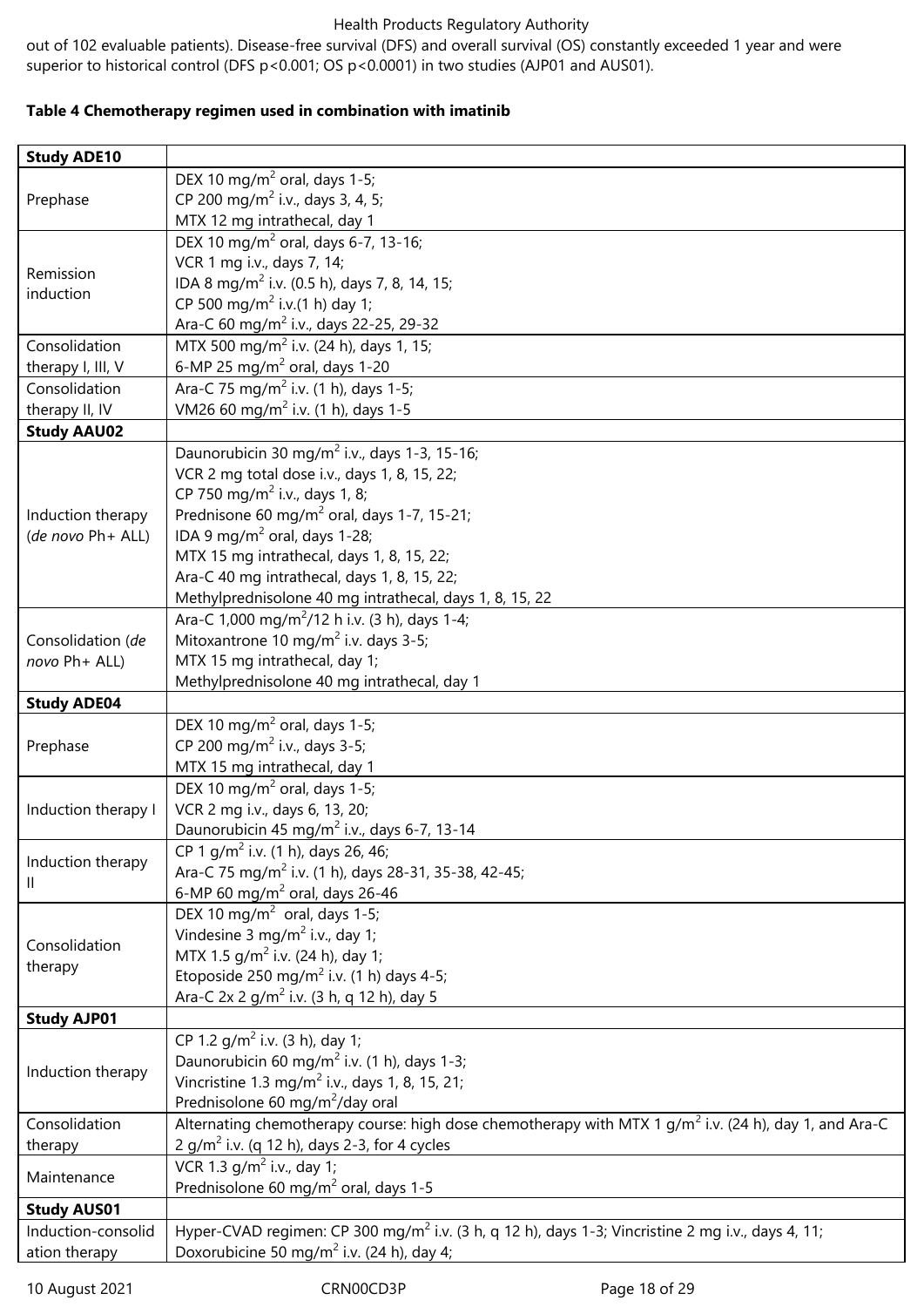|                    | Health Products Regulatory Authority                                                                                             |
|--------------------|----------------------------------------------------------------------------------------------------------------------------------|
|                    | DEX 40 mg/day on days 1-4 and 11-14, alternated with MTX 1 g/m <sup>2</sup> i.v. (24 h), day 1, Ara-C 1 g/m <sup>2</sup> i.v. (2 |
|                    | h, q 12 h), days 2-3 (total of 8 courses)                                                                                        |
| Maintenance        | VCR 2 mg i.v. monthly for 13 months;                                                                                             |
|                    | Prednisolone 200 mg oral, 5 days per month for 13 months                                                                         |
| All treatment      |                                                                                                                                  |
| regimens include   |                                                                                                                                  |
| administration of  |                                                                                                                                  |
| steroids for CNS   |                                                                                                                                  |
| prophylaxis.       |                                                                                                                                  |
| Ara-C: cytosine    |                                                                                                                                  |
| arabinoside; CP:   |                                                                                                                                  |
| cyclophosphamide;  |                                                                                                                                  |
| DEX:               |                                                                                                                                  |
| dexamethasone;     |                                                                                                                                  |
| MTX: methotrexate; |                                                                                                                                  |
| $6-MP$ :           |                                                                                                                                  |
| 6-mercaptopurine   |                                                                                                                                  |
| VM26: Teniposide;  |                                                                                                                                  |
| VCR: vincristine;  |                                                                                                                                  |
| IDA: idarubicine;  |                                                                                                                                  |
| i.v.: intravenous  |                                                                                                                                  |

*Paediatric patients*: In study I2301, a total of 93 paediatric, adolescent and young adult patients (from 1 to 22 years old) with Ph+ ALL were enrolled in an open-label, multicentre, sequential cohort, non-randomised phase III trial, and were treated with imatinib (340 mg/m<sup>2</sup>/day) in combination with intensive chemotherapy after induction therapy. Imatinib was administered intermittently in cohorts 1-5, with increasing duration and earlier start of imatinib from cohort to cohort; cohort 1 receiving the lowest intensity and cohort 5 receiving the highest intensity of imatinib (longest duration in days with continuous daily imatinib dosing during the first chemotherapy treatment courses). Continuous daily exposure to imatinib early in the course of treatment in combination with chemotherapy in cohort 5- patients (n=50) improved the 4-year event-free survival (EFS) compared to historical controls (n=120), who received standard chemotherapy without imatinib (69.6% vs. 31.6%, respectively). The estimated 4-year OS in cohort 5-patients was 83.6% compared to 44.8% in the historical controls. 20 out of the 50 (40%) patients in cohort 5 received haematopoietic stem cell transplant.

## **Table 5 Chemotherapy regimen used in combination with imatinib in study I2301**

|                         | VP-16 (100 mg/m <sup>2</sup> /day, IV): days 1-5                                                                        |               |  |  |
|-------------------------|-------------------------------------------------------------------------------------------------------------------------|---------------|--|--|
| Consolidation block 1   | Ifosfamide (1.8 $g/m^2$ /day, IV): days 1-5                                                                             |               |  |  |
|                         | MESNA (360 mg/m <sup>2</sup> /dose q3h, x 8 doses/day, IV): days 1-5                                                    |               |  |  |
| (3 weeks)               | G-CSF (5 µg/kg, SC): days 6-15 or until ANC > 1500 post nadir                                                           |               |  |  |
|                         | IT Methotrexate (age-adjusted): day 1 ONLY                                                                              |               |  |  |
|                         | Triple IT therapy (age-adjusted): day 8, 15                                                                             |               |  |  |
|                         | Methotrexate (5 $q/m^2$ over 24 hours, IV): day 1                                                                       |               |  |  |
| Consolidation block 2   | Leucovorin (75 mg/m <sup>2</sup> at hour 36, IV; 15 mg/m2 IV or PO q6h x 6 doses)iii: days 2 and 3                      |               |  |  |
| (3 weeks)               | Triple IT therapy (age-adjusted): day 1                                                                                 |               |  |  |
|                         | ARA-C (3 g/m <sup>2</sup> /dose g 12 h x 4, IV): days 2 and 3                                                           |               |  |  |
|                         | G-CSF (5 µg/kg, SC): days 4-13 or until ANC > 1500 post nadir                                                           |               |  |  |
|                         | VCR (1.5 mg/m <sup>2</sup> /day, IV): days 1, 8, and 15                                                                 |               |  |  |
|                         | DAUN (45 mg/m <sup>2</sup> /day bolus, IV): days 1 and 2                                                                |               |  |  |
| Reinduction block 1     | CPM (250 mg/m <sup>2</sup> /dose q12h x 4 doses, IV): days 3 and 4                                                      |               |  |  |
| (3 weeks)               | PEG-ASP (2500 IUnits/m2, IM): day 4                                                                                     |               |  |  |
|                         | G-CSF (5 µg /kg, SC): days 5-14 or until ANC > 1500 post nadir                                                          |               |  |  |
|                         | Triple IT therapy (age-adjusted): days 1 and 15                                                                         |               |  |  |
|                         | DEX (6 mg/m <sup>2</sup> /day, PO): days 1-7 and 15-21                                                                  |               |  |  |
|                         | Methotrexate (5 $q/m^2$ over 24 hours, IV): days 1 and 15                                                               |               |  |  |
| Intensification block 1 | Leucovorin (75 mg/m <sup>2</sup> at hour 36, IV; 15 mg/m <sup>2</sup> IV or PO q6h x 6 doses)iii: days 2, 3, 16, and 17 |               |  |  |
|                         | Triple IT therapy (age-adjusted): days 1 and 22                                                                         |               |  |  |
| (9 weeks)               | VP-16 (100 mg/m <sup>2</sup> /day, IV): days 22-26                                                                      |               |  |  |
|                         | CPM (300 mg/m <sup>2</sup> /day, IV): days 22-26                                                                        |               |  |  |
|                         | MESNA (150 mg/m <sup>2</sup> /day, IV): days 22-26                                                                      |               |  |  |
| 10 August 2021          | CRN00CD3P                                                                                                               | Page 19 of 29 |  |  |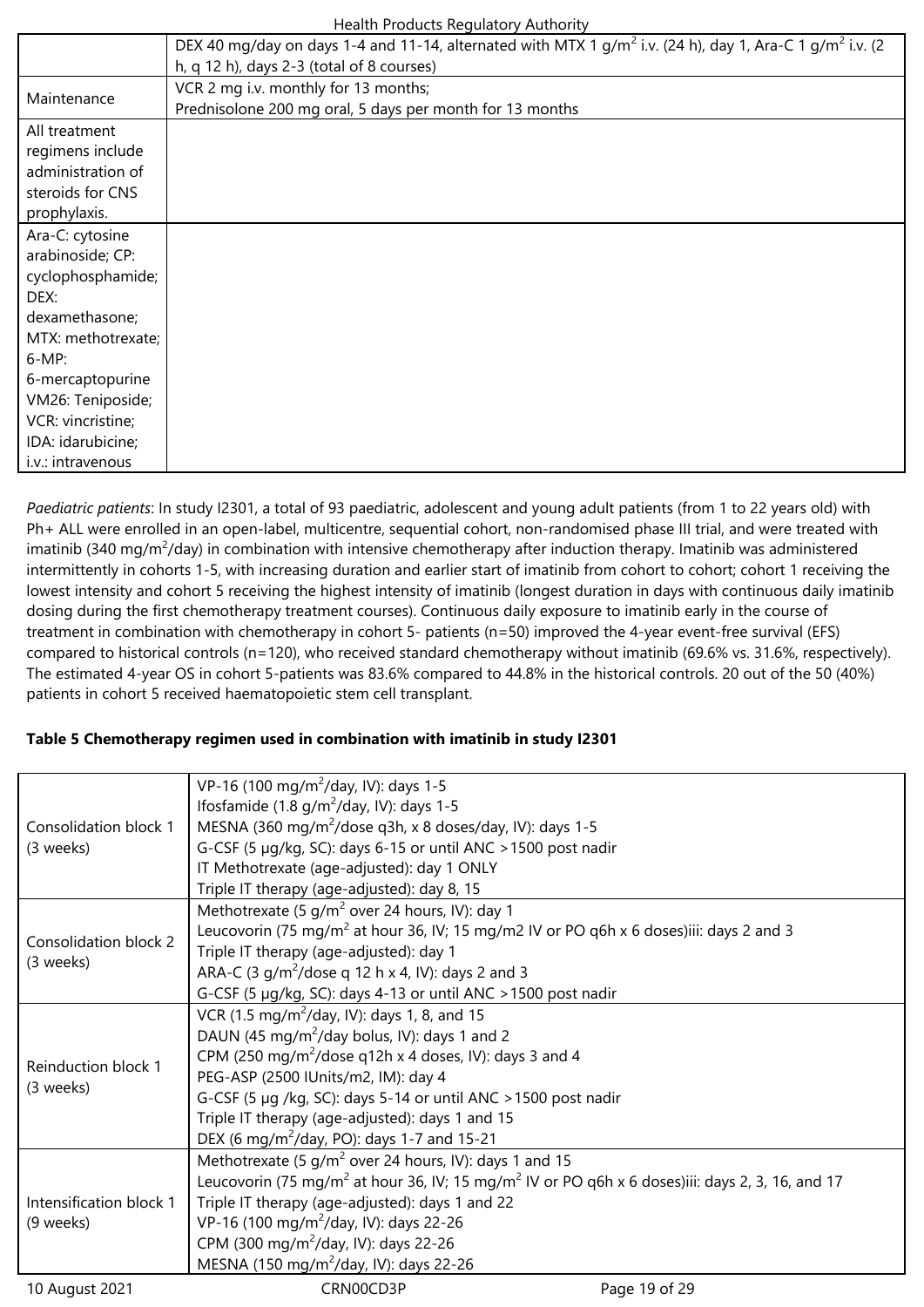| Health Products Regulatory Authority |  |
|--------------------------------------|--|
|--------------------------------------|--|

| Health Products Regulatory Authority |                                                                                                                         |  |  |  |  |  |
|--------------------------------------|-------------------------------------------------------------------------------------------------------------------------|--|--|--|--|--|
|                                      | G-CSF (5 µg/kg, SC): days 27-36 or until ANC > 1500 post nadir                                                          |  |  |  |  |  |
|                                      | ARA-C (3 g/m <sup>2</sup> , q12h, IV): days 43, 44                                                                      |  |  |  |  |  |
|                                      | L-ASP (6000 IUnits/m <sup>2</sup> , IM): day 44                                                                         |  |  |  |  |  |
|                                      | VCR (1.5 mg/m <sup>2</sup> /day, IV): days 1, 8 and 15                                                                  |  |  |  |  |  |
|                                      | DAUN (45 mg/m <sup>2</sup> /day bolus, IV): days 1 and 2                                                                |  |  |  |  |  |
|                                      | CPM (250 mg/m <sup>2</sup> /dose q12h x 4 doses, iv): Days 3 and 4                                                      |  |  |  |  |  |
| Reinduction block 2<br>(3 weeks)     | PEG-ASP (2500 IUnits/m <sup>2</sup> , IM): day 4                                                                        |  |  |  |  |  |
|                                      | G-CSF (5 µg/kg, SC): days 5-14 or until ANC > 1500 post nadir                                                           |  |  |  |  |  |
|                                      | Triple IT therapy (age-adjusted): days 1 and 15                                                                         |  |  |  |  |  |
|                                      | DEX (6 mg/m <sup>2</sup> /day, PO): days 1-7 and 15-21                                                                  |  |  |  |  |  |
|                                      | Methotrexate (5 $q/m^2$ over 24 hours, IV): days 1 and 15                                                               |  |  |  |  |  |
|                                      | Leucovorin (75 mg/m <sup>2</sup> at hour 36, IV; 15 mg/m <sup>2</sup> IV or PO q6h x 6 doses)iii: days 2, 3, 16, and 17 |  |  |  |  |  |
|                                      | Triple IT therapy (age-adjusted): days 1 and 22                                                                         |  |  |  |  |  |
| Intensification block 2              | VP-16 (100 mg/m <sup>2</sup> /day, IV): days 22-26                                                                      |  |  |  |  |  |
|                                      | CPM (300 mg/m <sup>2</sup> /day, IV): days 22-26                                                                        |  |  |  |  |  |
| (9 weeks)                            | MESNA (150 mg/m <sup>2</sup> /day, IV): days 22-26                                                                      |  |  |  |  |  |
|                                      | G-CSF (5 µg/kg, SC): days 27-36 or until ANC > 1500 post nadir                                                          |  |  |  |  |  |
|                                      | ARA-C (3 g/m <sup>2</sup> , q12h, IV): days 43, 44                                                                      |  |  |  |  |  |
|                                      | L-ASP (6000 IUnits/m <sup>2</sup> , IM): day 44                                                                         |  |  |  |  |  |
|                                      | MTX (5 g/m <sup>2</sup> over 24 hours, IV): day 1                                                                       |  |  |  |  |  |
|                                      | Leucovorin (75 mg/m <sup>2</sup> at hour 36, IV; 15 mg//m <sup>2</sup> IV or PO q6h x 6 doses)iii: days 2 and 3         |  |  |  |  |  |
|                                      | Triple IT therapy (age-adjusted): days 1, 29                                                                            |  |  |  |  |  |
|                                      | VCR (1.5 mg/m <sup>2</sup> , IV): days 1, 29                                                                            |  |  |  |  |  |
| Maintenance                          | DEX (6 mg/m <sup>2</sup> /day PO): days 1-5; 29-33                                                                      |  |  |  |  |  |
| (8-week cycles)                      | 6-MP (75 mg/m <sup>2</sup> /day, PO): days 8-28                                                                         |  |  |  |  |  |
| Cycles 1-4                           | Methotrexate (20 mg/m <sup>2</sup> /week, PO): days 8, 15, 22                                                           |  |  |  |  |  |
|                                      | VP-16 (100 mg/m <sup>2</sup> , IV): days 29-33                                                                          |  |  |  |  |  |
|                                      | CPM (300 mg/m <sup>2</sup> , IV): days 29-33                                                                            |  |  |  |  |  |
|                                      | MESNA IV days 29-33                                                                                                     |  |  |  |  |  |
|                                      | G-CSF (5 µg/kg, SC): days 34-43                                                                                         |  |  |  |  |  |
|                                      | Cranial irradiation (Block 5 only)                                                                                      |  |  |  |  |  |
|                                      | 12 Gy in 8 fractions for all patients that are CNS1 and CNS2 at diagnosis                                               |  |  |  |  |  |
|                                      | 18 Gy in 10 fractions for patients that are CNS3 at diagnosis                                                           |  |  |  |  |  |
| Maintenance                          | VCR (1.5 mg/m <sup>2</sup> /day, IV): days 1, 29                                                                        |  |  |  |  |  |
| (8-week cycles)<br>Cycle 5           | DEX (6 mg/m <sup>2</sup> /day, PO): days 1-5; 29-33                                                                     |  |  |  |  |  |
|                                      | 6-MP (75 mg/m <sup>2</sup> /day, PO): days 11-56 (Withhold 6-MP during the                                              |  |  |  |  |  |
|                                      | 6-10 days of cranial irradiation beginning on day 1 of Cycle 5. Start 6-MP the 1st day after cranial                    |  |  |  |  |  |
|                                      | irradiation completion.)                                                                                                |  |  |  |  |  |
|                                      | Methotrexate (20 mg/m <sup>2</sup> /week, PO): days 8, 15, 22, 29, 36, 43, 50                                           |  |  |  |  |  |
|                                      | VCR (1.5 mg/m <sup>2</sup> /day, IV): days 1, 29                                                                        |  |  |  |  |  |
| Maintenance                          | DEX (6 mg/m <sup>2</sup> /day, PO): days 1-5; 29-33                                                                     |  |  |  |  |  |
| (8-week cycles)                      | 6-MP (75 mg/m <sup>2</sup> /day, PO): days 1-56                                                                         |  |  |  |  |  |
| Cycles 6-12                          | Methotrexate (20 mg/m <sup>2</sup> /week, PO): days 1, 8, 15, 22, 29, 36, 43, 50                                        |  |  |  |  |  |

G-CSF=granulocyte colony stimulating factor, VP-16=etoposide, MTX=methotrexate, IV=intravenous, SC=subcutaneous, IT=intrathecal, PO=oral, IM=intramuscular, ARA-C=cytarabine, CPM=cyclophosphamide, VCR=vincristine, DEX=dexamethasone, DAUN=daunorubicin, 6-MP=6-mercaptopurine, E.coli L-ASP=L-asparaginase, PEG-ASP=PEG asparaginase, MESNA=2-mercaptoethane sulfonate sodium, iii=or until MTX level is <0.1 µM, q6h=every 6 hours, Gy=Gray

Study AIT07 was a multicentre, open-label, randomised, phase II/III study that included 128 patients (1 to <18 years) treated with imatinib in combination with chemotherapy. Safety data from this study seem to be in line with the safety profile of imatinib in Ph+ ALL patients.

*Relapsed/refractory Ph+ ALL*: When imatinib was used as single agent in patients with relapsed/refractory Ph+ ALL, it resulted, in the 53 out of 411 patients evaluable for response, in a haematological response rate of 30% (9% complete) and a major cytogenetic response rate of 23%. (Of note, out of the 411 patients, 353 were treated in an expanded access program without primary response data collected.) The median time to progression in the overall population of 411 patients with relapsed/refractory Ph+ ALL ranged from 2.6 to 3.1 months, and median overall survival in the 401 evaluable patients ranged from 4.9 to 9 months. The data was similar when re-analysed to include only those patients age 55 or older.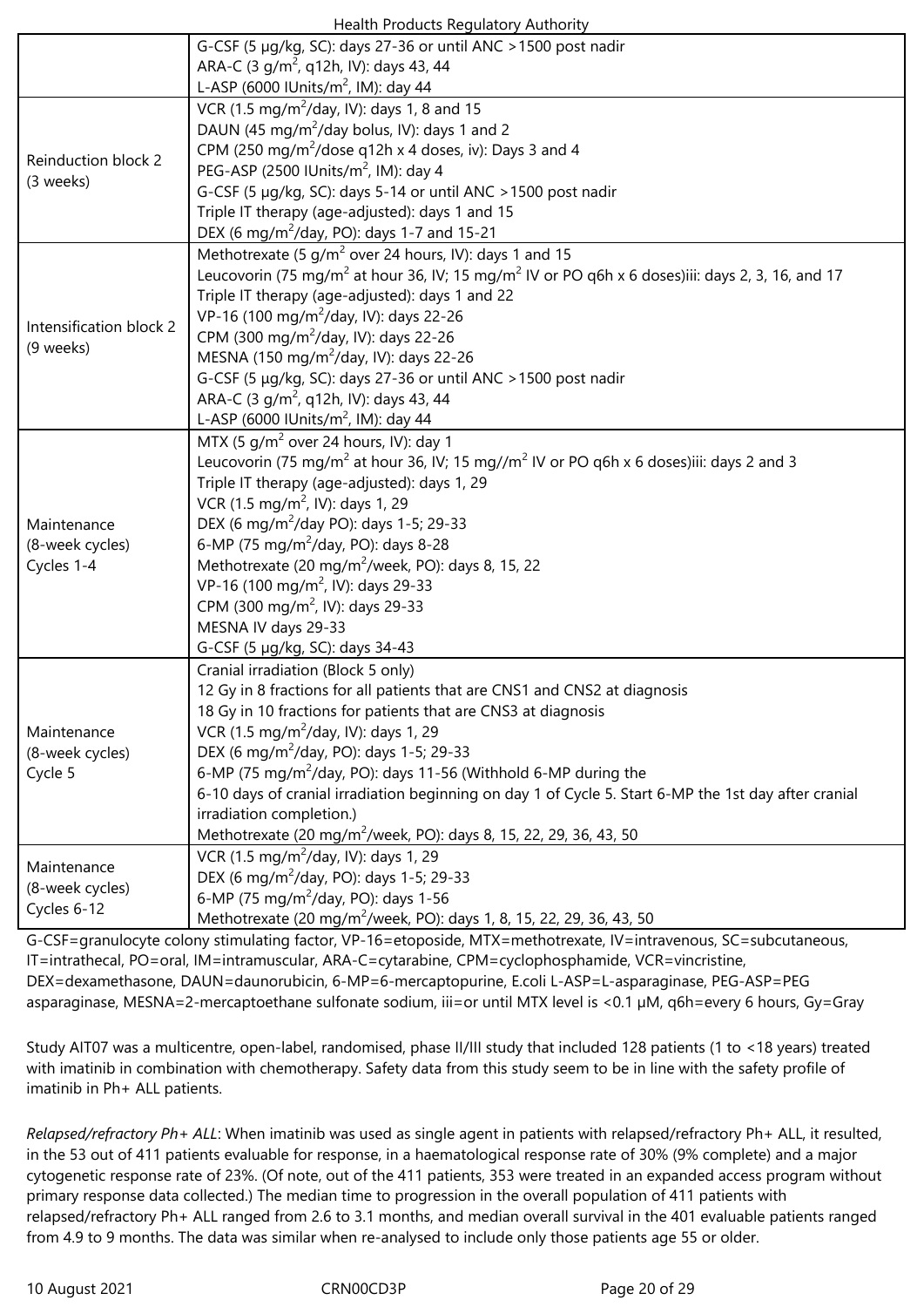#### Clinical studies in MDS/MPD

Experience with imatinib in this indication is very limited and is based on haematological and cytogenetic response rates. There are no controlled trials demonstrating a clinical benefit or increased survival. One open label, multicentre, phase II clinical trial (study B2225) was conducted testing imatinib in diverse populations of patients suffering from life-threatening diseases associated with Abl, Kit or PDGFR protein tyrosine kinases. This study included 7 patients with MDS/MPD who were treated with imatinib 400 mg daily. Three patients presented a complete haematological response (CHR) and one patient experienced a partial haematological response (PHR). At the time of the original analysis, three of the four patients with detected PDGFR gene rearrangements developed haematological response (2 CHR and 1 PHR). The age of these patients ranged from 20 to 72 years.

An observational registry (study L2401) was conducted to collect long-term safety and efficacy data in patients suffering from myeloproliferative neoplasms with PDGFR- β rearrangement and who were treated with imatinib. The 23 patients enrolled in this registry received imatinib at a median daily dose of 264 mg (range: 100 to 400 mg) for a median duration of 7.2 years (range 0.1 to 12.7 years). Due to the observational nature of this registry, haematologic, cytogenetic and molecular assessment data were available for 22, 9 and 17 of the 23 enrolled patients, respectively. When assuming conservatively that patients with missing data were non-responders, CHR was observed in 20/23 (87%) patients, CCyR in 9/23 (39.1%) patients, and MR in 11/23 (47.8%) patients, respectively. When the response rate is calculated from patients with at least one valid assessment, the response rate for CHR, CCyR and MR was 20/22 (90.9%), 9/9 (100%) and 11/17 (64.7%), respectively.

In addition a further 24 patients with MDS/MPD were reported in 13 publications. 21 patients were treated with imatinib 400 mg daily, while the other 3 patients received lower doses. In eleven patients PDGFR gene rearrangements was detected, 9 of them achieved a CHR and 1 PHR. The age of these patients ranged from 2 to 79 years. In a recent publication updated information from 6 of these 11 patients revealed that all these patients remained in cytogenetic remission (range 32-38 months). The same publication reported long term follow-up data from 12 MDS/MPD patients with PDGFR gene rearrangements (5 patients from study B2225). These patients received imatinib for a median of 47 months (range 24 days-60 months). In 6 of these patients follow-up now exceeds 4 years. Eleven patients achieved rapid CHR; ten had complete resolution of cytogenetic abnormalities and a decrease or disappearance of fusion transcripts as measured by RT-PCR. Haematological and cytogenetic responses have been sustained for a median of 49 months (range 19-60) and 47 months (range 16-59), respectively. The overall survival is 65 months since diagnosis (range 25-234). Imatinib administration to patients without the genetic translocation generally results in no improvement.

There are no controlled trials in paediatric patients with MDS/MPD. Five (5) patients with

MDS/MPD associated with PDGFR gene re-arrangements were reported in 4 publications. The age of these patients ranged from 3 months to 4 years and imatinib was given at dose 50 mg daily or doses ranging from 92.5 to 340 mg/m $^2$  daily. All patients achieved complete haematological response, cytogenetic response and/or clinical response.

## Clinical studies in HES/CEL

One open-label, multicentre, phase II clinical trial (study B2225) was conducted testing imatinib in diverse populations of patients suffering from life-threatening diseases associated with Abl, Kit or PDGFR protein tyrosine kinases. In this study, 14 patients with HES/CEL were treated with 100 mg to 1,000 mg of imatinib daily. A further 162 patients with HES/CEL, reported in 35 published case reports and case series received imatinib at doses from 75 mg to 800 mg daily. Cytogenetic abnormalities were evaluated in 117 of the total population of 176 patients. In 61 of these 117 patients FIP1L1-PDGFRα fusion kinase was identified. An additional four HES patients were found to be FIP1L1-PDGFRα-positive in other 3 published reports. All 65 FIP1L1-PDGFR $\alpha$  fusion kinase positive patients achieved a CHR sustained for months (range from 1+ to 44+ months censored at the time of the reporting). As reported in a recent publication 21 of these 65 patients also achieved complete molecular remission with a median follow-up of 28 months (range 13-67 months). The age of these patients ranged from 25 to 72 years. Additionally, improvements in symptomatology and other organ dysfunction abnormalities were reported by the investigators in the case reports. Improvements were reported in cardiac, nervous, skin/subcutaneous tissue,

respiratory/thoracic/mediastinal, musculoskeletal/connective tissue/vascular, and gastrointestinal organ systems.

There are no controlled trials in paediatric patients with HES/CEL. Three (3) patients with HES and CEL associated with PDGFR gene re-arrangements were reported in 3 publications. The age of these patients ranged from 2 to 16 years and imatinib was given at dose 300 mg/m<sup>2</sup> daily or doses ranging from 200 to 400 mg daily. All patients achieved complete haematological response, complete cytogenetic response and/or complete molecular response.

## Clinical studies in unresectable and/or metastatic GIST

10 August 2021 **CRNOOCD3P** CRNOOCD3P Page 21 of 29 One phase II, open-label, randomised, uncontrolled multinational study was conducted in patients with unresectable or metastatic malignant gastrointestinal stromal tumours (GIST). In this study 147 patients were enrolled and randomised to receive either 400 mg or 600 mg orally once daily for up to 36 months. These patients ranged in age from 18 to 83 years old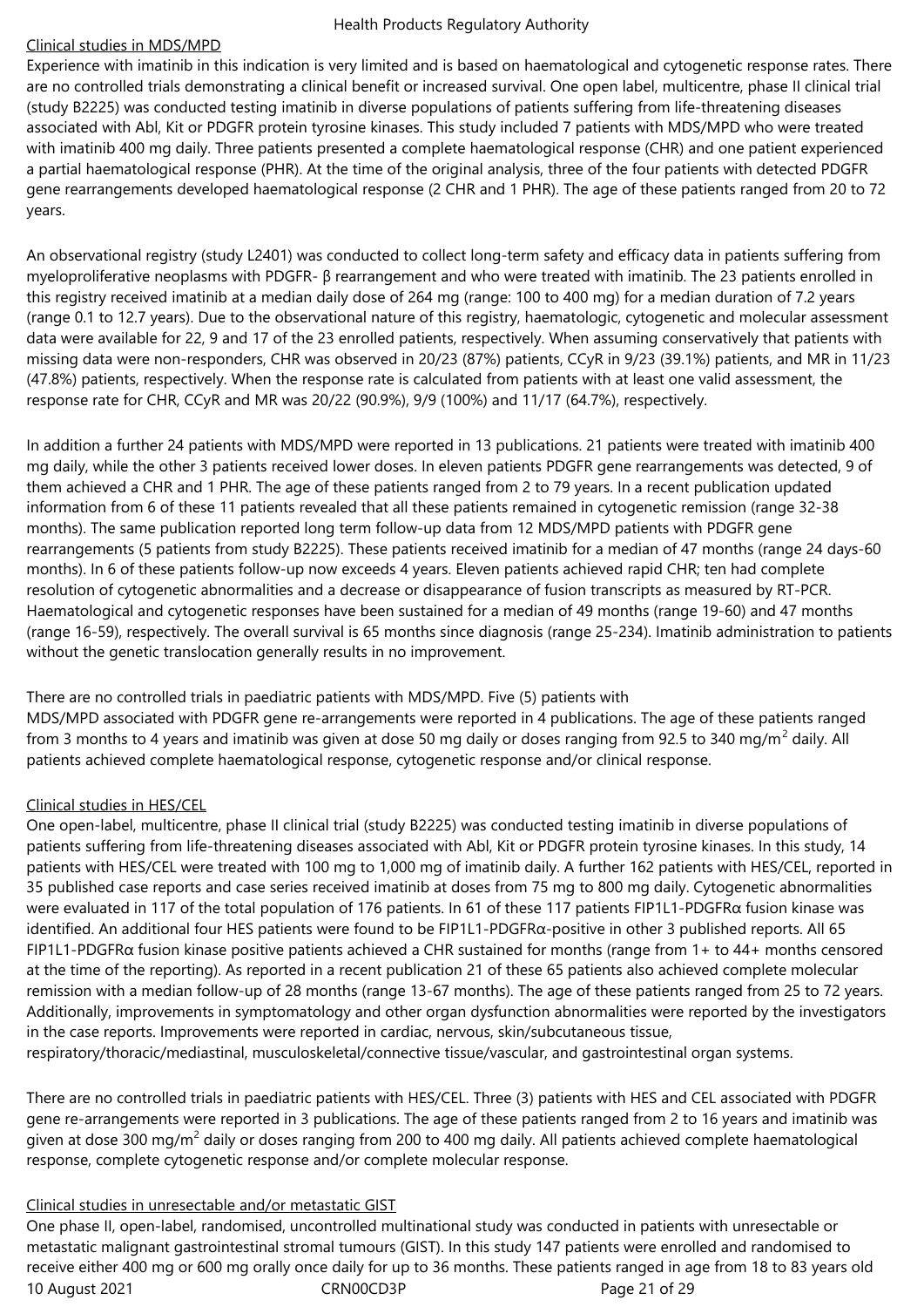and had a pathologic diagnosis of Kit-positive malignant GIST that was unresectable and/or metastatic. Immunohistochemistry was routinely performed with Kit antibody (A-4502, rabbit polyclonal antiserum, 1:100; DAKO Corporation, Carpinteria, CA) according to analysis by an avidin-biotin-peroxidase complex method after antigen retrieval.

The primary evidence of efficacy was based on objective response rates. Tumours were required to be measurable in at least one site of disease, and response characterisation based on Southwestern Oncology Group (SWOG) criteria. Results are provided in Table 6.

|                     | All doses (n=147) |
|---------------------|-------------------|
|                     | 400 mg (n=73)     |
|                     | 600 mg ( $n=74$ ) |
| Best response       | n (%)             |
| Complete response   | 1(0.7)            |
| Partial response    | 98 (66.7)         |
| Stable disease      | 23 (15.6)         |
| Progressive disease | 18 (12.2)         |
| Not evaluable       | 5(3.4)            |
| Unknown             | 2(1.4)            |

## **Table 6 Best tumour response in trial STIB2222 (GIST)**

There were no differences in response rates between the two dose groups. A significant number of patients who had stable disease at the time of the interim analysis achieved a partial response with longer treatment (median follow-up 31 months). Median time to response was 13 weeks (95% C.I. 12–23). Median time to treatment failure in responders was 122 weeks (95% C.I 106–147), while in the overall study population it was 84 weeks (95% C.I 71–109). The median overall survival has not been reached. The Kaplan-Meier estimate for survival after 36-month follow-up is 68%.

In two clinical studies (study B2222 and an intergroup study S0033) the daily dose of imatinib was escalated to 800 mg in patients progressing at the lower daily doses of 400 mg or 600 mg. The daily dose was escalated to 800 mg in a total of 103 patients; 6 patients achieved a partial response and 21 stabilisation of their disease after dose escalation for an overall clinical benefit of 26%. From the safety data available, escalating the dose to 800 mg daily in patients progressing at lower doses of 400 mg or 600 mg daily does not seem to affect the safety profile of imatinib.

## Clinical studies in adjuvant GIST

In the adjuvant setting, imatinib was investigated in a multi-centre, double-blind, long-term, placebo-controlled phase III study (Z9001) involving 773 patients. The ages of these patients ranged from 18 to 91 years. Patients were included who had a histological diagnosis of primary GIST expressing Kit protein by immunochemistry and a tumour size ≥ 3 cm in maximum dimension, with complete gross resection of primary GIST within 14-70 days prior to registration. After resection of primary GIST, patients were randomised to one of the two arms: imatinib at 400 mg/day or matching placebo for one year.

The primary endpoint of the study was recurrence-free survival (RFS), defined as the time from date of randomisation to the date of recurrence or death from any cause.

Imatinib significantly prolonged RFS, with 75% of patients being recurrence-free at 38 months in the imatinib group vs. 20 months in the placebo group (95% CIs, [30- non-estimable]; [14- non-estimable], respectively); (hazard ratio = 0.398 [0.259-0.610], p<0.0001). At one year the overall RFS was significantly better for imatinib (97.7%) vs. placebo (82.3%),  $(p<0.0001)$ . The risk of recurrence was thus reduced by approximately 89% as compared with placebo (hazard ratio = 0.113 [0.049-0.264]).

The risk of recurrence in patients after surgery of their primary GIST was retrospectively assessed based on the following prognostic factors: tumour size, mitotic index, tumour location. Mitotic index data were available for 556 of the 713 intention-to-treat (ITT) population. The results of subgroup analyses according to the United States National Institutes of Health (NIH) and the Armed Forces Institute of Pathology (AFIP) risk classifications are shown in Table 7. No benefit was observed in the low and very low risk groups. No overall survival benefit has been observed.

## **Table 7 Summary of Z9001 trial RFS analyses by NIH and AFIP risk classifications**

| Risk criteria   Risk Level |  | % of patients   No. of events / No. of patients |               | Overall<br>hazard<br>ratio | <b>RFS</b><br>rates (%) |  |
|----------------------------|--|-------------------------------------------------|---------------|----------------------------|-------------------------|--|
| 10 August 2021             |  | CRN00CD3P                                       | Page 22 of 29 |                            |                         |  |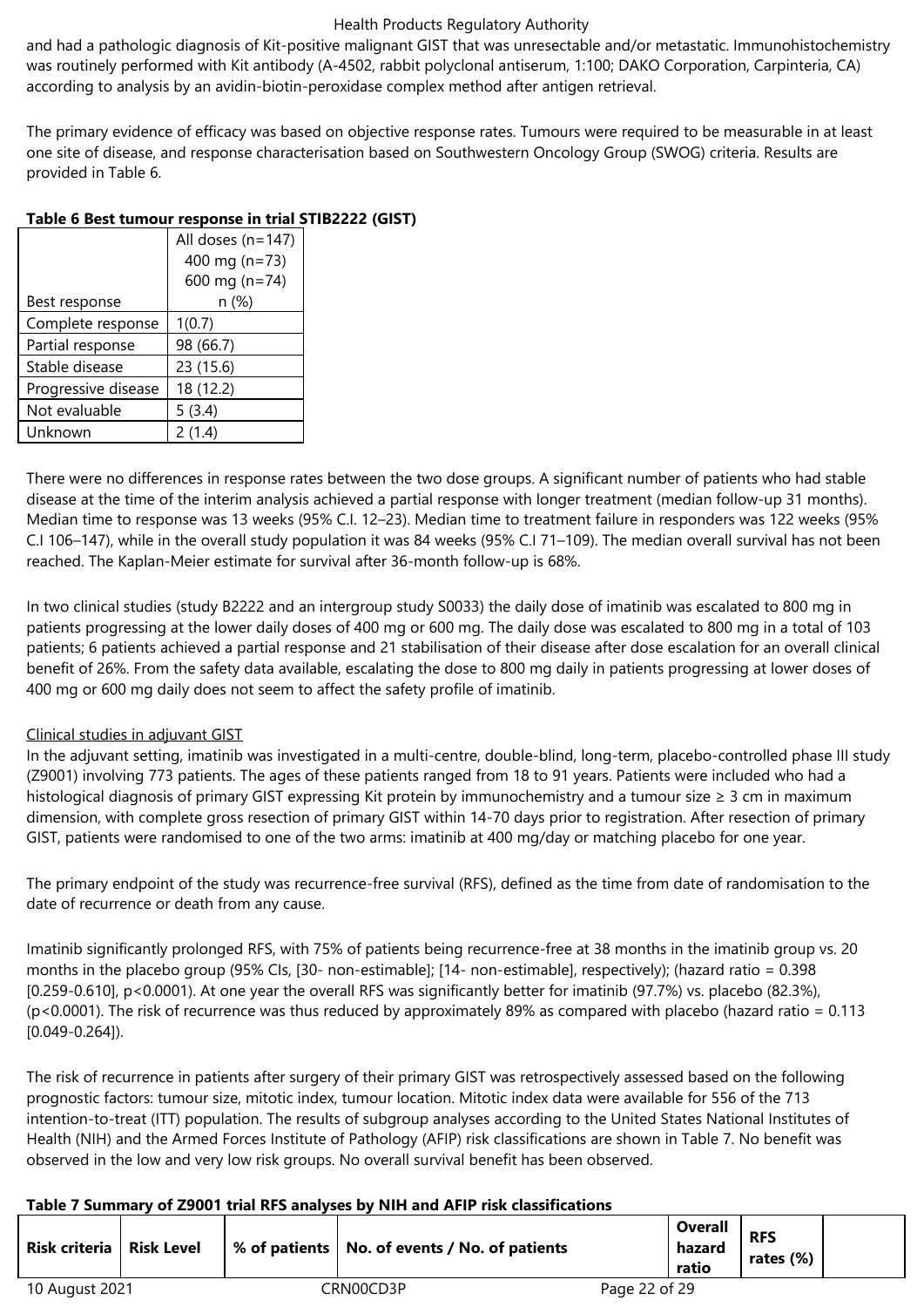|            |              |      |                     | (95%CI)                 |                                  |                                  |
|------------|--------------|------|---------------------|-------------------------|----------------------------------|----------------------------------|
|            |              |      |                     |                         | 12<br>month                      | 24<br>month                      |
|            |              |      | imatinib vs placebo |                         | imatinib<br><b>VS</b><br>placebo | imatinib<br><b>VS</b><br>placebo |
| <b>NIH</b> | Low          | 29.5 | 0/86 vs. 2/90       | N.E.                    | 100 vs.<br>98.7                  | 100 vs.<br>95.5                  |
|            | Intermediate | 25.7 | 4/75 vs. 6/78       | 0.59<br>(0.17;<br>2.10  | $100$ vs.<br>94.8                | 97.8 vs.<br>89.5                 |
|            | High         | 44.8 | 21/140 vs. 51/127   | 0.29<br>(0.18;<br>0.49) | 94.8 vs.<br>64.0                 | 80.7 vs.<br>46.6                 |
| AFIP       | Very Low     | 20.7 | 0/52 vs. 2/63       | N.E.                    | 100 vs.<br>98.1                  | 100 vs.<br>93.0                  |
|            | Low          | 25.0 | 2/70 vs. 0/69       | N.E.                    | 100 vs.<br>100                   | 97.8 vs.<br>100                  |
|            | Moderate     | 24.6 | 2/70 vs. 11/67      | 0.16<br>(0.03;<br>0.70) | 97.9 vs.<br>90.8                 | 97.9 vs.<br>73.3                 |
|            | High         | 29.7 | 16/84 vs. 39/81     | 0.27<br>(0.15;<br>0.48) | 98.7 vs.<br>56.1                 | 79.9 vs.<br>41.5                 |

\* Full follow-up period; NE – Not estimable

A second multicentre, open label phase III study (SSG XVIII/AIO) compared 400 mg/day imatinib 12 months treatment vs. 36 months treatment in patients after surgical resection of GIST and one of the following: tumour diameter > 5 cm and mitotic count > 5/50 high power fields (HPF); or tumour diameter > 10 cm and any mitotic count or tumour of any size with mitotic count > 10/50 HPF or tumours ruptured into the peritoneal cavity. There were a total of 397 patients consented and randomised to the study (199 patients on 12-month arm and 198 patients on 36-month arm), median age was 61 years (range 22 to 84 years). The median time of follow-up was 54 months (from date of randomisation to data cut-off), with a total of 83 months between the first patient randomised and the cut-off date.

The primary endpoint of the study was recurrence-free survival (RFS), defined as the time from date of randomisation to the date of recurrence or death from any cause.

Thirty-six (36) months of imatinib treatment significantly prolonged RFS compared to 12 months of imatinib treatment (with overall Hazard Ratio (HR) = 0.46 [0.32, 0.65], p<0.0001) (Table 8, Figure 1).

In addition, thirty-six (36) months of imatinib treatment significantly prolonged overall survival (OS) compared to 12 months of imatinib treatment (HR = 0.45 [0.22, 0.89], p=0.0187) (Table 8, Figure 2).

Longer duration of the treatment (> 36 months) may delay the onset of further recurrences; however, the impact of this finding on the overall survival remains unknown.

The total number of deaths were 25 for the 12-month treatment arm and 12 for the 36-month treatment arm.

Treatment with imatinib for 36 months was superior to treatment for 12 months in the ITT analysis, i.e. including the entire study population. In a planned subgroup analysis by mutation type, the HR for RFS for 36 months of treatment for patients with mutations of exon 11 was 0.35 [95% CI: 0.22, 0.56]. No conclusions can be drawn for other less common mutation subgroups due to the low number of observed events.

## **Table 8 12-month and 36-month imatinib treatment (SSGXVIII/AIO Trial)**

|                | 12-month treatment arm   36-month treatment arm |            |  |  |
|----------------|-------------------------------------------------|------------|--|--|
|                | $%$ (CI)                                        | $%$ $(Cl)$ |  |  |
| <b>RFS</b>     |                                                 |            |  |  |
| 10 August 2021 |                                                 | CRN00CD3P  |  |  |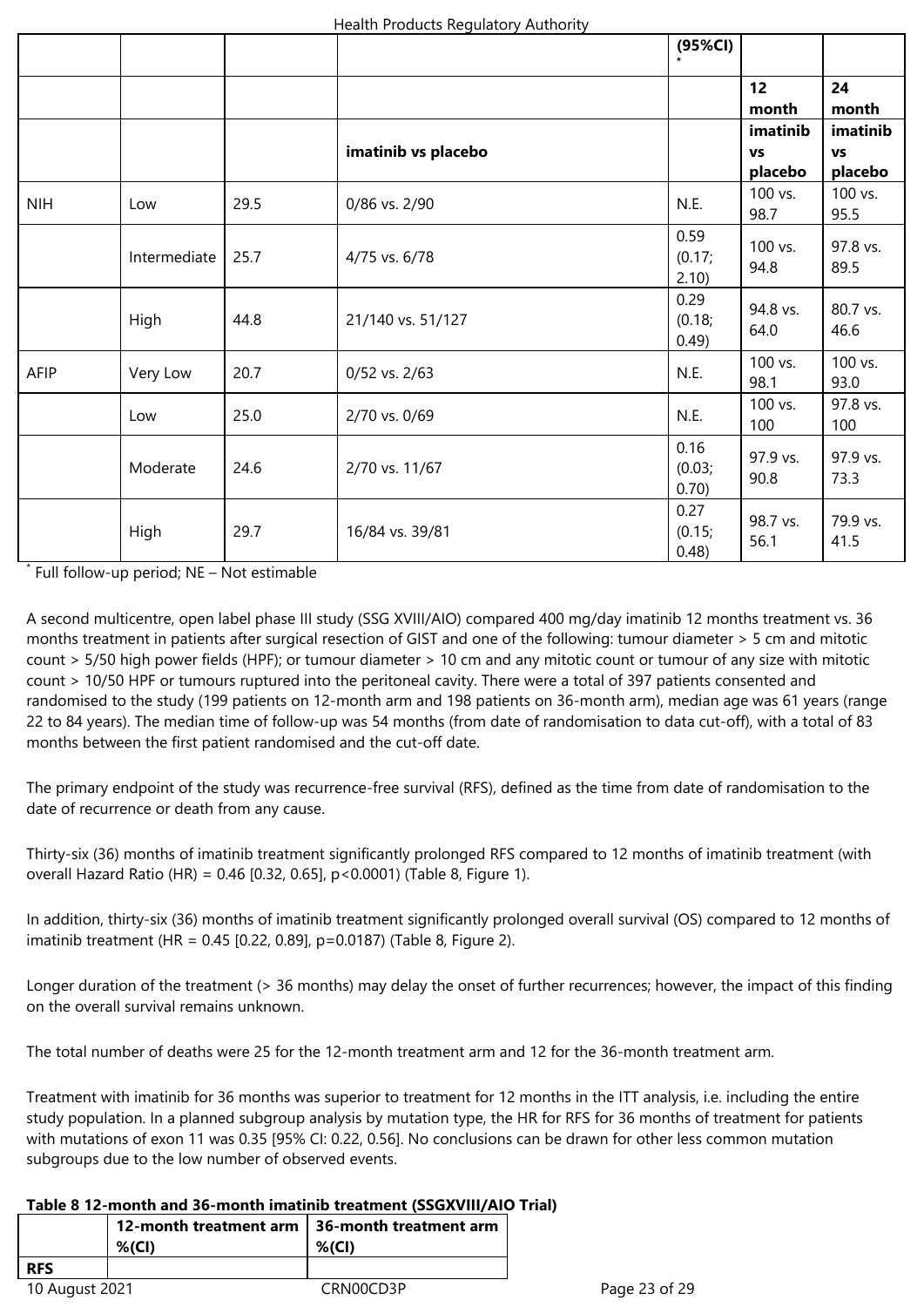| Health Products Regulatory Authority |                  |  |  |  |
|--------------------------------------|------------------|--|--|--|
| 93.7 (89.2-96.4)                     | 95.9 (91.9-97.9) |  |  |  |
| 75.4 (68.6-81.0)                     | 90.7 (85.6-94.0) |  |  |  |
| 60.1 (52.5-66.9)                     | 86.6 (80.8-90.8) |  |  |  |
| 52.3 (44.0-59.8)                     | 78.3 (70.8-84.1) |  |  |  |
| 47.9 (39.0-56.3)                     | 65.6 (56.1-73.4) |  |  |  |
|                                      |                  |  |  |  |
| 94.0 (89.5-96.7)                     | 96.3 (92.4-98.2) |  |  |  |
| 87.9 (81.1-92.3)                     | 95.6 (91.2-97.8) |  |  |  |
| 81.7 (73.0-87.8)                     | 92.0 (85.3-95.7) |  |  |  |
|                                      |                  |  |  |  |





133:25

 $82:35$ 

 $102:29$ 

54:46

 $39:47$ 

21:49

 $8:50$ 

 $0:50$ 

**Figure 2 Kaplan-Meier estimates for overall survival (ITT population)**

152:22

173:18

189:5

198:0

 $(2)$ 

184:8

181:11

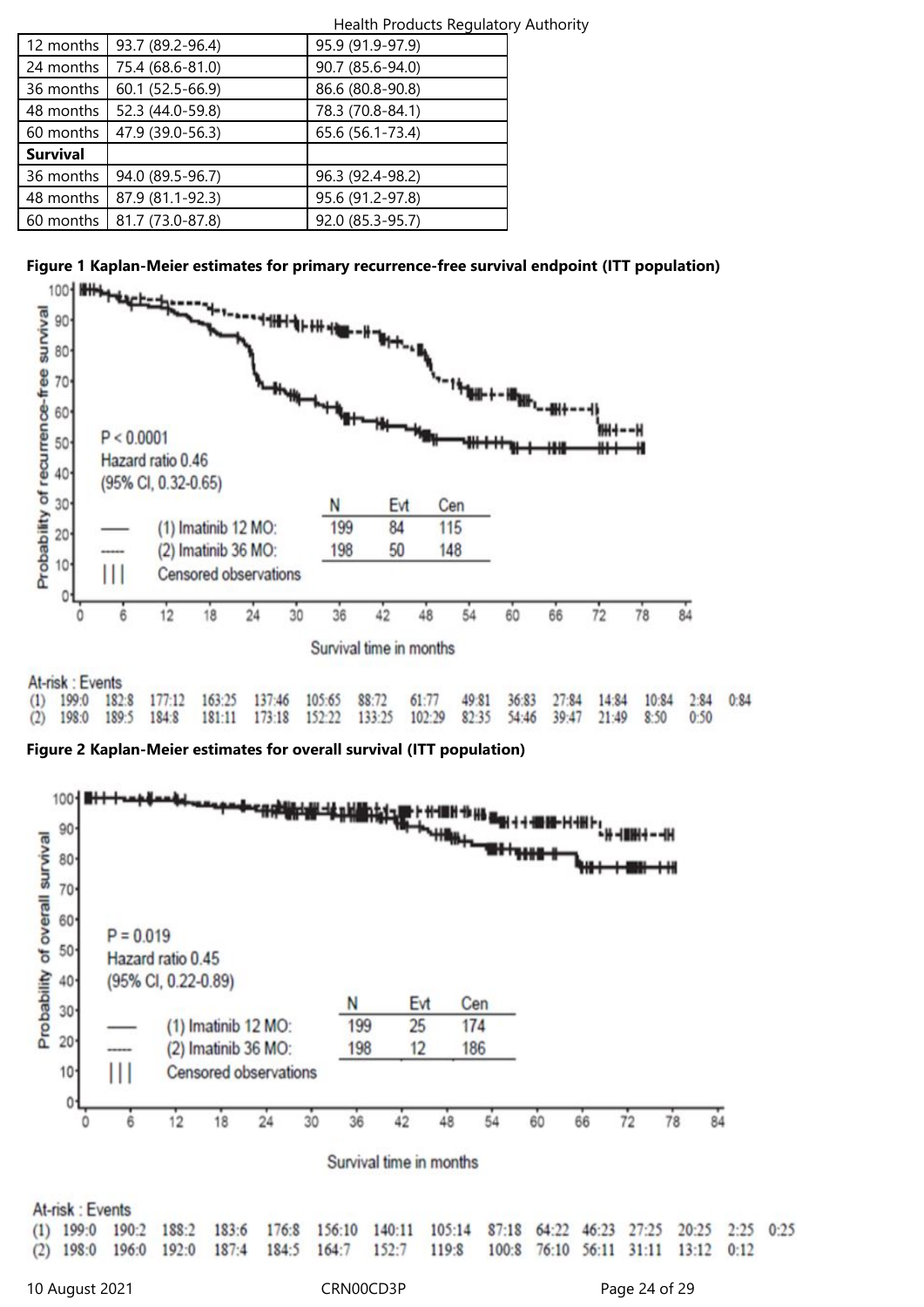There are no controlled trials in paediatric patients with c-Kit positive GIST. Seventeen (17) patients with GIST (with or without Kit and PDGFR mutations) were reported in 7 publications. The age of these patients ranged from 8 to 18 years and imatinib was given in both adjuvant and metastatic settings at doses ranging from 300 to 800 mg daily. The majority of paediatric patients treated for GIST lacked data confirming c-kit or PDGFR mutations which may have led to mixed clinical outcomes.

#### Clinical studies in DFSP

One phase II, open label, multicentre clinical trial (study B2225) was conducted including 12 patients with DFSP treated with imatinib 800 mg daily. The age of the DFSP patients ranged from 23 to 75 years; DFSP was metastatic, locally recurrent following initial resective surgery and not considered amenable to further resective surgery at the time of study entry. The primary evidence of efficacy was based on objective response rates. Out of the 12 patients enrolled, 9 responded, one completely and 8 partially. Three of the partial responders were subsequently rendered disease free by surgery. The median duration of therapy in study B2225 was 6.2 months, with a maximum duration of 24.3 months. A further 6 DFSP patients treated with imatinib were reported in 5 published case reports, their ages ranging from 18 months to 49 years. The adult patients reported in the published literature were treated with either 400 mg (4 cases) or 800 mg (1 case) imatinib daily. Five (5) patients responded, 3 completely and 2 partially. The median duration of therapy in the published literature ranged between 4 weeks and more than 20 months. The translocation t(17:22)[(q22:q13)], or its gene product, was present in nearly all responders to imatinib treatment.

There are no controlled trials in paediatric patients with DFSP. Five (5) patients with DFSP and PDGFR gene re-arrangements were reported in 3 publications. The age of these patients ranged from newborn to 14 years and imatinib was given at dose 50 mg daily or doses ranging from 400 to 520 mg/m<sup>2</sup> daily. All patients achieved partial and/or complete response.

#### **5.2 Pharmacokinetic properties**

## Pharmacokinetics of imatinib

The pharmacokinetics of imatinib have been evaluated over a dosage range of 25 to 1,000 mg. Plasma pharmacokinetic profiles were analysed on day 1 and on either day 7 or day 28, by which time plasma concentrations had reached steady state.

## **Absorption**

Mean absolute bioavailability for imatinib is 98%. There was high between-patient variability in plasma imatinib AUC levels after an oral dose. When given with a high-fat meal, the rate of absorption of imatinib was minimally reduced (11% decrease in  $C_{\text{max}}$  and prolongation of t<sub>max</sub> by 1.5 h), with a small reduction in AUC (7.4%) compared to fasting conditions. The effect of prior gastrointestinal surgery on drug absorption has not been investigated.

## Distribution

At clinically relevant concentrations of imatinib, binding to plasma proteins was approximately 95% on the basis of *in vitro* experiments, mostly to albumin and alpha-acid-glycoprotein, with little binding to lipoprotein.

## Biotransformation

The main circulating metabolite in humans is the N-demethylated piperazine derivative, which shows similar *in vitro* potency to the parent. The plasma AUC for this metabolite was found to be only 16% of the AUC for imatinib. The plasma protein binding of the N-demethylated metabolite is similar to that of the parent compound.

Imatinib and the N-demethyl metabolite together accounted for about 65% of the circulating radioactivity (AUC<sub>(0-48h)</sub>). The remaining circulating radioactivity consisted of a number of minor metabolites.

The *in vitro* results showed that CYP3A4 was the major human P450 enzyme catalysing the biotransformation of imatinib. Of a panel of potential comedications (acetaminophen, aciclovir, allopurinol, amphotericin, cytarabine, erythromycin, fluconazole, hydroxyurea, norfloxacin, penicillin V) only erythromycin (IC<sub>50</sub> 50 µM) and fluconazole (IC<sub>50</sub> 118 µM) showed inhibition of imatinib metabolism which could have clinical relevance.

lmatinib was shown *in vitro* to be a competitive inhibitor of marker substrates for CYP2C9, CYP2D6 and CYP3A4/5. K<sub>i</sub> values in human liver microsomes were 27, 7.5 and 7.9 µmol/l, respectively. Maximal plasma concentrations of imatinib in patients are 2-4 µmol/l, consequently an inhibition of CYP2D6 and/or CYP3A4/5-mediated metabolism of co-administered drugs is possible. Imatinib did not interfere with the biotransformation of 5-fluorouracil, but it inhibited paclitaxel metabolism as a result of competitive inhibition of CYP2C8 (K<sub>i</sub>=34.7 µM). This K<sub>i</sub> value is far higher than the expected plasma levels of imatinib in patients, consequently no interaction is expected upon co- administration of either 5-fluorouracil or paclitaxel and imatinib.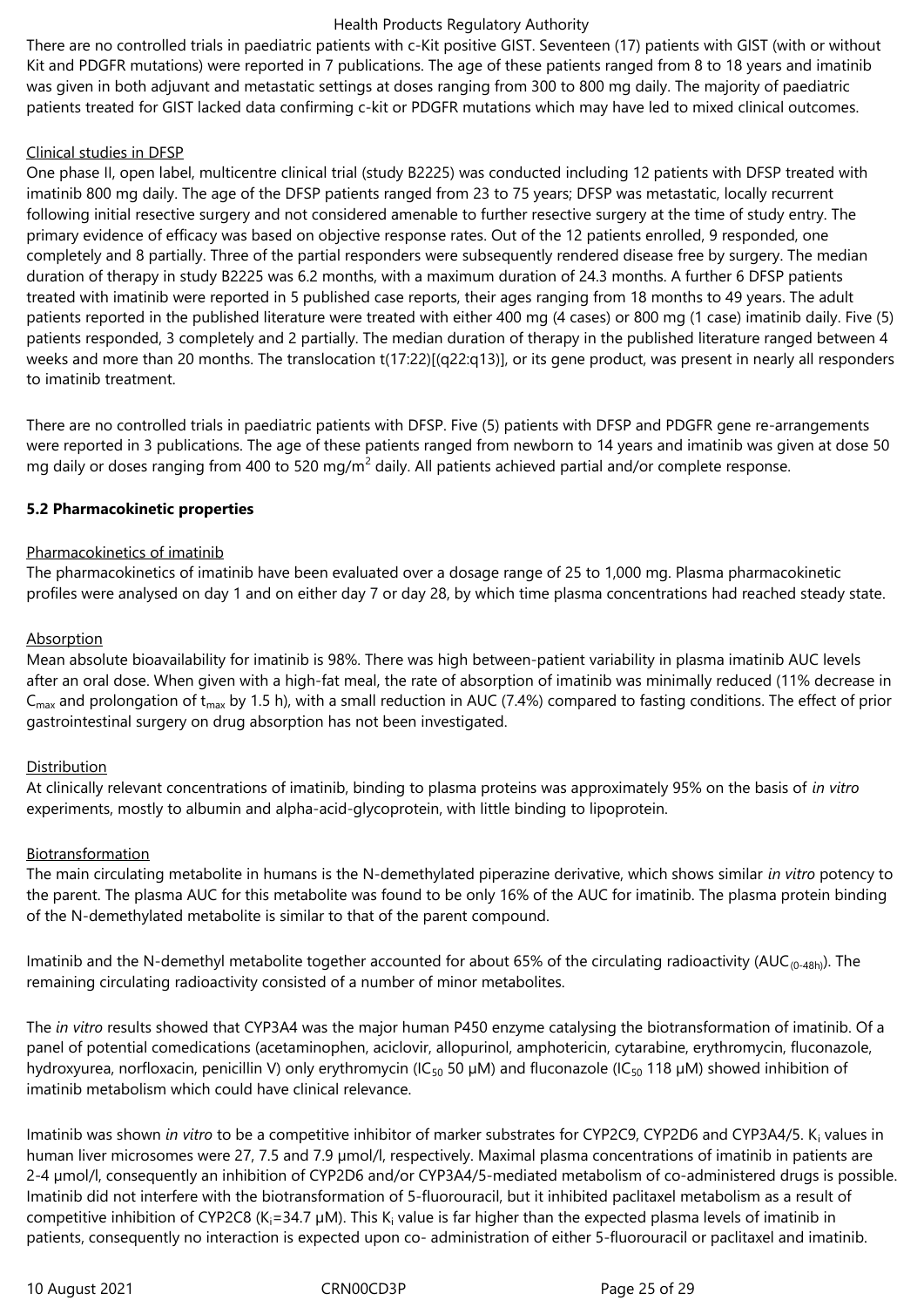## Elimination

Based on the recovery of compound(s) after an oral <sup>14</sup>C-labelled dose of imatinib, approximately 81% of the dose was recovered within 7 days in faeces (68% of dose) and urine (13% of dose). Unchanged imatinib accounted for 25% of the dose (5% urine, 20% faeces), the remainder being metabolites.

## Plasma pharmacokinetics

Following oral administration in healthy volunteers, the  $t_{1/2}$  was approximately 18 h, suggesting that once-daily dosing is appropriate. The increase in mean AUC with increasing dose was linear and dose proportional in the range of 25-1,000 mg imatinib after oral administration. There was no change in the kinetics of imatinib on repeated dosing, and accumulation was 1.5-2.5-fold at steady state when dosed once daily.

## Pharmacokinetics in GIST patients

In patients with GIST steady-state exposure was 1.5-fold higher than that observed for CML patients for the same dose (400 mg daily). Based on preliminary population pharmacokinetic analysis in GIST patients, there were three variables (albumin, WBC and bilirubin) found to have a statistically significant relationship with imatinib pharmacokinetics. Decreased values of albumin caused a reduced clearance (CL/f); and higher levels of WBC led to a reduction of CL/f. However, these associations are not sufficiently pronounced to warrant dose adjustment. In this patient population, the presence of hepatic metastases could potentially lead to hepatic insufficiency and reduced metabolism.

## Population pharmacokinetics

Based on population pharmacokinetic analysis in CML patients, there was a small effect of age on the volume of distribution (12% increase in patients >65 years old). This change is not thought to be clinically significant. The effect of bodyweight on the clearance of imatinib is such that for a patient weighing 50 kg the mean clearance is expected to be 8.5 l/h, while for a patient weighing 100 kg the clearance will rise to 11.8 l/h. These changes are not considered sufficient to warrant dose adjustment based on kg bodyweight. There is no effect of gender on the kinetics of imatinib.

## Pharmacokinetics in children

As in adult patients, imatinib was rapidly absorbed after oral administration in paediatric patients in both phase I and phase II studies. Dosing in children at 260 and 340 mg/m<sup>2</sup>/day achieved the same exposure, respectively, as doses of 400 mg and 600 mg in adult patients. The comparison of AUC<sub>(0-24)</sub> on day 8 and day 1 at the 340 mg/m<sup>2</sup>/day dose level revealed a 1.7-fold drug accumulation after repeated once-daily dosing.

Based on pooled population pharmacokinetic analysis in paediatric patients with haematological disorders (CML, Ph+ ALL, or other haematological disorders treated with imatinib), clearance of imatinib increases with increasing body surface area (BSA). After correcting for the BSA effect, other demographics such as age, body weight and body mass index did not have clinically significant effects on the exposure of imatinib. The analysis confirmed that exposure of imatinib in paediatric patients receiving 260 mg/m<sup>2</sup> once daily (not exceeding 400 mg once daily) or 340 mg/m<sup>2</sup> once daily (not exceeding 600 mg once daily) were similar to those in adult patients who received imatinib 400 mg or 600 mg once daily.

## Organ function impairment

Imatinib and its metabolites are not excreted via the kidney to a significant extent. Patients with mild and moderate impairment of renal function appear to have a higher plasma exposure than patients with normal renal function. The increase is approximately 1.5- to 2-fold, corresponding to a 1.5-fold elevation of plasma AGP, to which imatinib binds strongly. The free drug clearance of imatinib is probably similar between patients with renal impairment and those with normal renal function, since renal excretion represents only a minor elimination pathway for imatinib (see sections 4.2 and 4.4).

Although the results of pharmacokinetic analysis showed that there is considerable inter-subject variation, the mean exposure to imatinib did not increase in patients with varying degrees of liver dysfunction as compared to patients with normal liver function (see sections 4.2, 4.4 and 4.8).

## **5.3 Preclinical safety data**

The preclinical safety profile of imatinib was assessed in rats, dogs, monkeys and rabbits.

Multiple dose toxicity studies revealed mild to moderate haematological changes in rats, dogs and monkeys, accompanied by bone marrow changes in rats and dogs.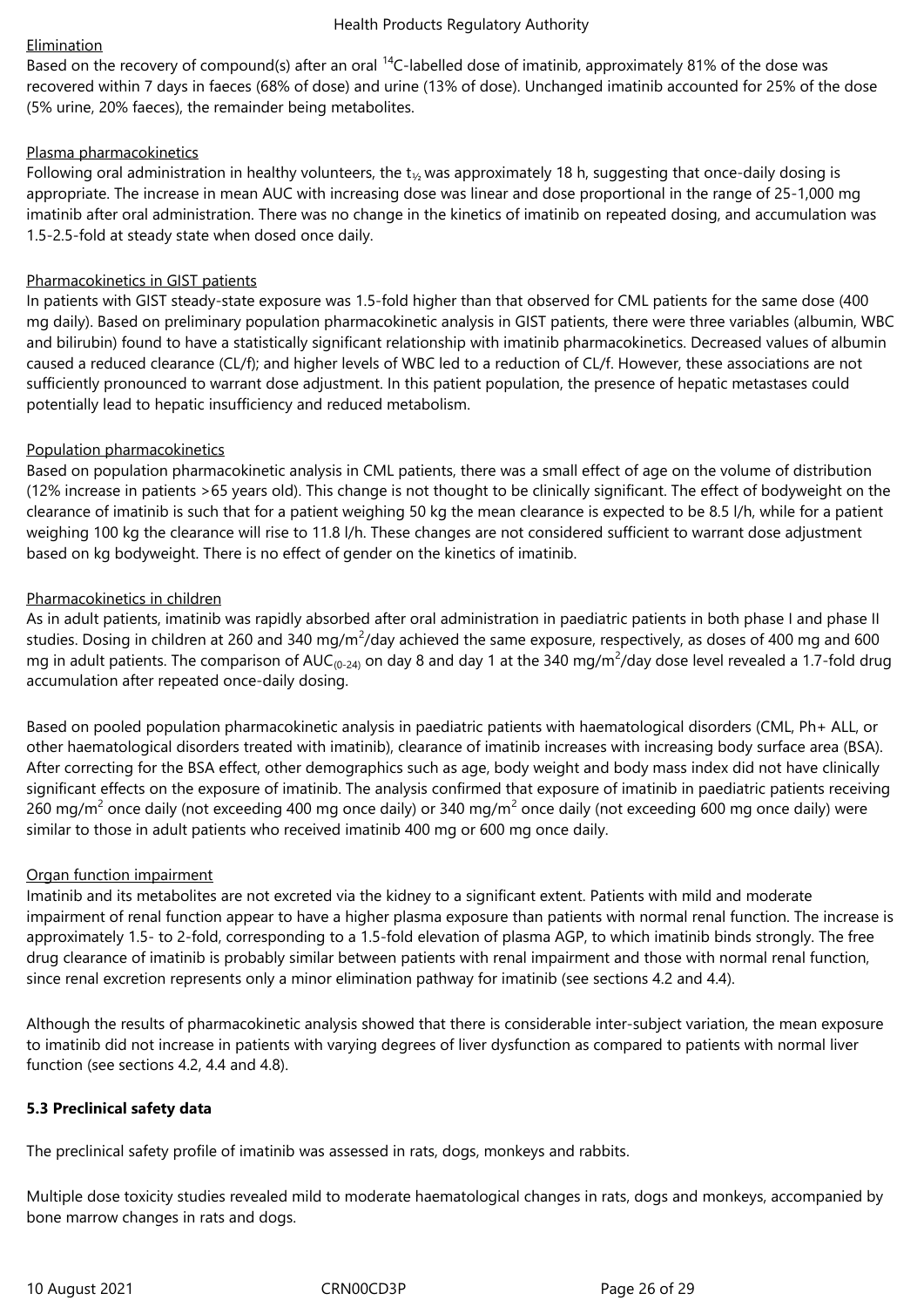The liver was a target organ in rats and dogs. Mild to moderate increases in transaminases and slight decreases in cholesterol, triglycerides, total protein and albumin levels were observed in both species. No histopathological changes were seen in rat liver. Severe liver toxicity was observed in dogs treated for 2 weeks, with elevated liver enzymes, hepatocellular necrosis, bile duct necrosis, and bile duct hyperplasia.

Renal toxicity was observed in monkeys treated for 2 weeks, with focal mineralisation and dilation of the renal tubules and tubular nephrosis. Increased blood urea nitrogen (BUN) and creatinine were observed in several of these animals. In rats, hyperplasia of the transitional epithelium in the renal papilla and in the urinary bladder was observed at doses ≥6 mg/kg in the 13-week study, without changes in serum or urinary parameters. An increased rate of opportunistic infections was observed with chronic imatinib treatment.

In a 39-week monkey study, no NOAEL (no observed adverse effect level) was established at the lowest dose of 15 mg/kg, approximately one-third the maximum human dose of 800 mg based on body surface. Treatment resulted in worsening of normally suppressed malarial infections in these animals.

Imatinib was not considered genotoxic when tested in an *in vitro* bacterial cell assay (Ames test), an *in vitro* mammalian cell assay (mouse lymphoma) and an *in vivo* rat micronucleus test. Positive genotoxic effects were obtained for imatinib in an *in vitro* mammalian cell assay (Chinese hamster ovary) for clastogenicity (chromosome aberration) in the presence of metabolic activation. Two intermediates of the manufacturing process, which are also present in the final product, are positive for mutagenesis in the Ames assay. One of these intermediates was also positive in the mouse lymphoma assay.

In a study of fertility, in male rats dosed for 70 days prior to mating, testicular and epididymal weights and percent motile sperm were decreased at 60 mg/kg, approximately equal to the maximum clinical dose of 800 mg/day, based on body surface area. This was not seen at doses ≤ 20 mg/kg. A slight to moderate reduction in spermatogenesis was also observed in the dog at oral doses ≥30 mg/kg. When female rats were dosed 14 days prior to mating and through to gestational day 6, there was no effect on mating or on number of pregnant females. At a dose of 60 mg/kg, female rats had significant post-implantation foetal loss and a reduced number of live foetuses. This was not seen at doses  $\leq$  20 mg/kg.

In an oral pre- and postnatal development study in rats, red vaginal discharge was noted in the 45 mg/kg/day group on either day 14 or day 15 of gestation. At the same dose, the number of stillborn pups as well as those dying between postpartum days 0 and 4 was increased. In the F1 offspring, at the same dose level, mean body weights were reduced from birth until terminal sacrifice and the number of litters achieving criterion for preputial separation was slightly decreased. F1 fertility was not affected, while an increased number of resorptions and a decreased number of viable foetuses was noted at 45 mg/kg/day. The no observed effect level (NOEL) for both the maternal animals and the F1 generation was 15 mg/kg/day (one quarter of the maximum human dose of 800 mg).

Imatinib was teratogenic in rats when administered during organogenesis at doses ≥100 mg/kg, approximately equal to the maximum clinical dose of 800 mg/day, based on body surface area. Teratogenic effects included exencephaly or encephalocele, absent/reduced frontal and absent parietal bones. These effects were not seen at doses ≤ 30 mg/kg.

No new target organs were identified in the rat juvenile development toxicology study (day 10 to 70 postpartum) with respect to the known target organs in adult rats. In the juvenile toxicology study, effects upon growth, delay in vaginal opening and preputial separation were observed at approximately 0.3 to 2 times the average paediatric exposure at the highest recommended dose of 340 mg/m<sup>2</sup>. In addition, mortality was observed in juvenile animals (around weaning phase) at approximately 2 times the average paediatric exposure at the highest recommended dose of 340 mg/m<sup>2</sup>.

In the 2-year rat carcinogenicity study administration of imatinib at 15, 30 and 60 mg/kg/day resulted in a statistically significant reduction in the longevity of males at 60 mg/kg/day and females at ≥30 mg/kg/day. Histopathological examination of decedents revealed cardiomyopathy (both sexes), chronic progressive nephropathy (females) and preputial gland papilloma as principal causes of death or reasons for sacrifice. Target organs for neoplastic changes were the kidneys, urinary bladder, urethra, preputial and clitoral gland, small intestine, parathyroid glands, adrenal glands and non- glandular stomach.

Papilloma/carcinoma of the preputial/clitoral gland were noted from 30 mg/kg/day onwards, representing approximately 0.5 or 0.3 times the human daily exposure (based on AUC) at 400 mg/day or 800 mg/day, respectively, and 0.4 times the daily exposure in children (based on AUC) at 340 mg/m<sup>2</sup>/day. The no observed effect level (NOEL) was 15 mg/kg/day. The renal adenoma/carcinoma, the urinary bladder and urethra papilloma, the small intestine adenocarcinomas, the parathyroid glands adenomas, the benign and malignant medullary tumours of the adrenal glands and the non-glandular stomach papillomas/carcinomas were noted at 60 mg/kg/day, representing approximately 1.7 or 1 times the human daily exposure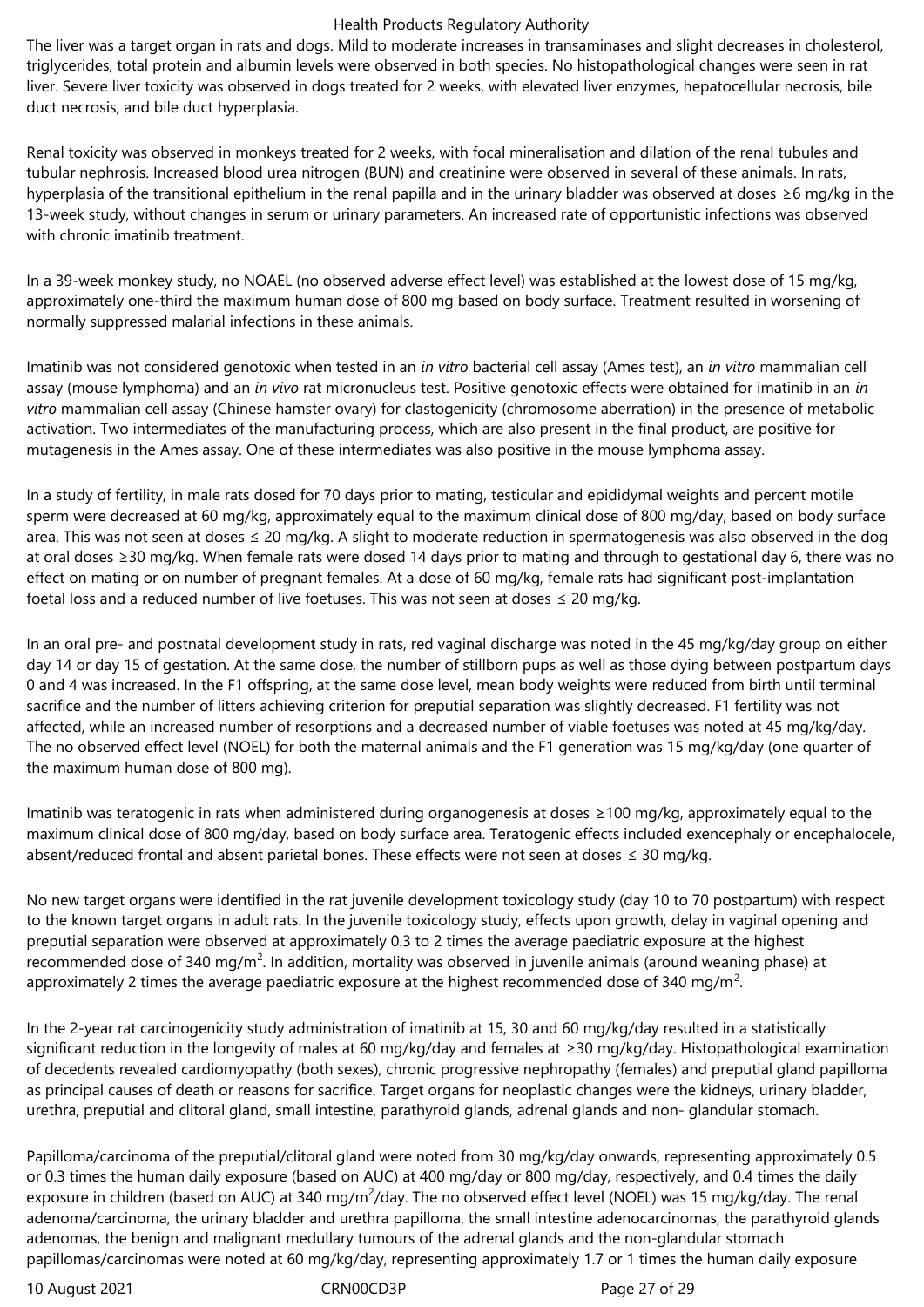(based on AUC) at 400 mg/day or 800 mg/day, respectively, and 1.2 times the daily exposure in children (based on AUC) at 340 mg/m<sup>2</sup>/day. The no observed effect level (NOEL) was 30 mg/kg/day.

The mechanism and relevance of these findings in the rat carcinogenicity study for humans are not yet clarified.

Non-neoplastic lesions not identified in earlier preclinical studies were the cardiovascular system, pancreas, endocrine organs and teeth. The most important changes included cardiac hypertrophy and dilatation, leading to signs of cardiac insufficiency in some animals.

The active substance imatinib demonstrates an environmental risk for sediment organisms.

## **6 PHARMACEUTICAL PARTICULARS**

## **6.1 List of excipients**

Tablet core: Cellulose microcrystalline Crospovidone (type A) Hypromellose Magnesium stearate Silica, colloidal anhydrous

Tablet coat: Iron oxide, red (E 172) Iron oxide, yellow (E 172) Macrogol 4000 Talc Hypromellose

## **6.2 Incompatibilities**

Not applicable.

#### **6.3 Shelf life**

3 years

## **6.4 Special precautions for storage**

Do not store above 30°C.

Store in the original package in order to protect from moisture.

## **6.5 Nature and contents of container**

The film-coated tablets are packed in PVC/PE/PVDC/aluminium blisters and inserted in a carton.

Pack sizes:

*PVC/PE/PVDC/aluminium blisters* 10, 30, 50, 60, 80 and 90 film-coated tablets

Not all pack sizes may be marketed.

#### **6.6 Special precautions for disposal**

Any unused medicinal product or waste material should be disposed of in accordance with local requirements.

10 August 2021 **CRNOOCD3P** CRNOOCD3P Page 28 of 29